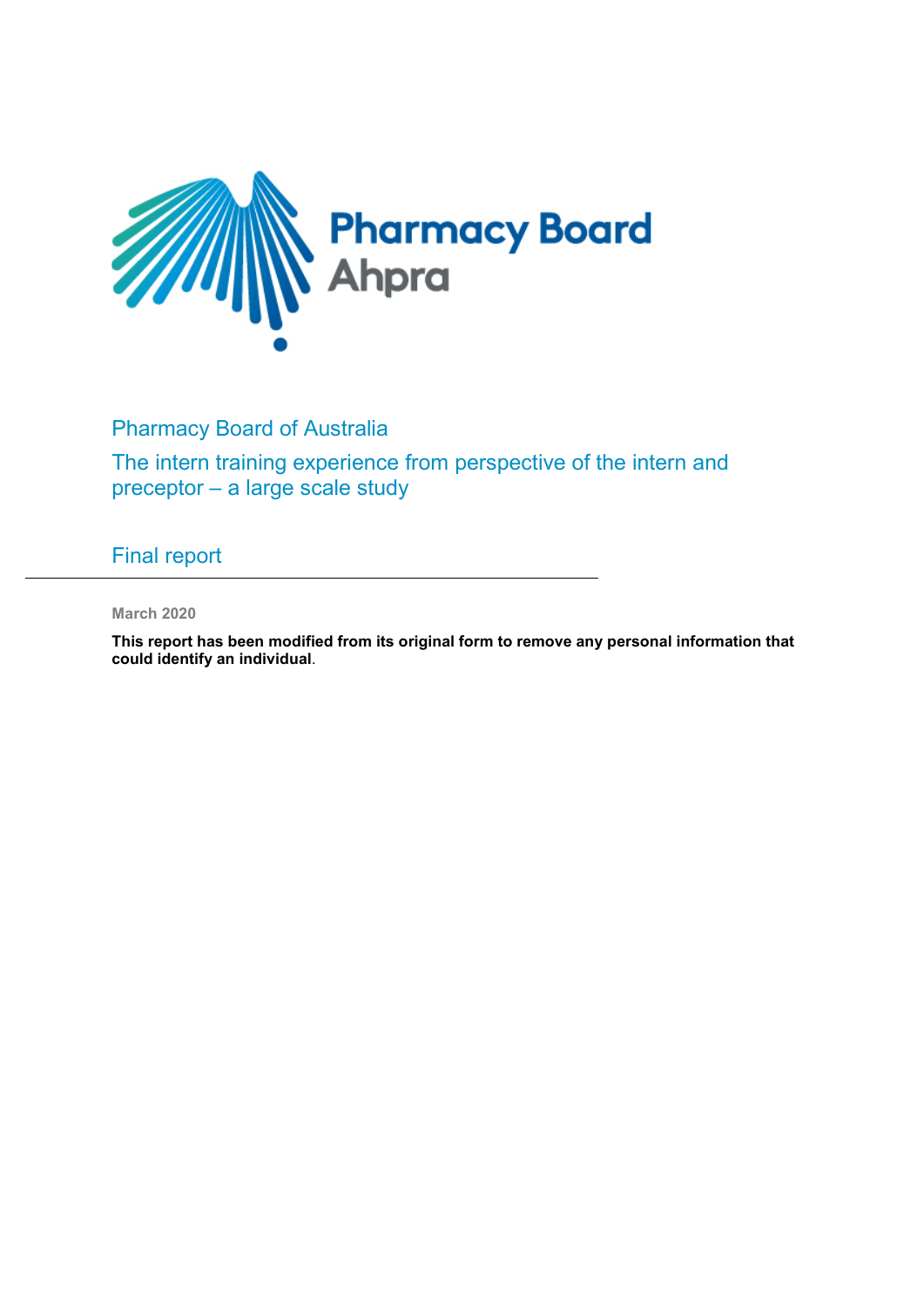# Contents

| 1.  |                                                                                                         |  |
|-----|---------------------------------------------------------------------------------------------------------|--|
| 1.1 |                                                                                                         |  |
| 1.2 |                                                                                                         |  |
| 1.3 |                                                                                                         |  |
| 1.4 |                                                                                                         |  |
| 2.  |                                                                                                         |  |
| 2.1 |                                                                                                         |  |
| 2.2 |                                                                                                         |  |
|     | 2.2.1                                                                                                   |  |
|     | 2.2.2                                                                                                   |  |
| 2.3 |                                                                                                         |  |
| 3.  |                                                                                                         |  |
| 3.1 |                                                                                                         |  |
| 3.2 |                                                                                                         |  |
| 4.  |                                                                                                         |  |
| 4.1 |                                                                                                         |  |
| 4.2 |                                                                                                         |  |
| 4.3 |                                                                                                         |  |
|     | 4.3.1                                                                                                   |  |
|     | 4.3.2                                                                                                   |  |
|     | 4.3.3                                                                                                   |  |
|     | 4.3.4                                                                                                   |  |
|     | 4.3.5                                                                                                   |  |
|     | 4.3.6                                                                                                   |  |
|     | 4.3.7                                                                                                   |  |
|     | 4.3.8                                                                                                   |  |
|     | 4.3.9                                                                                                   |  |
|     | 4.3.10<br>4.3.11                                                                                        |  |
|     | 4.3.12                                                                                                  |  |
|     | 4.3.13                                                                                                  |  |
|     |                                                                                                         |  |
| 5.  |                                                                                                         |  |
| 5.1 |                                                                                                         |  |
|     | 5.1.1<br>Main challenges faced by interns while undertaking supervised practice 24                      |  |
|     | 5.1.2<br>The most important things that contribute to a good supervised practice experience 24          |  |
|     | 5.1.3<br>Changes (personal or other) that would have improved the interns' supervised practice<br>5.1.4 |  |
|     |                                                                                                         |  |
| 5.2 |                                                                                                         |  |
|     | 5.2.1                                                                                                   |  |
|     | 5.2.2                                                                                                   |  |
|     | The most important things that contribute to a good supervised practice experience 26<br>5.2.3          |  |
|     | 5.2.4                                                                                                   |  |
| 6.  |                                                                                                         |  |
| 6.2 |                                                                                                         |  |
|     |                                                                                                         |  |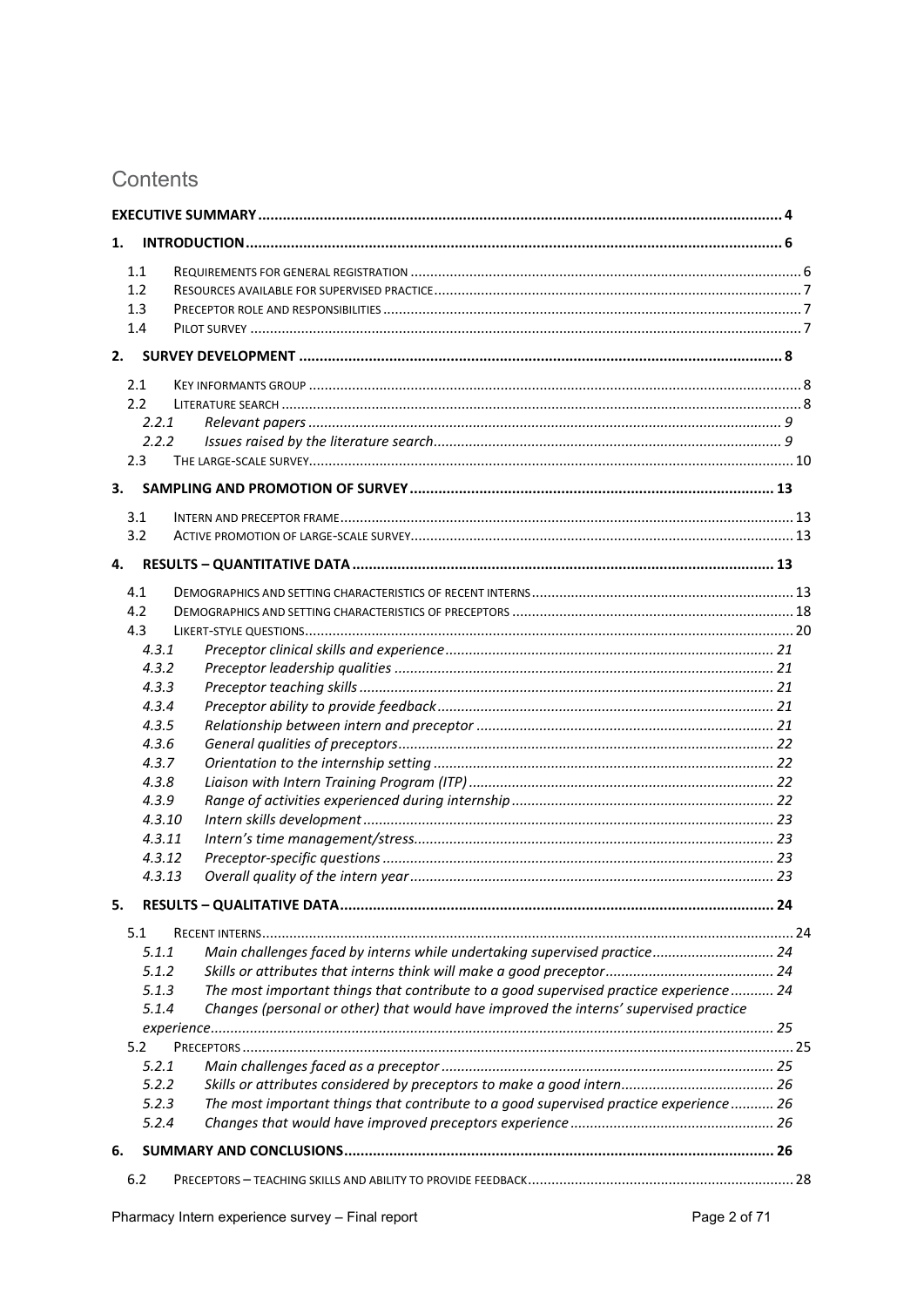| 6.3   |                                                                                              |  |
|-------|----------------------------------------------------------------------------------------------|--|
| 6.3.1 |                                                                                              |  |
| 6.3.2 |                                                                                              |  |
| 6.3.3 | Preceptors' knowledge about the ITPs requirements and the purpose of the supervised period30 |  |
| 6.3.4 |                                                                                              |  |
| 6.4   |                                                                                              |  |
| 6.4.1 |                                                                                              |  |
| 6.4.2 |                                                                                              |  |
| 6.4.3 |                                                                                              |  |
| 6.5   |                                                                                              |  |
| 6.6   |                                                                                              |  |
| 6.7   |                                                                                              |  |
| 6.8   |                                                                                              |  |
| 7.    |                                                                                              |  |
|       |                                                                                              |  |
|       | APPENDIX 1 PHARMACY BOARD REQUIREMENTS FOR GENERAL REGISTRATION, RESOURCES FOR               |  |
|       |                                                                                              |  |
| 1.1   |                                                                                              |  |
| 1.2   |                                                                                              |  |
|       |                                                                                              |  |
| 1.3   |                                                                                              |  |
|       |                                                                                              |  |
|       |                                                                                              |  |
| 1.4   |                                                                                              |  |
| 1.5   |                                                                                              |  |
| 1.6   |                                                                                              |  |
|       |                                                                                              |  |
| A1.1  |                                                                                              |  |
|       | A1.1.1                                                                                       |  |
|       | A1.1.2                                                                                       |  |
|       | A1.1.3                                                                                       |  |
|       | A1.1.4                                                                                       |  |
| A1.2  |                                                                                              |  |
|       | A1.2.1                                                                                       |  |
|       | A1.2.2                                                                                       |  |
|       | A1.2.3                                                                                       |  |
|       | A1.2.4                                                                                       |  |
|       |                                                                                              |  |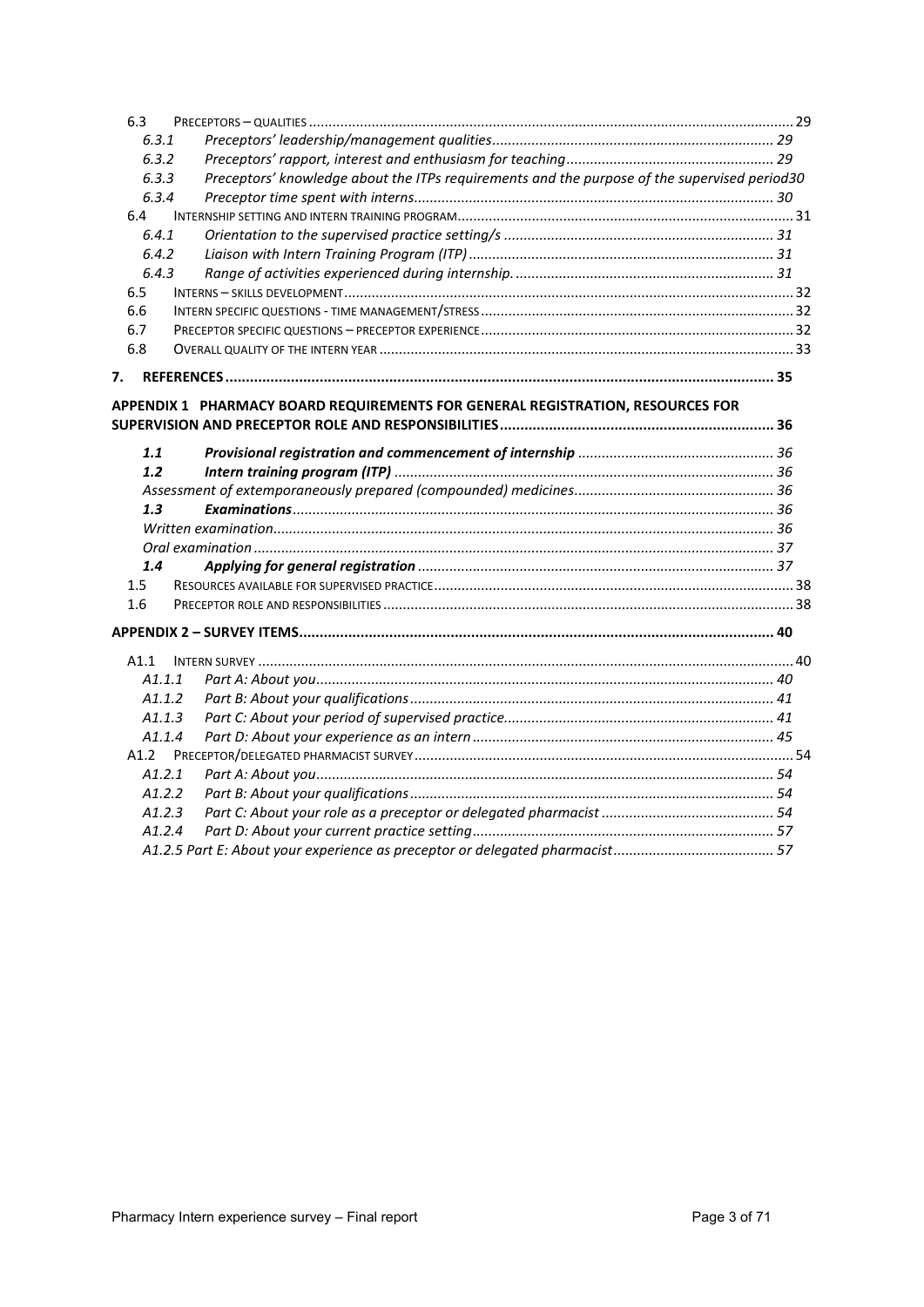## <span id="page-3-0"></span>**Executive Summary**

The Pharmacy Board of Australia (the Board) is a National Board established under the Health Practitioner Regulation National Law, as in force in each state and territory (the National Law). The Board's functions include:

- a. registering suitably qualified and competent persons
- b. deciding the requirements for registration including requirements for supervised practice in the profession
- c. developing or approving standards, codes and guidelines for the profession
- d. approving accredited programs of study as providing qualifications for registration.

To be eligible for general registration as a pharmacist, an individual must be suitably qualified by completing an approved program of study, a period of supervised practice during provisional registration, and a written and an oral examination. The Board's requirements for general registration are further detailed in its registration standards.

Anecdotal feedback had raised concerns about whether there were inconsistencies in the quality of supervision and training during the period of supervised practice. This report presents results of a large-scale survey about the period of supervised practice undertaken by pharmacy interns (i.e. individuals with provisional registration) prior to obtaining general registration. The survey sought information on demographic variables, qualifications, the characteristics of the internship or preceptor background experience, and respondents' perceptions about aspects of the period of supervised practice in preparing interns for independent practice as pharmacists. Information on the survey development and sampling method is also provided.

A sample of approximately 1156 recent pharmacy interns and 955 preceptors was identified from the period 1 November 2016 and 28 February 2017.

A total of 413 surveys were returned via the *Qualtrics* web-based platform. There were 5 responses of "none of the above" to the question asking whether the respondent was a pharmacy intern or a preceptor for pharmacy intern(s) and 15 were blank. These 20 records were excluded from the analysis, leaving 393 records for analysis.

Of the 393 records analysed:

- 315 were 100% completed
- 240 of the surveys were completed (some partially) by current interns or those who had been interns within the last 12 months.
- 153 respondents identified as a "preceptor" or "delegated pharmacist". Of these:
	- $\circ$  111 respondents identified as a "preceptor who provided day-to-day supervision and training".
	- $\circ$  39 respondents identified as a "preceptor who delegated day-to-day supervision and training". (Note: These respondents were not able to progress in the survey past this sorting question, although they were requested to forward the survey to their delegated pharmacists)
	- $\circ$  3 respondents identified as a "delegated pharmacist" (Note: The delegated pharmacist responses were then combined with the day-to-day supervising preceptors due to the privacy and practical considerations of reporting small numbers).

The results of this large-scale survey suggested that:

- the majority of recent interns agreed that the internship period provided them with the necessary skills and knowledge to practise independently as a pharmacist, and
- the majority of preceptors agreed that the internship period provided interns with the necessary skills and knowledge to practise as a competent and an independent pharmacist.

Qualitative responses from interns showed that most of the challenges they faced were a mix of: "*Balancing full time work and full-time study*", "*time management*" or "*work-life balance*" or resultant stress issues.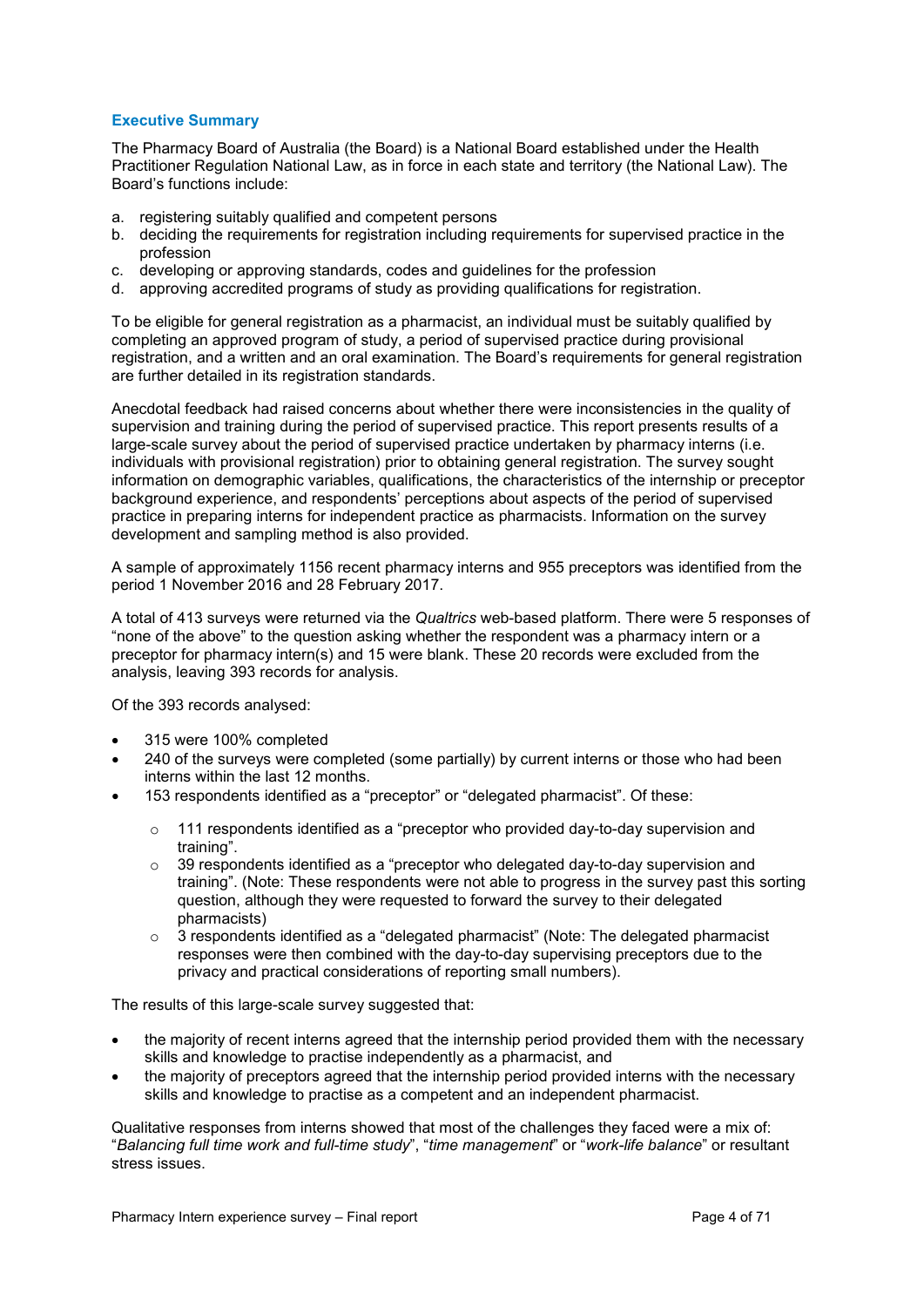Of the 34 respondents who took more than 12 months to register after commencing their supervised practice:

- almost a third ( $n = 11, 32\%$ ) stated this was due to not passing their exams at the first attempt, and
- just over a quarter ( $n = 9$ , 26%) cited Ahpra bureaucratic delays as the reason for their delayed registration.

Qualitative responses from preceptors showed that:

- common challenges faced as a preceptor included "*Mostly time management including balancing supervision and workload; and, managing the interns, including apparently limited knowledge of interns in some respects of pharmacy practice*", and
- the most highly rated skills or attributes considered by preceptors to make a good intern were "*Problem solving and decision-making skills; people skills and communication skills, including listening to patients and other health professionals; organisational skills; team work; enthusiasm and motivation to work and learn; attention to detail; willingness to listen and learn; and, showing initiative*".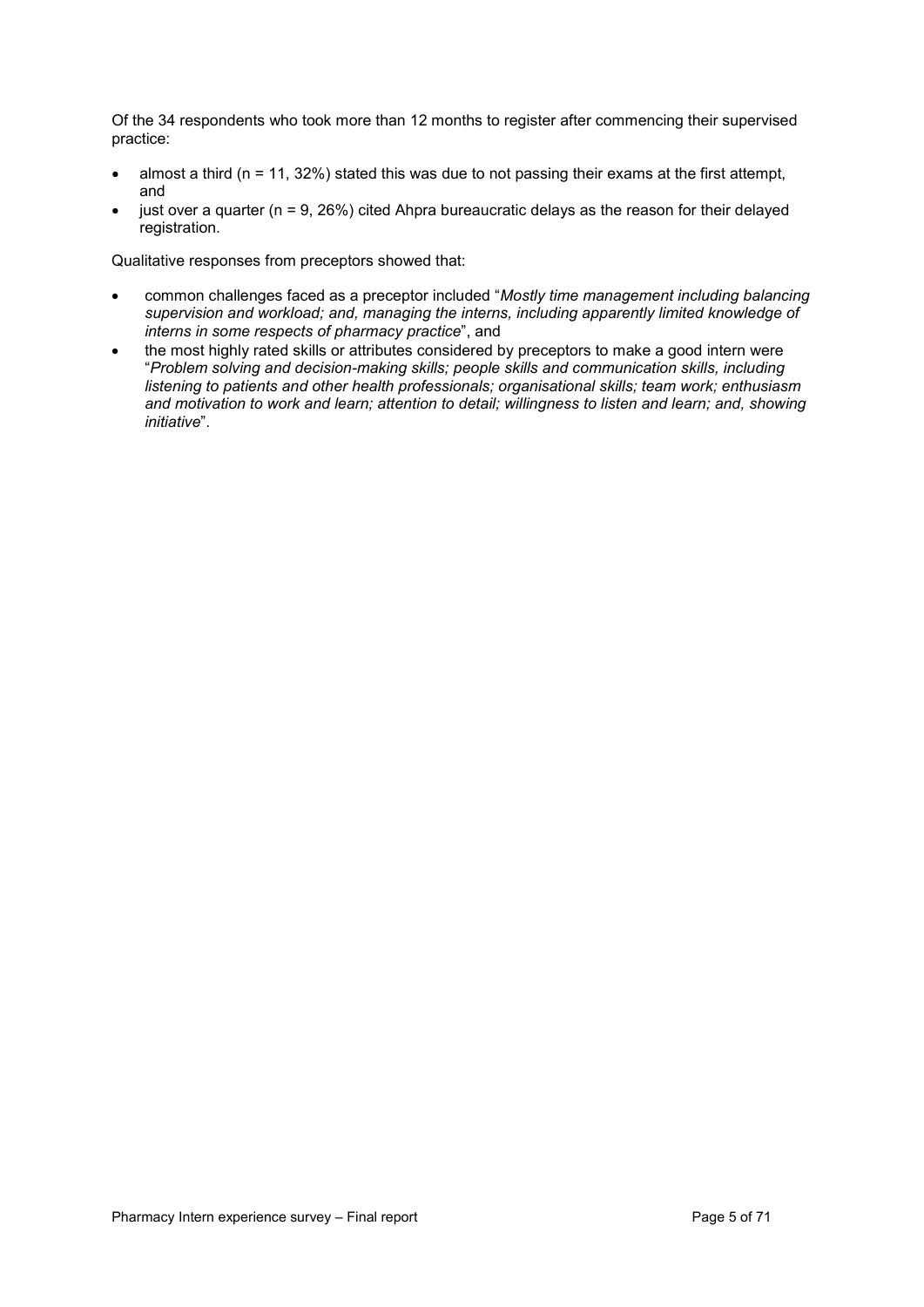## <span id="page-5-0"></span>**1. Introduction**

The Pharmacy Board of Australia (the Board) is a National Board established under the Health Practitioner Regulation National Law, as in force in each state and territory (the National Law). The Australian Health Practitioner Regulation Agency (Ahpra) works in partnership with National Boards to implement the National Registration and Accreditation Scheme and administer National Law. The Board's functions include:

- registering suitably qualified and competent persons
- deciding the requirements for registration including requirements for supervised practice in the profession
- developing or approving standards, codes and guidelines for the profession
- approving accredited programs of study as providing qualifications for registration.

In 2018, the Board undertook a large-scale survey of recent interns about their supervised practice experience during the internship which is undertaken prior to obtaining general registration as a pharmacist. The Board also surveyed pharmacists responsible for acting as preceptors for interns during their period of supervised practice. As part of the survey development process, a pilot version of the survey was developed in 2017 and administered to a sample of recent interns and pharmacists, in order to validate proposed questions and obtain preliminary data.

The survey was developed by the Board in conjunction with intern training program staff, community and hospital pharmacists, pharmacy student representatives and staff from the Australian Health Practitioner Regulation Agency (Ahpra).

This report provides background information on requirements for general registration and the role and responsibilities of interns and preceptors which are necessary for an understanding of the intern year experience. The results of the large-scale survey of interns and preceptors are reported, and the implications of the results for future action directed at improving the intern year experience are discussed. The report provides the Board with quantitative and qualitative evidence of the intern training experience the majority of which is positive, although a number of areas for improvement are identified as well. These findings may assist in informing the Board's future supervised practice policy review and the development of information for interns and preceptors.

## <span id="page-5-1"></span>**1.1 Requirements for general registration**

To be eligible to apply for general registration as a pharmacist, an individual must be suitably qualified and competent. The Board's requirements for general registration provide assurance that an individual is suitably qualified and competent. The intern year is an integral component of these requirements.

An overview of the requirements for general registration is provided below as background information for consideration of the results and findings of the survey. This is intended to explain how the intern year fits into the requirements and contributes to the process by which graduates progress toward becoming eligible for general registration under the National Law and assists with analysing and interpreting the significance of the results.

Attachment 3 contains a full summary of the requirements for general registration, relevant registration standards, resources and other information to support interns and preceptors during internship. The Board's requirements for general registration are published on its [website.](https://www.pharmacyboard.gov.au/)

To be eligible to apply for general registration a candidate must have completed the following requirements:

- 1. Graduated from an approved pharmacy program of study
- 2. Gained provisional registration approved by the Board to commence their intern year
- 3. As part of their intern year:
	- a. Completed 1824 hours of supervised practice (internship) under supervised practice arrangements approved by the Board
	- b. Completed an intern training program accredited by the Australian Pharmacy Council including such activities that the provider uses to confirm satisfactory completion of the program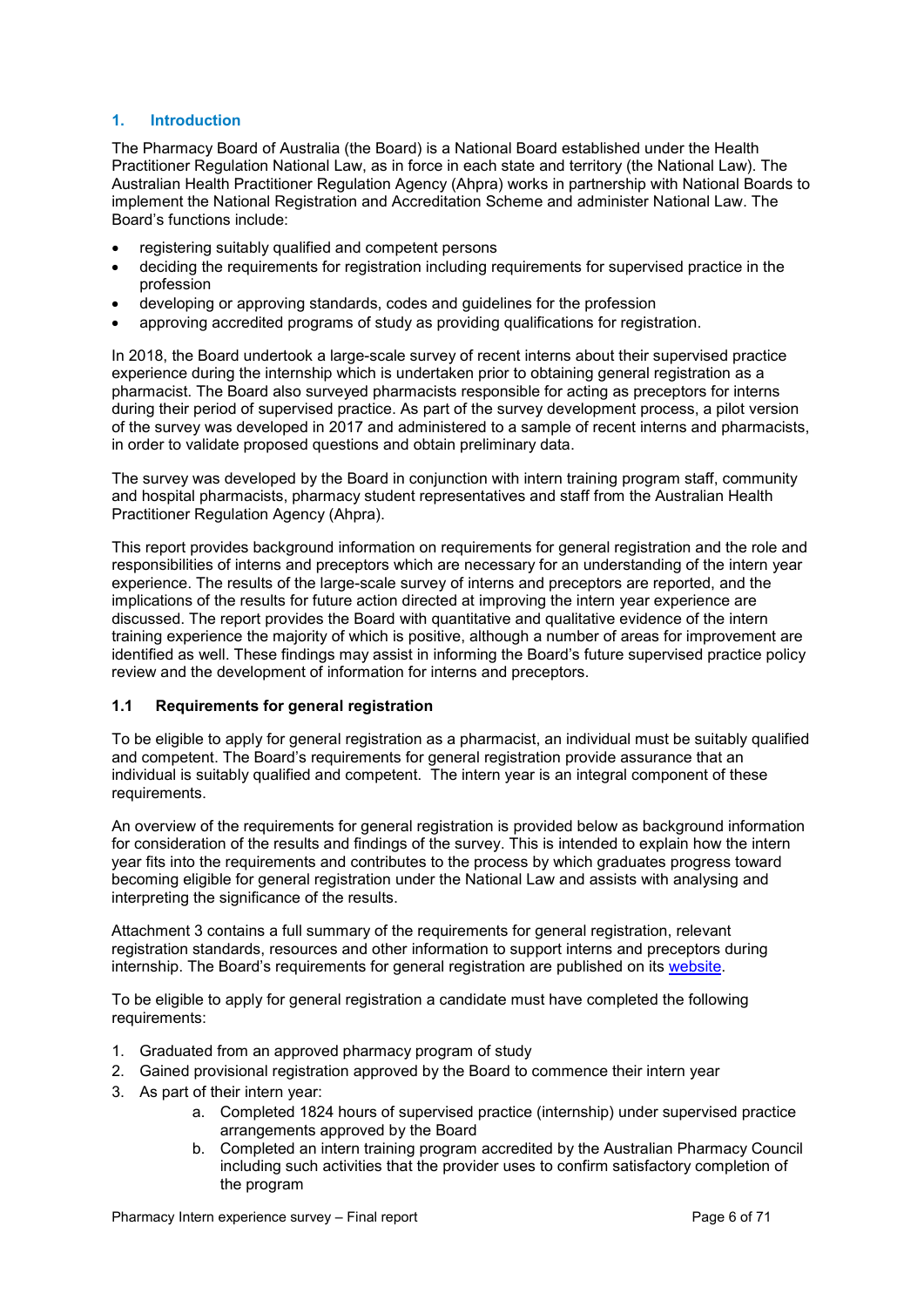- c. Demonstrated ability to extemporaneously prepare (compound) medicines as assessed by preceptors and confirmed by the intern training provider
- d. Satisfactorily completed the annual continuing professional development (CPD) requirements in accordance with the Board's registration standard and guidelines on CPD and confirmed by the intern training provider
- e. Provided evidence of completion of a current first aid certificate to the intern training provider.
- f. Passed a written examination conducted by the APC on behalf of the Board.
- g. Passed an oral examination conducted by the Board

A provisionally registered candidate who has completed all of the above requirements during their intern year must ensure that they meet the following registration standards for ongoing general registration:

- Registration Standard: Criminal History
- Registration Standard: Professional indemnity insurance arrangements
- Registration Standard: Continuing professional development
- Registration Standard: Recency of practice
- Registration Standard: English language skills

## <span id="page-6-0"></span>**1.2 Resources available for supervised practice**

The Board provides numerous information resources to assist interns and preceptors in the intern year. These are published on the Board's website and include the *[Registration standard: supervised](https://www.pharmacyboard.gov.au/Registration-Standards.aspx)  [practice arrangements](https://www.pharmacyboard.gov.au/Registration-Standards.aspx)* and resources which give an overview of the pathway to general registration from study to work. There is also information on the requirements and responsibilities of graduates seeking provisional registration to complete an internship, the *[Intern pharmacist and preceptor guide,](https://www.pharmacyboard.gov.au/Registration/Internships.aspx)*  and sample intern training plans.

#### <span id="page-6-1"></span>**1.3 Preceptor role and responsibilities**

The *[Intern pharmacist and preceptor guide](https://www.pharmacyboard.gov.au/Registration/Internships.aspx)* outlines the roles and responsibilities of preceptors and emphasises the importance of undertaking training for the role as part of continuing professional development. The preceptor role and responsibilities are described as providing their interns with an orientation, a training program supported by regular meetings, and practice exposure. Advice is provided to the preceptor on the learning process, motivating interns, assessment and feedback, assessing extemporaneous prepared medicines, CPD during internship and managing performance issues. Additionally, preceptors are advised to undertake a preceptor training program as part of their own preparation for the role.

The requirements for general registration, the Board's supporting resources and the expected roles of preceptors outlined above demonstrate the importance of the intern year from educational, professional and regulatory perspectives. The intern experience may have a lasting effect on their attitudes to professional practice and the way in which they practise. From the Board's perspective, evidence-based understanding of the intern year experience is a critical measure of achieving the outcomes of the internship year and is essential in the Board exercising its functions as effectively as possible under the law. A key element is to reflect the regulatory principle of protecting the health and safety of the public by ensuring that only practitioners who are suitably trained and qualified to practise in a competent and ethical manner are registered.

## <span id="page-6-2"></span>**1.4 Pilot survey**

Anecdotal evidence suggested that there were problematic aspects associated with the intern period. A commonly expressed concern related to inconsistencies in the quality of the training and supervision experience. Preceptors are not remunerated for the supervision they provide interns, which means that a decision to take on an intern may be motivated by a sense of professional responsibility, or commercial and/or other considerations. On the other hand, preceptor comments focused on the variable quality of graduates in terms of the adequacy of their knowledge and skills, the quality of their communication with colleagues and patients and their general readiness to practise.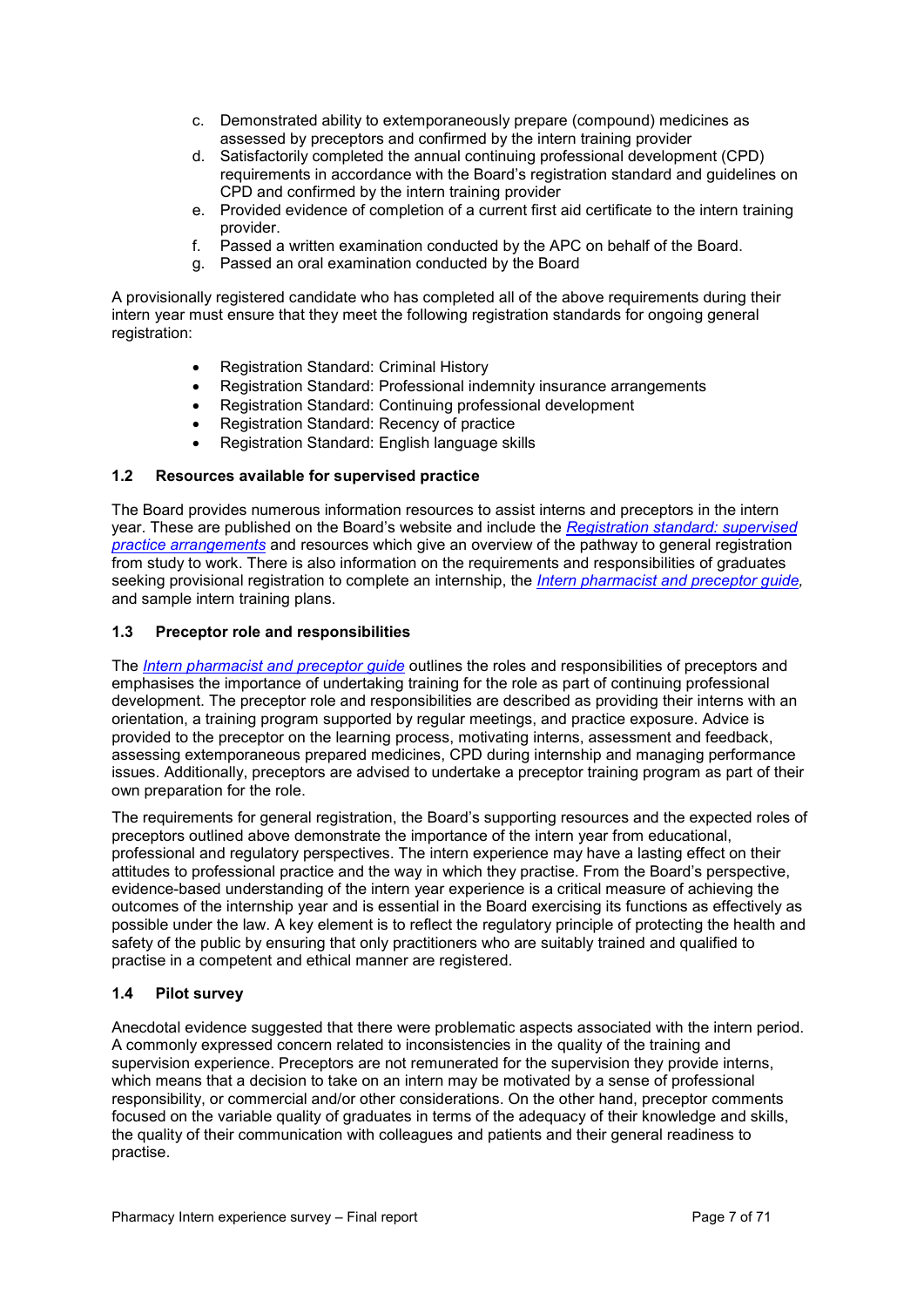In order to establish the extent and nature of these concerns and issues, in 2017 the Board undertook a pilot survey of recent interns and preceptors about the intern year with particular reference to their experience of supervised practice.

The pilot survey was administered to a sample of approximately 200 recent pharmacy interns and 200 preceptors. The purposes of this pilot survey were:

- to validate items in each of the questionnaires to lay the foundation for the large-scale survey, and
- to gather preliminary data which may be useful to further refine the items used in future surveys.

The results of the pilot survey also were used to illustrate examples of what statistics and tables could be generated after administering the survey to a larger sample.

#### <span id="page-7-0"></span>**2. Survey development**

The development of the large-scale survey was commissioned and overseen by the Registration and Examinations Committee (REC) of the Board and undertaken by independent pharmacist consultant Sally Yeung.

A Key Informants Group of relevant stakeholders from the pilot survey was re-established in conjunction with Ahpra Pharmacy staff, and a brief literature review was undertaken by Ms Yeung.

#### <span id="page-7-1"></span>**2.1 Key Informants Group**

The Key Informants Group (KiG) comprised members representing the following:

- Pharmacy Guild of Australia
- Society of Hospital Pharmacists of Australia
- Preceptors (Hospital)
- Preceptors (Community pharmacy)
- Ahpra
- National Australian Pharmacy Students' Association
- Pharmaceutical Society of Australia
- University of Sydney
- Australian Pharmacy Council
- Monash University

The Key Informants Group was supported by:

- Joe Brizzi Executive Officer, Pharmacy, Ahpra
- **Richard Clark Research Unit, Ahpra<br>
Michelle Pirpinias Senior Policy Officer.**
- Senior Policy Officer, Pharmacy, Ahpra
- Rod Wellard Chair, Registration and Examinations Committee, Pharmacy Board of Australia<br>Consultant
- Sally Yeung

The role of the Key Informants Group (KiG) for the large-scale survey was to provide domain-specific expertise to the re-development of the survey. The KiG met by teleconference twice in January 2018 and twice in February 2018.

#### <span id="page-7-2"></span>**2.2 Literature search**

A title search of relevant OVID databases for peer-reviewed literature relating to pharmacy interns/residents and preceptors was undertaken in October 2016 (for the pilot survey) using the search terms (pharmacy or pharmacist\*) and (interns or residency or residencies or residents or preceptor\*). The purpose of the literature search was to identify papers that discussed issues relating to the quality of pharmacy internships, clerkships or residencies, or included suitable questionnaires or items that could be adapted to develop this survey. The search returned 765 papers, a relevant subset of which is described below, and linked to survey items they engendered.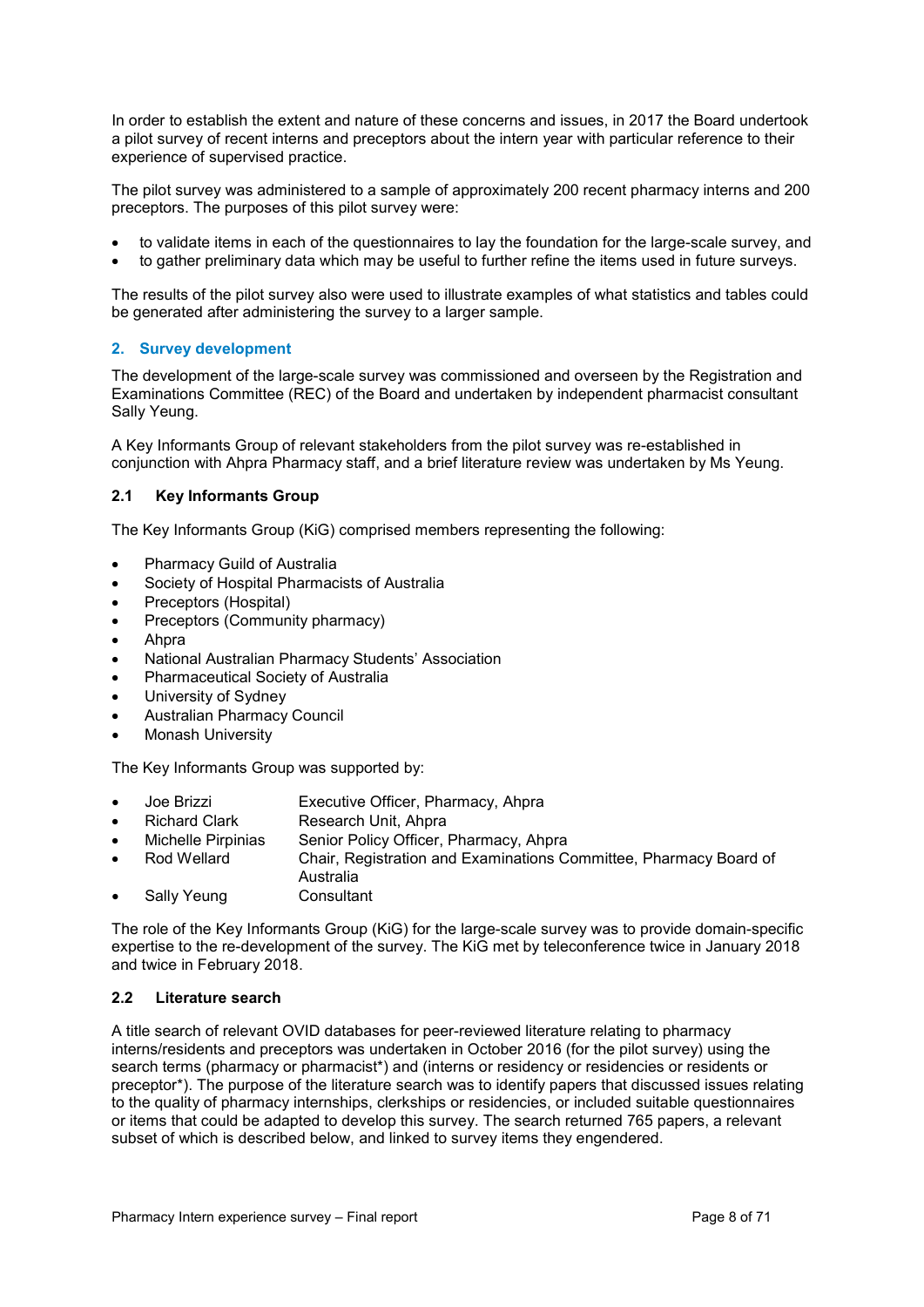<span id="page-8-0"></span>In January 2018, a second literature search using the identical search terms was undertaken (limited to English language and Human), with the search returning 604 papers. Of the new papers returned, none provided any additional insights to the issues being investigated in the survey.

## *2.2.1 Relevant papers*

Bochenek and colleagues (2016) [1] surveyed US pharmacy residents about the importance of selected characteristics in current and ideal preceptors. Buna and colleagues [2] surveyed Canadian pharmacy graduates about their residency training and how well it had prepared them for hospital pharmacy practice. Cerulli and Briceland (2004) [3] developed and evaluated training planning for US preceptors, including obtaining student evaluations of internships. Dornblaser and colleagues [4] reviewed preceptor responsibilities and desired characteristics. Kairuz and colleagues [5] surveyed NZ pharmacy interns and newly registered pharmacies about their perceptions of their preparedness to enter practice, with a particular focus on achievement of established competency standards for profession. Kassam[6] surveyed Canadian pharmacy students about their experiences with a senior year community pharmacy clerkship. Kirschenbaum and Zerilli[7] surveyed US and Puerto Rico schools of pharmacy to identify characteristics by which they assessed preceptors. Marriott and colleagues (2006)[8] surveyed Australian rural pharmacists before they undertook a preceptor education program about their attitudes and abilities as preceptors. Melaku and colleagues[9] surveyed Ethiopian pharmacy students and preceptors about preceptor teaching behaviours. Noble and colleagues[10] interviewed Australian pharmacy interns about their intern roles, their university experiences, how they saw themselves as pharmacists and their perceptions of the transition to practice. O'Sullivan and colleagues[11] conducted a thematic analysis of comments about excellent preceptors on US pharmacy student evaluation forms to identify behaviours exhibited by those preceptors. Smith and Romanelli[12] surveyed recent US pharmacy resident graduates about their career paths and experiences with their residency training programs. Sonthisombat[13] surveyed Thai pharmacy students' and preceptors' perceptions of preceptors' teaching behaviours. Stupans and colleagues[14] conducted interviews and focus groups with Australian interns, academics and preceptors to determine the skills required to adhere to the National Competency Standards for pharmacists. Taylor and colleagues[15] used surveys and focus groups of Australian pharmacy students to identify factors that undergraduate pharmacy students valued most highly in a rural clinical placement experience. Truong and colleagues[16] conducted surveys, interviews and focus group discussions to determine the educational / skills development needs of Canadian pharmacy residency preceptors. Wallman et al[17] conducted interviews with Swedish students and preceptors to determine what skills students acquire during their advanced pharmacy practice experience. Young and colleagues[18] analysed US student pharmacist evaluations of preceptors to determine factors associated with preceptor excellence.

## <span id="page-8-1"></span>*2.2.2 Issues raised by the literature search*

The pilot survey literature review identified the following critical areas that relate to the quality of internships for inclusion in/consideration by the survey:

- The location of the internship community vs hospital pharmacies (different activities and perceived level of support reported by interns at community pharmacies)[10]
- The age/length of experience of preceptors (preceptors with less than 10 years' experience were perceived to have better teaching and clinical skills and to be more effective than more experienced preceptors)[1]
- The clinical skills and practice experience of preceptors[1, 3, 7-9, 11, 13, 15, 16]
- Preceptors' ability to act as role models[1, 4, 6, 7, 9, 13, 15, 18]
- Leadership skills of preceptors[1, 4, 18]
- Confidence of preceptors[1, 8, 15]
- Preceptors' ability to explain the basis of their decision-making to interns[1, 4, 6, 9, 13, 16] and answer questions clearly and precisely[9, 13]
- Opportunities for interns to participate in discussions and problem-solving activities[4, 6, 9, 11, 13, 18]
- Opportunities for interns to apply what they learned at university[6, 10, 17] and to build confidence though exposure to appropriately challenging tasks[15]
- Preceptors' encouragement of interns to use resource material and learn independently[4, 6, 9, 13, 15, 17, 18]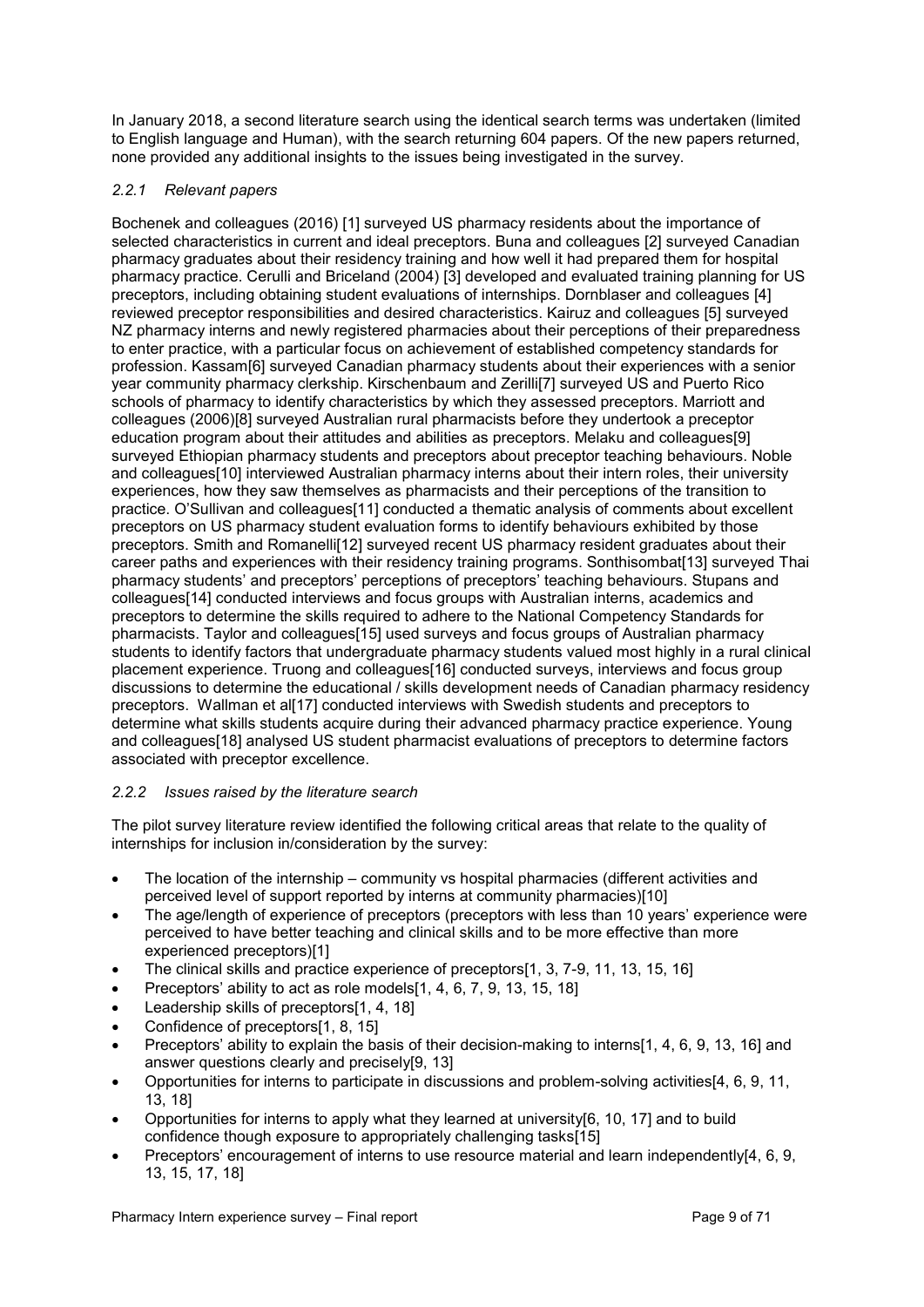- Preceptors' use of a range of learning tools[1, 9, 13] and ability to tailor their instruction to a range of learning styles[1, 11, 15, 16]
- Preceptors' ability to directly observe performance[6, 9, 13] and provide constructive feedback[1, 3, 4, 7-9, 11, 16-18]
- Preceptors' ability to establish and maintain a good rapport with interns[1, 8, 15, 17] and help them stay motivated throughout their internships[8, 16]
- Preceptors' ability to provide interns with an appropriate degree of autonomy[3, 4, 7, 8, 11]
- Preceptors' enthusiasm for teaching[1, 4, 7, 9, 11, 13, 15, 18]
- Preceptors' support of and respect for interns[4, 7, 9, 13, 15]
- Preceptors spending adequate time with interns to answer questions and provide supervision[1, 3, 4, 6, 9, 11, 13, 15, 18] and discuss goals/training plans[4]
- Preceptors' knowledge of training body / university requirements and/or the purpose of the internships[4, 8, 15]
- Preceptors providing an adequate orientation to the internship setting[4, 6, 15]
- Preceptors establishing interns' current knowledge and strengths and weaknesses[1, 8, 18]
- The setting of the internship being friendly and welcoming[11] and having adequate space and resources[15]
- Other staff in the settings understanding the interns' roles and the goals/objectives of the internship[3]
- Liaison with relevant training bodies / universities for both intern and preceptors[8]
- That training plans were followed and useful, were integrated well with requirements of training bodies/universities[6, 9, 13, 15] and covered all aspects of established competency standards for pharmacists[5, 14]
- The provision of a broad range of activities as part of the internship [8, 11, 15]
- Preceptors' ability to incorporate interns into the settings' patient care activities[9, 13], including interaction with patients[3, 6, 7, 12, 15, 17] and with other health care providers[2, 3, 6, 10, 12, 15, 17]
- Intern skills improvements in dealing with challenging interpersonal situations[10, 17], counseling patients[3, 6], critical thinking and evidence-based decision making[3, 6, 7], time management[12, 17] and professional maturity and responsibility[6]
- Having a well-organised and structured internship[1, 4, 6, 11, 15, 18]
- Preceptor motivations, including satisfaction from watching interns grow in confidence and competence[8, 16], facilitation of professional development[8, 16], "giving something back" to the profession[8], attracting prospective employees[8] or simply because they were requested to do so[8]
- Workload issues[8, 16] and employer support for preceptors[16]
- Preceptor relationship with training bodies/universities, including the provision of appropriate guidance[8, 16] and contact details[4]
- Issues concerning the variability among interns, including level of skills and/or preparedness[8, 16], and enthusiasm and self-motivation[8, 16]
- Access to and usefulness of preceptor-related continuing professional development opportunities[4]

## <span id="page-9-0"></span>**2.3 The large-scale survey**

Two versions of the large-scale survey were developed and refined from the pilot survey, one for recent interns and the other for preceptors who had supervised interns in the last 12 months. An initial question asked respondents to identify themselves as either recent interns, Board-approved preceptors who did not delegate the responsibility for directly supervising interns to other pharmacists, Board-approved preceptors who did delegate responsibility to other pharmacists, or delegated pharmacists. Those who identified themselves as Board-approved preceptors but who delegated direct supervision of interns to other pharmacists were requested to forward the survey onto a pharmacist to whom they had delegated this responsibility (i.e. a delegated pharmacist).

For the purposes of this survey, "preceptor" refers to the pharmacist approved by the Board to be responsible for an intern's overall supervision during the internship period at an approved training site. "Delegated pharmacist"' refers to any other pharmacist holding general registration who was responsible for an intern's 'day-to-day' supervision, training and/or mentoring during their internship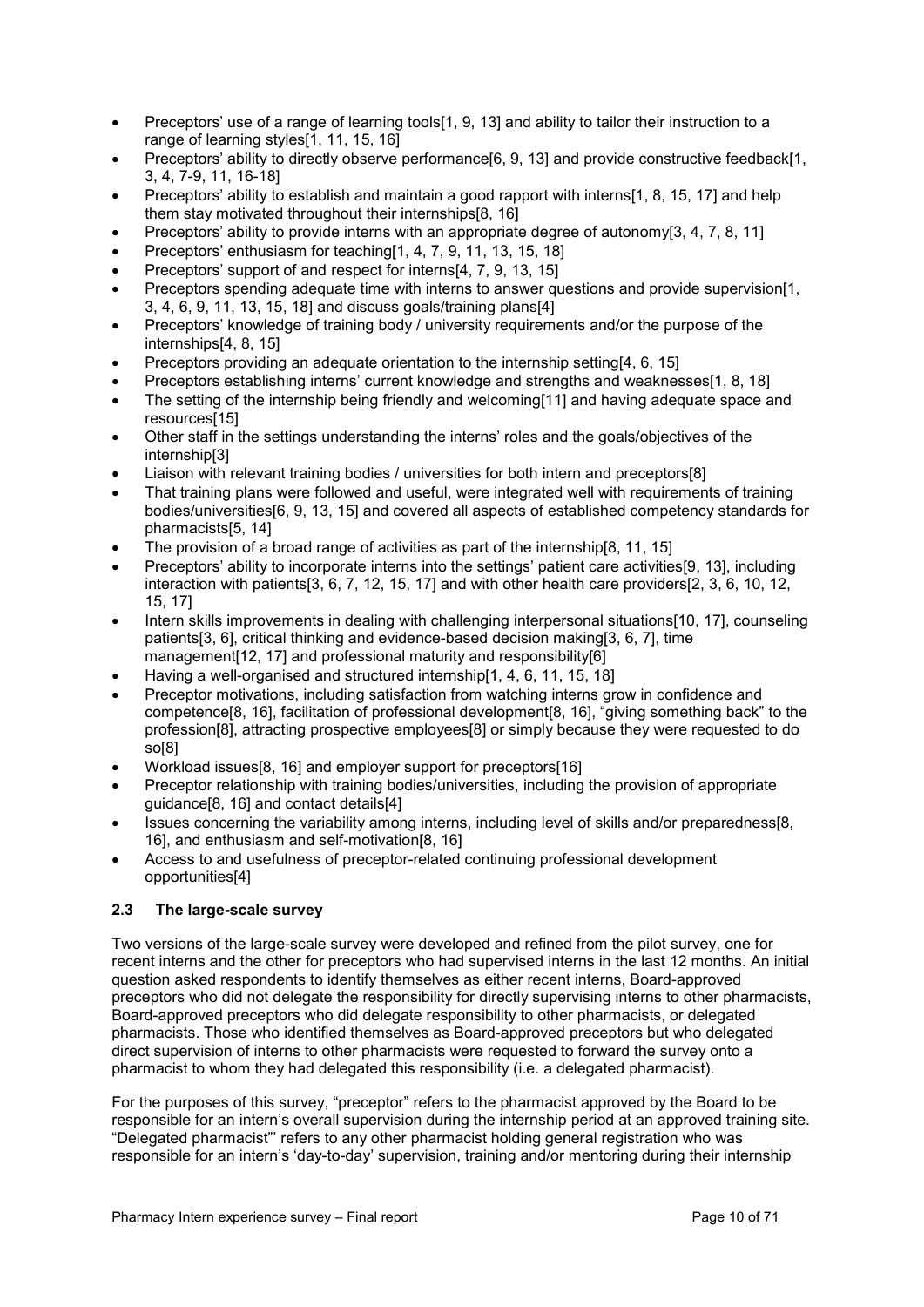period. Such a pharmacist may be known as a supervising pharmacist, an intern coordinator, or a training pharmacist.

Because only 3 out of 153 preceptor respondents identified themselves as "delegated pharmacists", the title "preceptor" in this report refers to both preceptors and delegated pharmacists except where otherwise indicated.

For recent interns, the survey was split into four sections:

#### *Part A - About you*

This section of the survey sought information about respondent demographics, such as gender, age, ethnicity, first language spoken and prior pharmacy work experience.

#### *Part B - About your qualifications*

This section of the survey sought information about the country and type of pharmacy qualification obtained.

#### *Part C - About your period of supervised practice*

This section of the survey sought information about the location, duration and setting of supervised practice, reason for undertaking supervised practice, current registration status, oral and written examination status and results, intern training program completed, supervision arrangements (preceptor vs delegated pharmacist) and hours of direct supervision or training.

#### *Part D - About your experience of your period of supervised practice*

This section of the survey comprised Likert-style questions that asked recent interns to rate their preceptor or supervised practice experience on a range of topics, including preceptor clinical skills and experience, leadership qualities, teaching skills, ability to provide constructive feedback, ability to tailor supervision to the interns' backgrounds and learning styles and general qualities; the relationship between the intern and the preceptor; orientation to the internship setting; liaison with their intern training program; range of activities experienced during the internship; skills development and the success of the period of supervised practice overall in preparing them for independent practice. This section also contained a number of open-ended questions.

For preceptors or delegated pharmacists, the survey was split into five sections:

#### *Part A - About you*

This section of the survey sought information about respondent demographics, such as gender, age, ethnicity, and first language spoken.

#### *Part B - About your qualifications*

This section of the survey sought information about the country and type of pharmacy qualification obtained.

#### *Part C - About your role as a preceptor*

This section of the survey sought information about the location in which the pharmacist worked as a preceptor, their experience as a preceptor (number of interns supervised, years acting in this role), registration duration and status, and any continuing professional development training undertaken in relation to being a preceptor.

#### *Part D - About your current practice setting*

This section of the survey sought information about the setting in which the pharmacist worked as a preceptor, and the workload and staffing arrangements in this setting.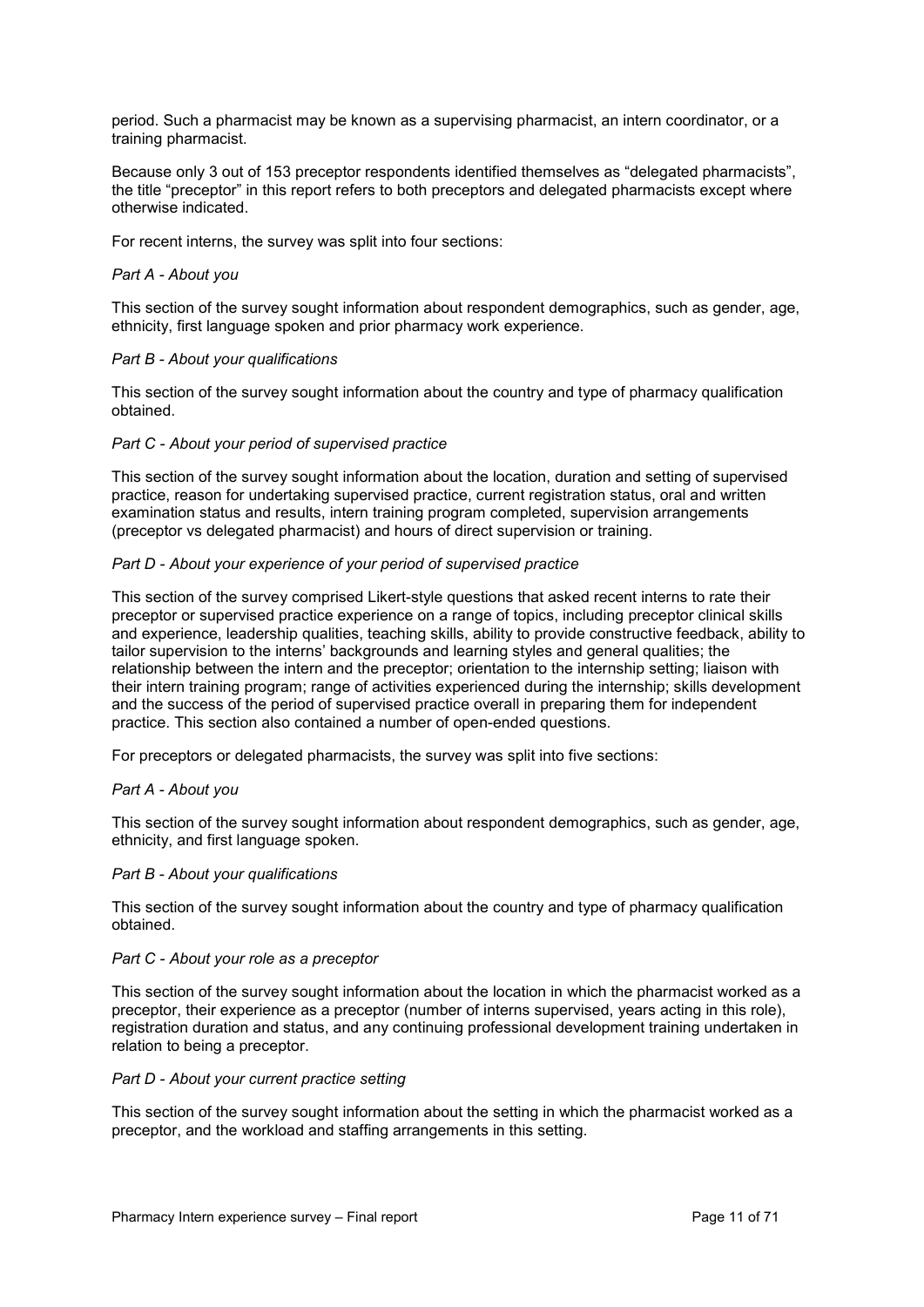#### *Part E - About your experience as a preceptor or delegated pharmacist*

This section of the survey comprised Likert-style questions that asked preceptors to rate themselves or their interns' supervised practice experience on a range of topics, including preceptor clinical skills and experience, leadership qualities, teaching skills, ability to provide constructive feedback, ability to tailor supervision to the interns' backgrounds and learning styles and general qualities; the relationship between the intern and the preceptor; orientation to the internship setting; liaison with their intern training program; range of activities experienced during the internship; skills development and the success of the period of supervised practice overall in preparing them for independent practice. This section also contained a number of questions specific to preceptors as well as openended questions.

The survey was run using Qualtrics online survey software between 19 March 2018 and 9 April 2018. This online survey platform has been trialled by Ahpra for numerous board surveys. This platform is well suited for small to moderate-sized surveys such as this Pharmacy intern/preceptor survey.

The full survey is included in Appendix 2 to this report.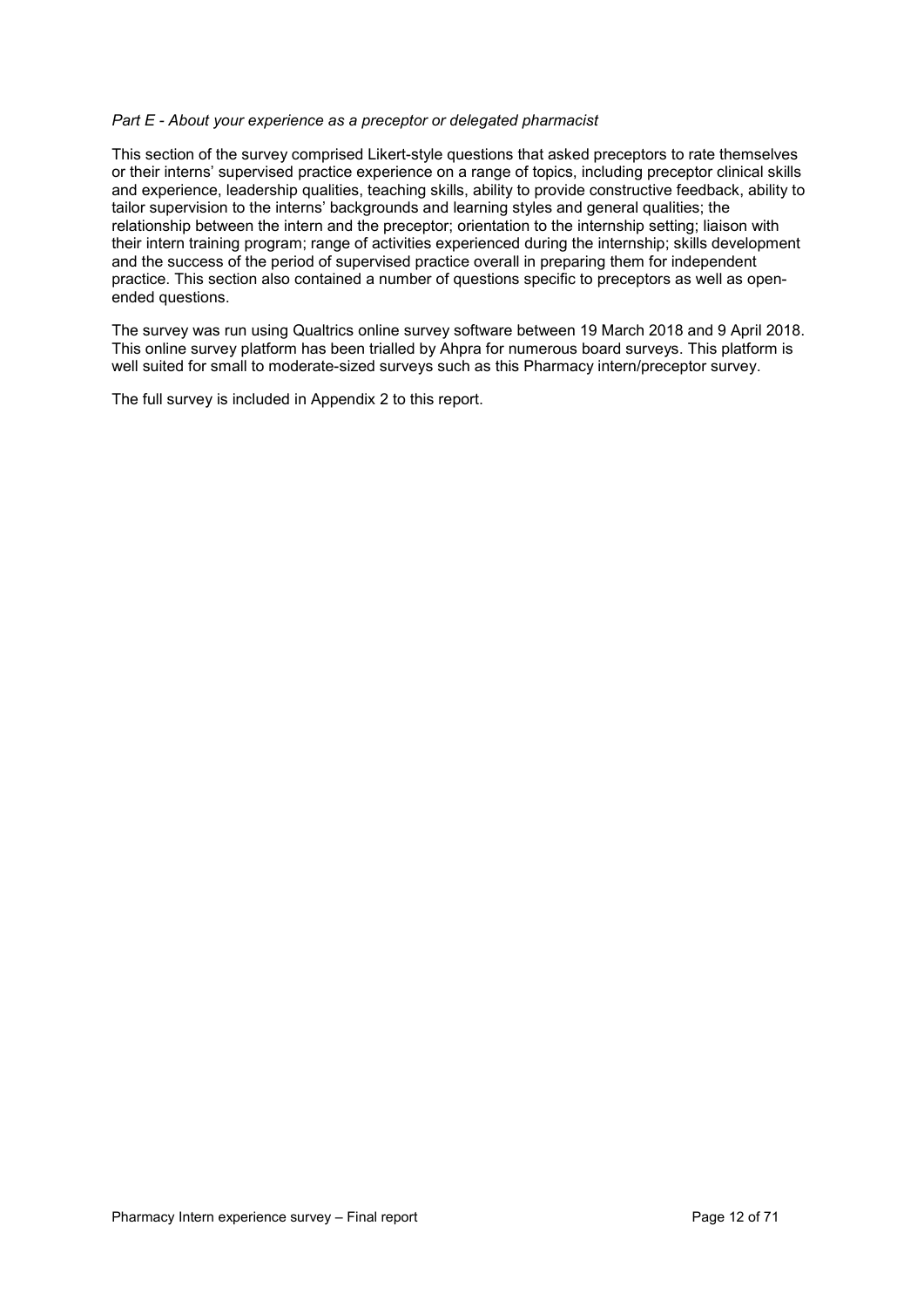## <span id="page-12-0"></span>**3. Sampling and promotion of survey**

## <span id="page-12-1"></span>**3.1 Intern and preceptor frame**

The population frame for the interns consisted of pharmacists who were first registered as provisional pharmacists between 1 November 2016 and 28 February 2017. The relevant data were extracted by Ahpra's Business Services team in March 2018.

This frame included 1156 pharmacists from all eight Australian states and territories.

The population frame for the supervising pharmacists was defined as all pharmacists who were listed as having been a Board-approved preceptor to any of these 1156 interns. As some preceptors were listed as supervising multiple interns, there were a total of 955 preceptors.

#### <span id="page-12-2"></span>**3.2 Active promotion of large-scale survey**

The pilot survey response rate was 14%. This low response rate occurred in the context of no specific active promotion.

To increase the response rate and improve the quality of responses, Ahpra Communications department were consulted to develop a range of promotional strategies. These strategies were:

- respondent specific email invitations to the participants 19 March 2018,
- two reminder emails to complete the survey during the survey period 26 March 2018 and 3 April 2018,
- Pharmacy Board of Australia website news item at the time the survey invitations were sent 19 March 2018,
- Pharmacy Board of Australia website news item when the survey response period was extended due to the Easter public holiday – 3 April 2018,
- notifications of the large-scale survey to pharmacy organisation stakeholders (e.g. Australian Pharmacy Council (APC), Pharmaceutical Society of Australia (PSA), Pharmacy Guild of Australia (PGA) etc.,
- media releases to pharmacy media such as Pharmacy Daily, and
- a prize draw of one of four \$80 AUD Myer vouchers on completion of the survey.

## <span id="page-12-3"></span>**4. Results – Quantitative Data**

The Ahpra Research Unit performed the analysis of results from the large-scale survey. A summary of key findings and relevant information are described below.

## <span id="page-12-4"></span>**4.1 Demographics and setting characteristics of recent interns**

Of the 1156 recent pharmacy interns, 240 of the surveys (20.8%) were completed (some partially). To minimise data loss, questions answered from incomplete surveys have been included in the data analysis, with the dominator for percentages based on the number who answered each question.

#### *4.1.1 Demographics*

From the almost 238 completed responses from individuals with either provisional or general registration, who had undertaken their period of supervised practice within the 12-month period prior to the survey, of these, 190 (80%) were female and 48 (20%) were male. The median age of intern respondents was 24 years and 5 months. One hundred and eighty-five (78%) respondents nominated English as their first language. One hundred and ninety-eight (84%) respondents reported working in a pharmacy setting prior to undertaking their period of supervised practice. Two hundred and two (86%) respondents had obtained a Bachelor's Degree in pharmacy, and thirty-four (14%) had obtained a Master's Degree.

All respondents completed the year of supervised practice because they had just completed a Boardapproved university pharmacy program in Australia or New Zealand, i.e. none were overseasqualified pharmacists seeking to obtain general registration in Australia.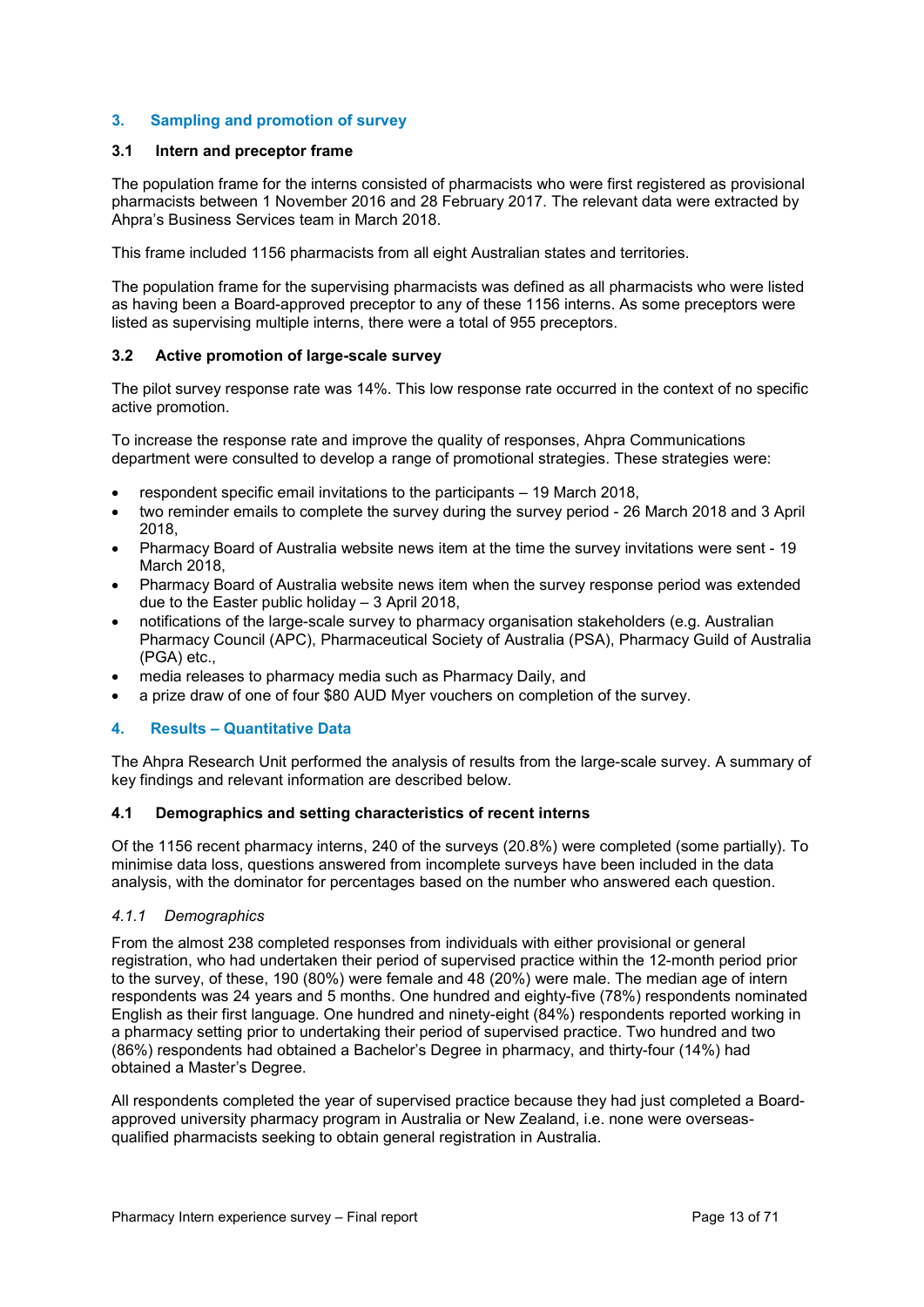## **Table 1: Intern's gender (n = 238)**

| <b>Gender</b> |     |     |
|---------------|-----|-----|
|               | No. | %   |
| <b>Female</b> | 190 | 80  |
| <b>Male</b>   | 48  | 20  |
| <b>Total</b>  | 238 | 100 |

## **Table 2: Intern's English as a first language (n = 237)**

| <b>English as first language</b> |     |     |
|----------------------------------|-----|-----|
|                                  | No. | %   |
| Yes                              | 185 | 78  |
| <b>No</b>                        | 52  | 22  |
| <b>Total</b>                     | 237 | 100 |

#### **Table 3: Intern's pharmacy experience prior to undertaking their supervised practice (n = 237)**

| Did you work in a pharmacy setting prior to<br>undertaking your period of supervised<br>practice |     |     |
|--------------------------------------------------------------------------------------------------|-----|-----|
|                                                                                                  | No. | %   |
| Yes                                                                                              | 198 | 84  |
| No                                                                                               | 39  | 16  |
| Total                                                                                            | 237 | 100 |

## **Table 4: Intern's qualifications (n = 236)**

| <b>Degree type</b>     |     |     |
|------------------------|-----|-----|
|                        | No. | %   |
| <b>Bachelor degree</b> | 202 | 86  |
| Master's degree        | 34  | 14  |
| Total                  | 236 | 100 |

## *4.1.2 Pathway to general registration*

At the time of the survey, 173 (80%) respondents had obtained general registration. Thirty-four respondents (20%) took more than 12 months since commencement of their internship to gain general registration; reasons given were failure to pass exam at first attempt (11 respondents), and 23 "other reasons" which included a range of reasons such as personal circumstances and experiences and delayed general registration. Over 90% of those registered respondents reported passing both the oral and written exams on their first attempt.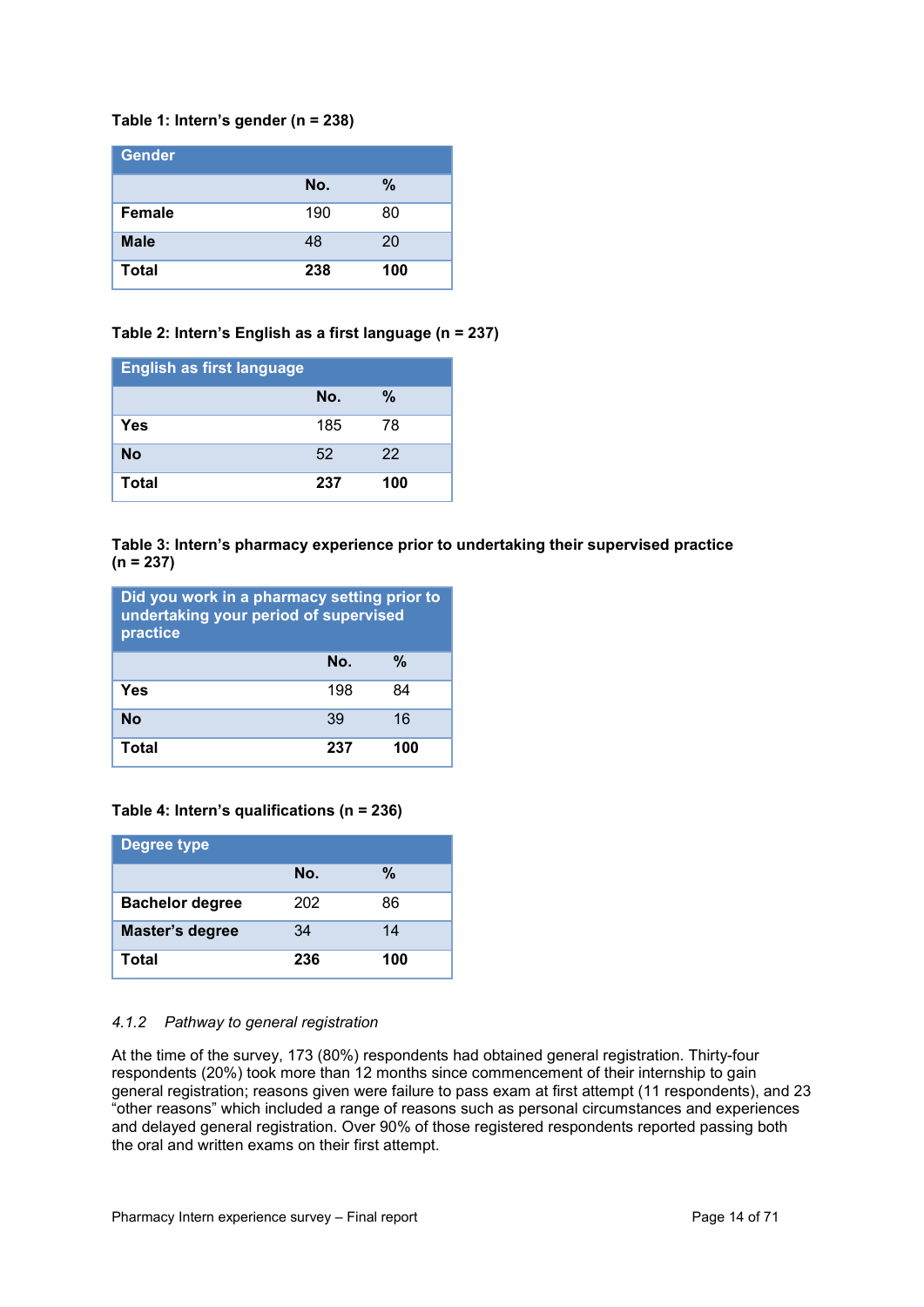|  | Table 5: Registrations of intern respondents at the time of survey ( $n = 217$ ) |  |  |  |  |
|--|----------------------------------------------------------------------------------|--|--|--|--|
|--|----------------------------------------------------------------------------------|--|--|--|--|

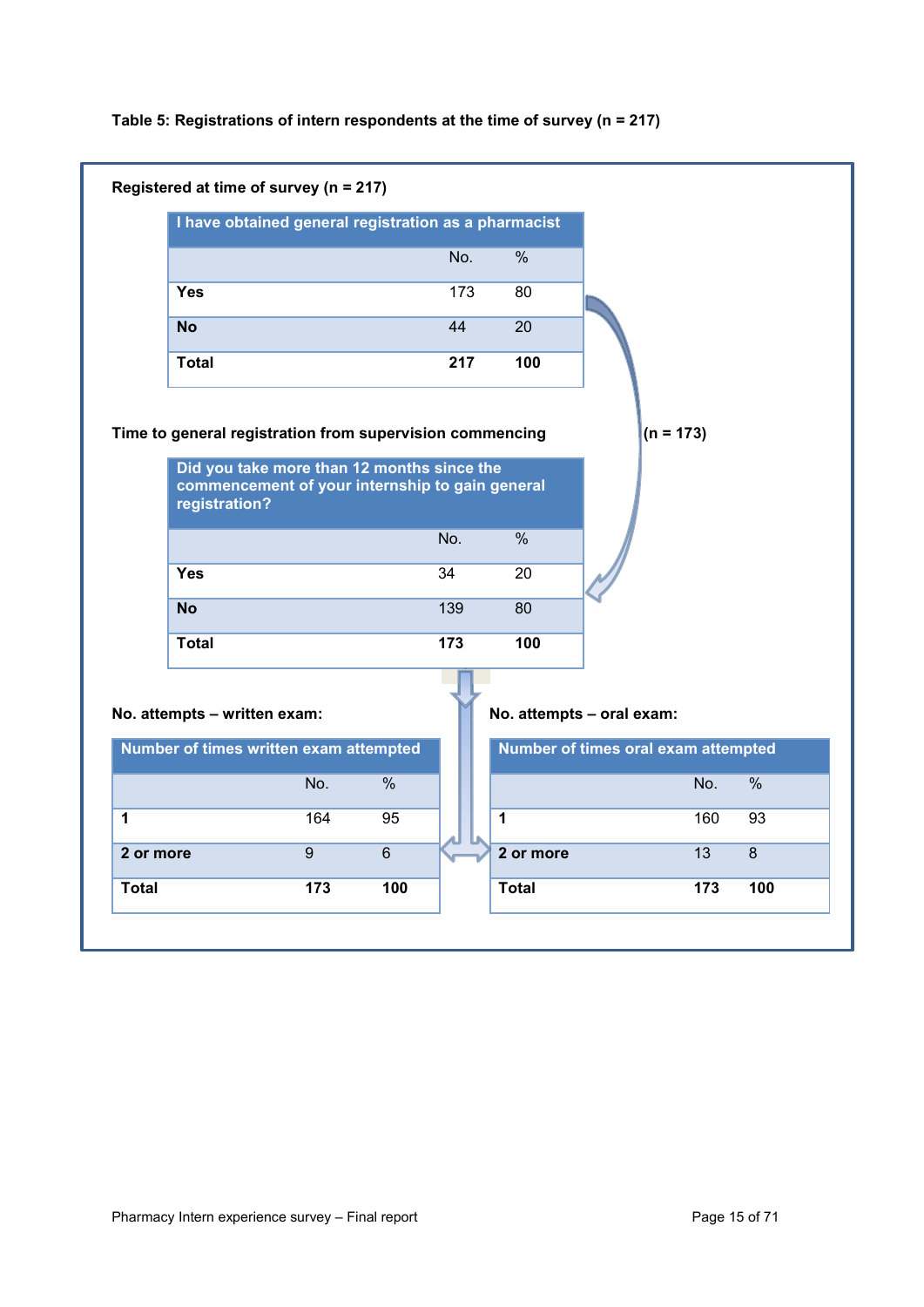| Why did you take more than 12 months to complete your internship? |     |               |  |  |
|-------------------------------------------------------------------|-----|---------------|--|--|
|                                                                   | No. | $\frac{0}{0}$ |  |  |
| Did not pass exams at first attempt/within time frame<br>32<br>11 |     |               |  |  |
| <b>Other</b>                                                      | 23  | 68            |  |  |
| Total                                                             | 34  | 100           |  |  |

### **Table 6: Reasons for taking >12 months to complete internship (n = 34)**

#### *4.1.3 Supervised practice site and intern training program*

The frequencies of respondents by state/territories where supervised practice (>50%) was undertaken is shown in Figure 1.





One hundred and four respondents (48%) to the survey participated in the Pharmaceutical Society of Australia (PSA) intern program, followed by Monash University\* (17%) and University of Sydney\* (12%).

*\*University of Sydney, Monash University, University of South Australia and University of Queensland have formed the National Alliance for Pharmacy Education (NAPE), where they deliver the NAPE Pharmacy Intern Training Program*.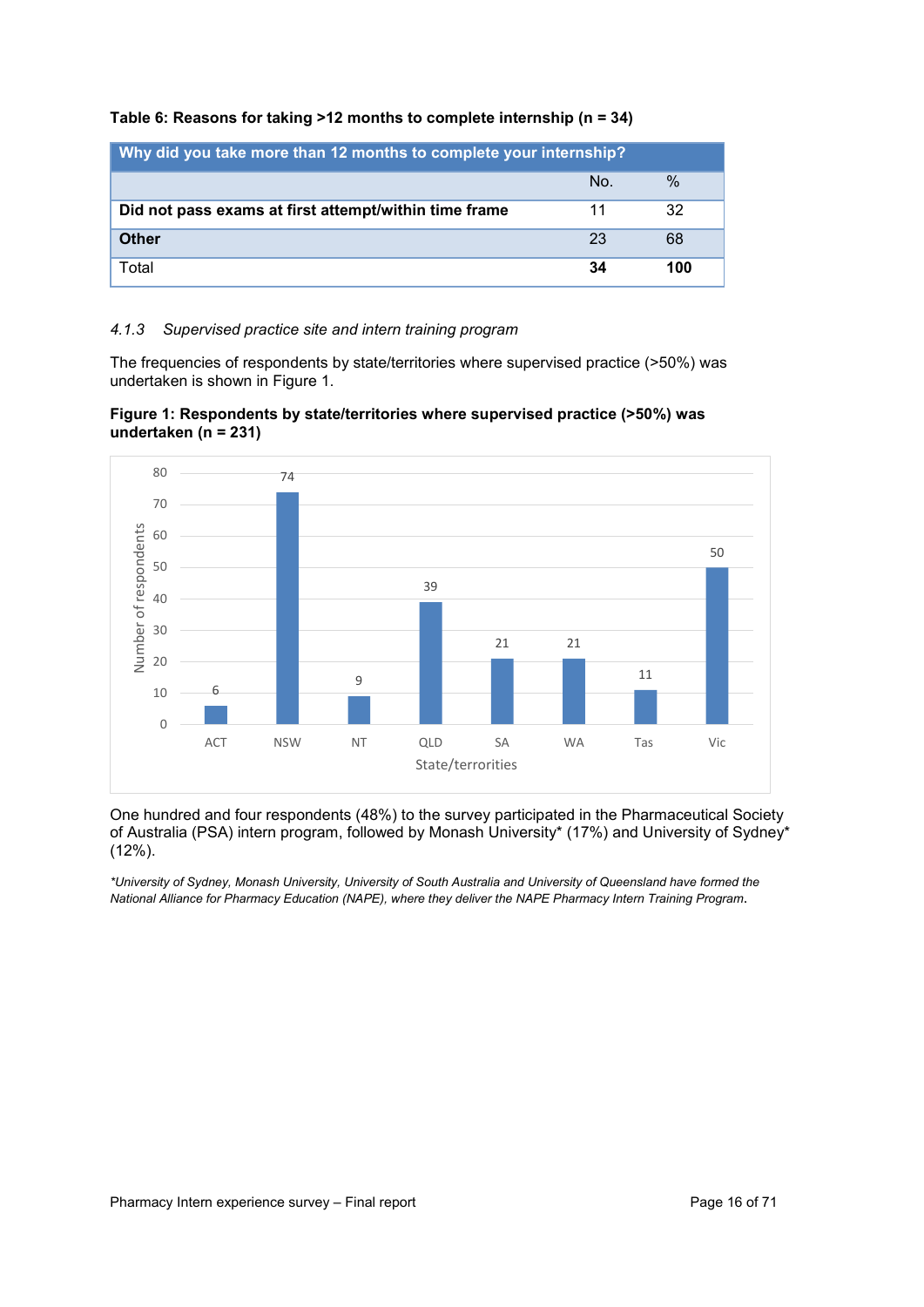

**Figure 2: Respondents by intern training program (n = 219)**

## *4.1.4 Preceptor*

Of the 219 respondents, 128 interns (58%) had preceptors who were the pharmacists responsible for both day-to-day training and overall intern training at the approved supervised practice. The remaining 91 interns (42%) responded that their preceptors had delegated responsibility to one or more other pharmacists.

## *4.1.5 Training activities*

Of the 219 respondents, 116 interns (53%) reported spending an average of 1-2 hours per week doing structured training activities with their preceptor during their period of supervised practice. Forty-seven (21%) respondents did not spend any time in structured learning activities and the remaining 56 (26%) respondents reported spending 3 or more hours per week in some sort of structured learning activities.



**Figure 3: Number of hours spent per week in structured learning activities (n = 219)**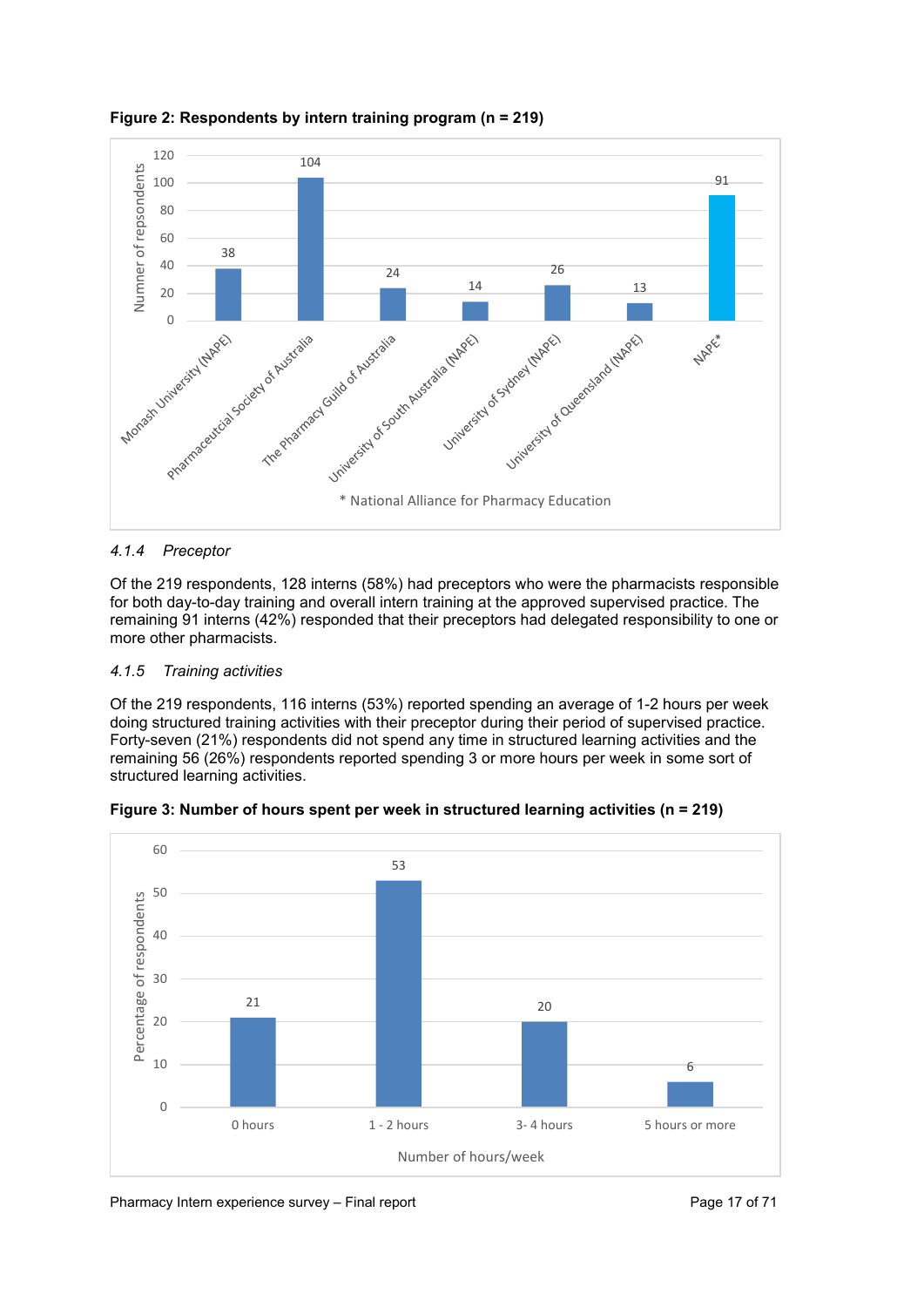## <span id="page-17-0"></span>**4.2 Demographics and setting characteristics of preceptors**

#### *4.2.1 Demographics*

There were 153 responses from pharmacist preceptors. Of these 111 were from pharmacists who identified themselves as providing day-to-day supervision and training of interns. Another 39 responses were from pharmacists who delegated day-to-day supervision of interns to other pharmacists. These respondents were not asked any further questions, although they were requested to forward the survey to their delegated pharmacists. Despite this request, only 3 respondents identified themselves as pharmacists who were delegated responsibility for interns. Thus, in total, only 114 responses received from pharmacists who had acted either as preceptors or delegated pharmacists in the last 12 months were included in the data analysis. Of these respondents, 67 (59%) were female and 47 (41%) were male, and the median age of respondents was 37 years. Sixty-six (58%) respondents were born in Australia, 48 (42%) were born overseas. Ninety-six (84%) respondents obtained their pharmacy qualification in Australia; the other eighteen respondents received their qualifications in countries other than Australia. One hundred and two (89%) respondents had a Bachelor's degree in pharmacy and 12 (11%) had a degree other than a Bachelor's degree.

#### **Table 7: Breakdown of preceptor responses by delegation and supervision (n =153)**

(Due to the privacy and practical considerations of reporting small numbers, the delegated pharmacist responses (n = 3) were combined with the day-to-day supervising preceptors)

| <b>Preceptor type</b>                                                                                                                                                                                                                                                                                            | $\frac{9}{6}$  | No. |
|------------------------------------------------------------------------------------------------------------------------------------------------------------------------------------------------------------------------------------------------------------------------------------------------------------------|----------------|-----|
| Preceptor who provided day-to-day supervision and training - I am/was a preceptor<br>who routinely supervised intern(s) during the last 12 months, and am/was<br>responsible for the training and/or mentoring of these intern(s) (i.e. I do not/did not<br>delegate this responsibility to another pharmacist). | 73             | 111 |
| Preceptor who delegated day-to-day supervision and training - I am/was a<br>pharmacist and preceptor who delegated the day-to-day supervision, training and/or<br>mentoring of these intern(s) to another pharmacist.*                                                                                           | 25             | 39  |
| Delegated pharmacist - I am a pharmacist who has not been an official preceptor in<br>the last 12 months, but I have been delegated responsibility for the day-to-day<br>supervision, training and/or mentoring of intern(s) in the last 12 months.                                                              | $\overline{2}$ | 3   |
| <b>Total</b>                                                                                                                                                                                                                                                                                                     |                | 153 |

*\*N.B. These respondents were not able to progress in the survey past this sorting question.*

## *4.2.3 Preceptor experience*

Responses showed that 80% of preceptors had supervised one or two interns in the previous 12 months; while 3 respondents reported supervising 10 or more. The number of years that respondents had been acting in a preceptor role is bimodal, with 25% reporting just one year and 18% reporting greater or equal to 10 years in the role.

Half of the preceptors had been registered for 10 years or more and about a quarter had been registered for more than 15 years.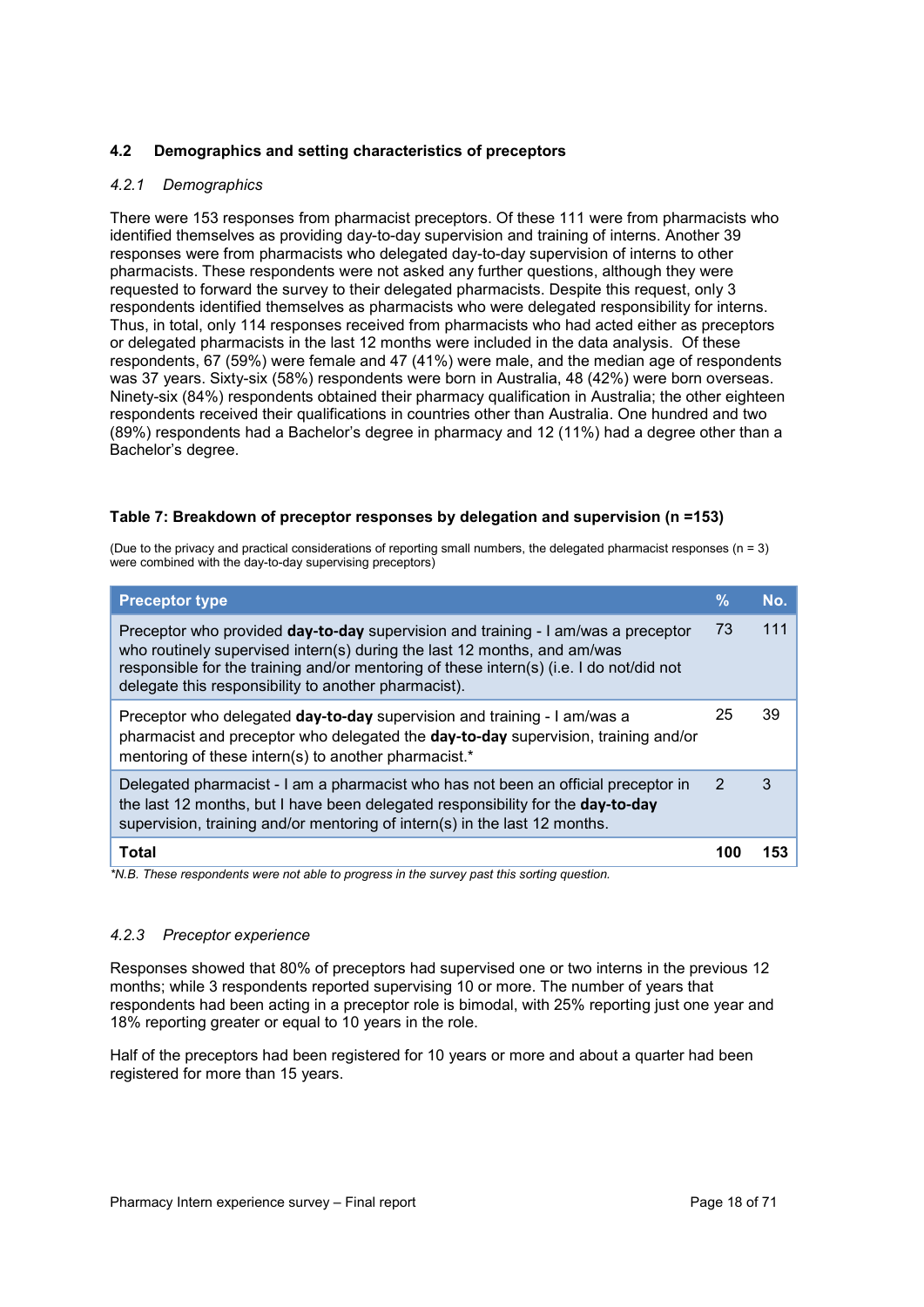

## **Figure 4: Number of years acting as preceptor (n = 110)**

## *4.2.4 Preceptor training and CPD*

Seventy respondents (64%) reported having undertaken continuing professional development (CPD) or other training in relation to being a preceptor; just over half reported completing a PSA course while a fifth reported taking part in Monash University training. Over half of the respondents reported last undertaking training/CPD in the previous 12 months and almost three quarters in the past two years. Frequencies of the mode of delivery for the CPD/training are shown in Figure 5, indicating that the majority of training undertaken was online in nature.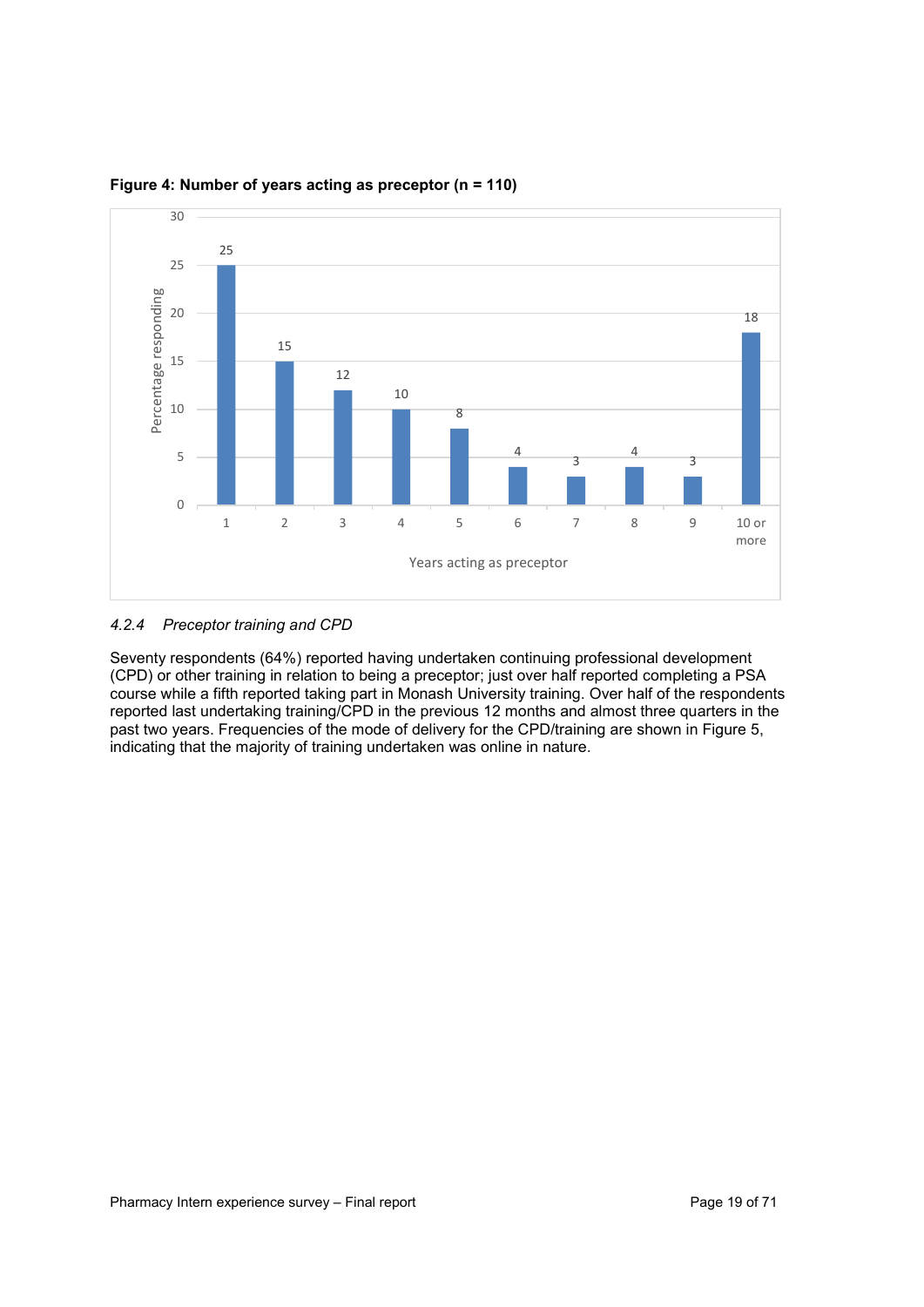## **Figure 5: Mode of delivery\* of CPD/training in relation to being a preceptor (n = 70)**

*\*respondents can select more than one mode of delivery of CPD/training*



#### <span id="page-19-0"></span>**4.3 Likert-style questions**

Both intern and preceptor respondents were asked a series of questions with Likert-style answer options, grouped under a number of headings (see below). Interns were asked to rate characteristics of their preceptors or the usefulness of their period of supervised practice. Preceptors were asked how they perceive their own characteristics and asked to rate the usefulness of the period of supervised practice.

Preceptors were also asked to rate their agreement with statements specific to their roles.

A summary of principle aspects of both intern and preceptor responses are tabled below. For the purposes of this summary, agreed is a summary of strongly agreed and somewhat agreed responses, and disagreed is a summary of strongly disagreed and somewhat disagreed responses. Both intern results and preceptor results are completely independent responses, the results are presented together in a table for ease of comparison and do not reflect specific intern-preceptor relationships. In general, intern responses highlighted more areas for improvement than preceptor responses.

#### *Technical Note:*

*This distribution of both intern and preceptor responses suggests a possible response bias (more so with preceptor), such as a so-called acquiescence or "yes-bias".1*

-----------------------------------------------------------------------------------------------------------------------------------

*This kind of response bias can occur when respondents wishing to appear agreeable and polite avoid saying "no". They*  generally tend to agree to a statement or opinion regardless of how they may feel about the leading question. This kind of *bias is known to be prevalent in yes/no and agree/disagree-type questions.2 This effect may also be the result of the form of the introductory, proposition sentence or when respondents answer a series of questions set out in blocks using the same format requiring effortful cognitive processing of the proposition. Hence there is the potential that data quality may be affected. Therefore, these results may be treated with some degree of caution.3* 

*References:*

*1 Vannette D. Avoiding the 'Yes' Bias. Qualtrics®. [Internet] Available from: [https://www.qualtrics.com/blog/avoiding-the-yes](https://www.qualtrics.com/blog/avoiding-the-yes-bias/)[bias/](https://www.qualtrics.com/blog/avoiding-the-yes-bias/) . Accessed 18 June 2018.* 

*2 Krosnick, Jon A., and Stanley Presser. 2010. "Question and Questionnaire Design." In Handbook of Survey Research (Second Edition), eds. James D. Wright and Peter V. Marsden (Eds.), West Yorkshire, England: Emerald Group, 263-313.*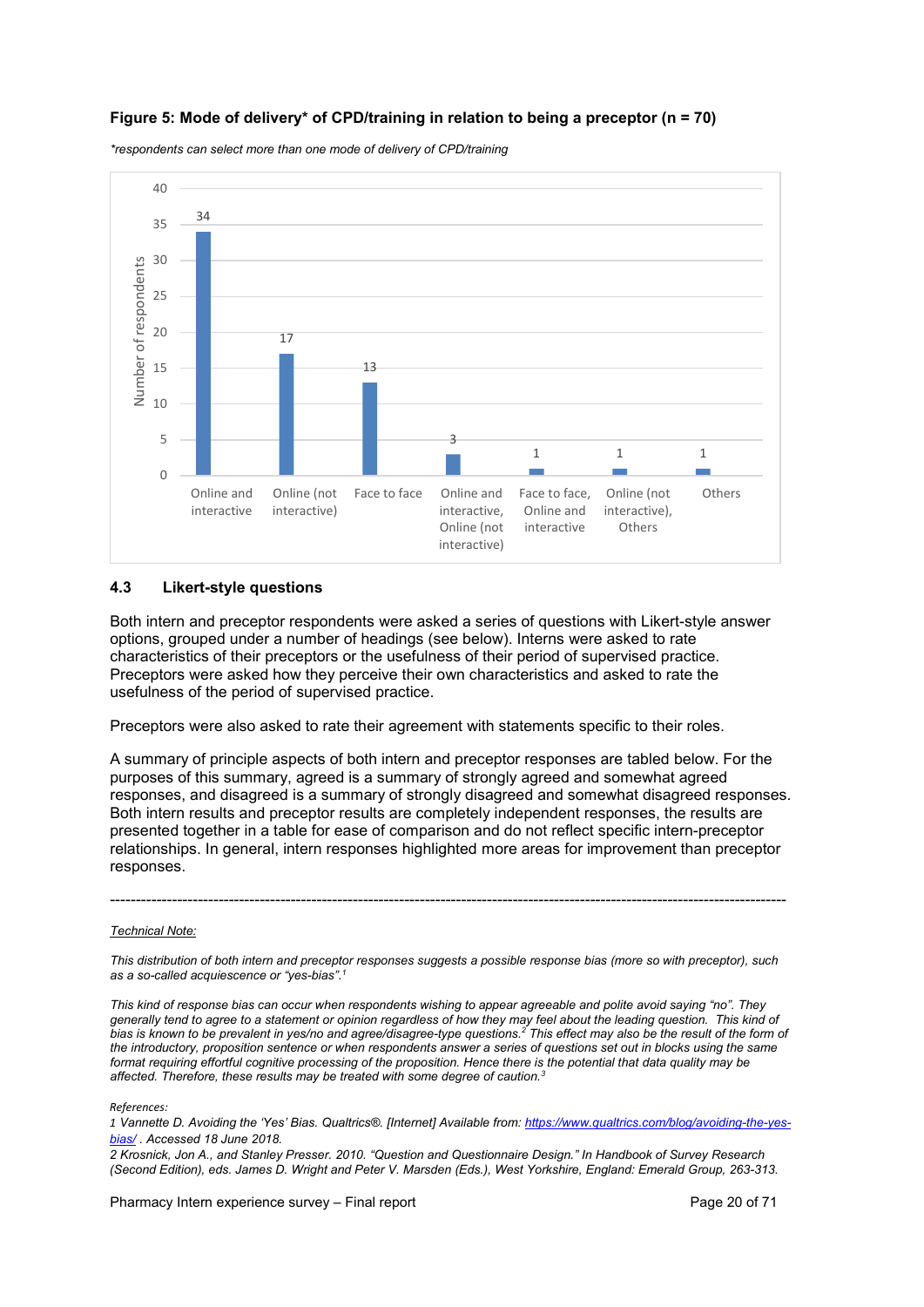*3. Hohne JK and Lenzner T. 2017 New insights on the cognitive processing of agree/disagree and item-specific questions. Journal of Survey Statistics and Methodology 0, 1– 17.*  -----------------------------------------------------------------------------------------------------------------------------------

#### <span id="page-20-0"></span>*4.3.1 Preceptor clinical skills and experience*

A large majority (90%) of interns agreed that their preceptors had sufficient clinical skills and experience to supervise them

A large majority (>90%) preceptors rated themselves as having sufficient clinical skills and experience to supervise intern/s

#### <span id="page-20-1"></span>*4.3.2 Preceptor leadership qualities*

A large majority (>80%) of interns agreed that their preceptor displayed leadership qualities

A large majority (>90%) of preceptors agreed on reflection that their intern/s would regard them as having good leadership and management skills and that they were confident in their role as a preceptor

#### <span id="page-20-2"></span>*4.3.3 Preceptor teaching skills*

Just over half (55%) of the interns rated their preceptor as encouraging them to actively participate in discussion and problem-solving activities

A large majority (>90%) of preceptors agreed that they encourage their intern/s to actively participate in discussion and problem-solving activities

Less than half (46%) of interns agreed that their preceptor tailored their instruction to their backgrounds and learning styles

The majority (>70%) of preceptors agreed that they tailored their teaching styles to their interns' background and learning styles

#### <span id="page-20-3"></span>*4.3.4 Preceptor ability to provide feedback*

Almost half (45%) of interns agreed that their preceptor directly observed their performance in order to provide feedback

A large majority (>80%) of preceptors agreed they directly observed their intern performance in order to provide feedback

Almost half (46%) of interns rated their preceptor as providing constructive feedback

A large majority (>80%) of preceptors agreed that they provide their intern/s with constructive feedback about their performance

#### <span id="page-20-4"></span>*4.3.5 Relationship between intern and preceptor*

A large majority (>80%) of interns agreed that their preceptor maintained a good rapport with them

A large majority (>90%) of preceptors agreed that they maintained a good rapport with their interns

The majority (>70%) of interns agreed that their preceptor helped them stay motivated throughout their internship

A large majority (>90%) of preceptors agreed that they helped their interns to stay motivated throughout their internship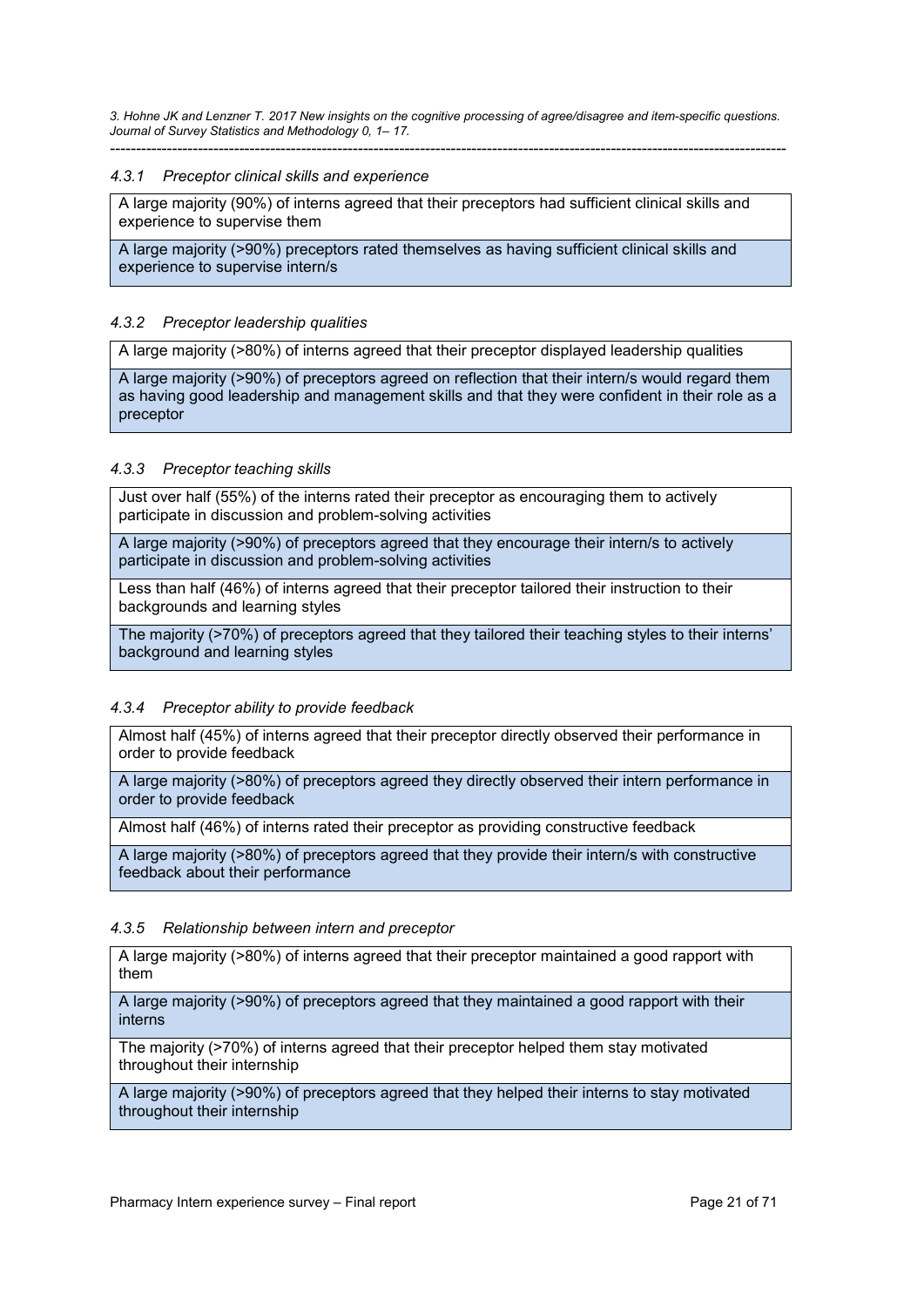#### <span id="page-21-0"></span>*4.3.6 General qualities of preceptors*

A majority (>70%) of interns agreed that their preceptor showed interest and enthusiasm for teaching

A large majority (>90%) of preceptors agreed on reflection that they showed interest and enthusiasm for teaching

The majority (>70%) of interns agreed that their preceptor spent enough time with them during their internships

A large majority (>90%) of preceptors agreed on reflection that they spent enough time with their intern/s during their internships to answer their questions and provide training/supervision

The majority (>70%) of interns agreed that their preceptor was knowledgeable about their ITPs requirements and the purpose of the period of supervised practice

A large majority (>90%) of preceptors agreed that they were knowledgeable about their ITPs requirements and the purpose of the period of supervised practice

#### <span id="page-21-1"></span>*4.3.7 Orientation to the internship setting*

The majority (>70%) of interns agreed that they had been adequately oriented to the setting of their period of supervised practice

A large majority (>90%) of preceptors agreed that they had provided their intern/s with a helpful orientation to the supervised practice setting/s

A large majority (80%) of interns agreed that the setting where they undertook their period of supervised practice was a friendly and welcoming environment

A large majority (90%) of preceptors agreed that the setting where their intern/s undertook their period of supervised practice was a friendly and welcoming environment

## <span id="page-21-2"></span>*4.3.8 Liaison with Intern Training Program (ITP)*

A large majority (>80%) of interns felt well supported by their ITP provider throughout their period of supervised practice

The large majority (>80%) of preceptors felt that their intern/s were well supported by their ITP provider throughout their period of supervised practice

A large majority (>80%) of interns agreed their ITP scheduled of activities integrated well with their training plan and learning activities in the practice settings

The large majority (>80%) of preceptors agreed their interns' ITP scheduled of activities was useful in complementing their interns' learning

#### <span id="page-21-3"></span>*4.3.9 Range of activities experienced during internship*

A large majority (>80%) of interns agreed that they had been exposed to a broad range of activities during their period of supervised practice

A large majority (>80%) of preceptors agreed that they provide a broad range of activities for their interns to experience as part of their period of supervised practice

A large majority (>80%) of interns agreed that their training plans had covered all aspects of the National Competency Standards Framework; however, only 65% agreed that they were useful and 68% agreed that they were followed and implemented.

The large majority (>80%) of preceptors agreed that their interns' training plans had covered all aspects of the National Competency Standards Framework, 91% agreed that the training plans were useful and 93% agreed that they were followed and implemented.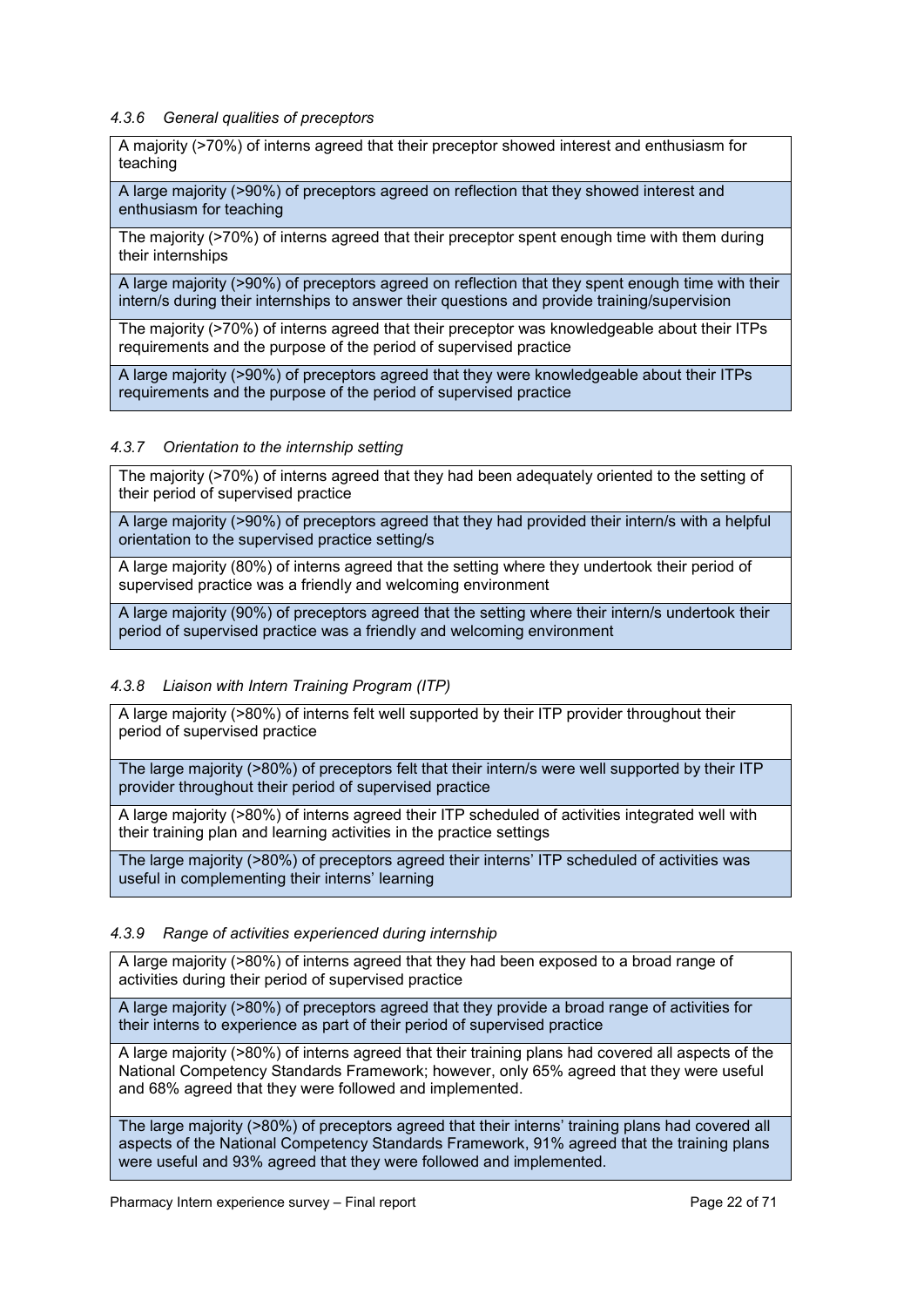## <span id="page-22-0"></span>*4.3.10 Intern skills development*

A large majority (>90%) of interns agreed that their period of supervised practice improved their ability in dealing with challenging interpersonal situations

A large majority (>95%) of preceptors agreed that their interns' period of supervised practice improved their ability in dealing with challenging interpersonal situations

A large majority (>80%) of interns agreed that their period of supervised practice helped prepare them for the oral examination and provided them with sufficient opportunity to complete the extemporaneous dispensing assessment

A large majority (>90%) of preceptors agreed that their interns' period of supervised practice helped prepare them for their oral examination and that they provided their intern/s with sufficient opportunity to complete the extemporaneous dispensing assessment

#### <span id="page-22-1"></span>*4.3.11 Intern's time management/stress*

The majority (70%) of interns agreed they were allowed sufficient time to complete any structured training activities with their preceptor

The majority (>70%) of interns agreed they effectively able to manage their stress levels

#### <span id="page-22-2"></span>*4.3.12 Preceptor-specific questions*

A large majority (>90%) of preceptors agreed that they derived satisfaction from acting in that role

Less than half (40%) of preceptors agreed that they took on the role only because they'd been approached to do so

A large majority (80%) of preceptors agreed that they could manage their workloads in conjunction with their preceptor responsibilities, about half (56%) reported having an intern significantly increased the workload, and only 68% of preceptors agreed that they felt supported by their employer to act in this role

A large majority (>90%) of preceptors agreed that they were provided with information by the ITP provider about the aims of the intern year and their responsibilities, and 88% knew who to contact at the ITP provider if an intern was having difficulties, and 79% of preceptors accessed the ITP provider resources during the year

A large majority (>80%) of preceptors agreed that they were provided with information about the aims of the intern year and their responsibilities by the Pharmacy Board of Australia

A large majority (>80%) of preceptors agreed that interns vary in the level of preparation for the internship and 91% agreed that it is important for interns to have a good level of exposure to pharmacy practice at the start of the internship

## <span id="page-22-3"></span>*4.3.13 Overall quality of the intern year*

A large majority (>90%) of interns agreed that their period of supervised practice enabled them to gain the necessary skills and knowledge to practise as a pharmacist independently (i.e. practise as a pharmacist with general registration)

A large majority (>90%) of preceptors agreed that their interns' internship period provided them with necessary skills and knowledge to practise as a pharmacist independently (i.e. practice as a pharmacist with general registration)

A large majority (>90%) of interns agreed that their period of supervised practice enabled them to successfully apply what they learned during their pharmacy degree in practice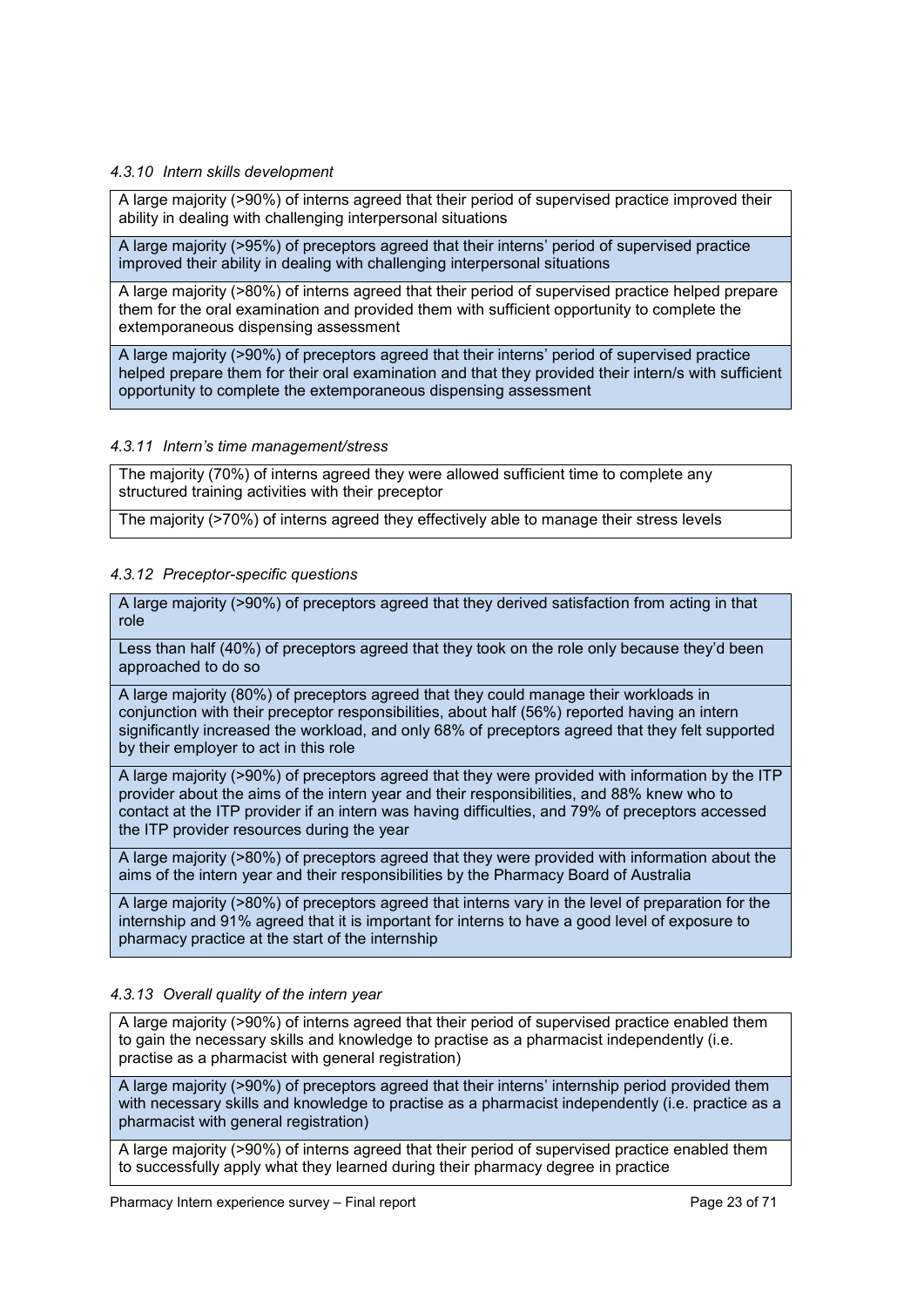## <span id="page-23-0"></span>**5. Results – Qualitative Data**

#### <span id="page-23-1"></span>**5.1 Recent interns**

The following free-text questions were asked of recent interns at the end of the survey:

- What were the main challenges you faced as an intern while undertaking supervised practice (list up to three)?
- What skills or attributes do you think make a good preceptor/delegated pharmacist?
- What are the most important things that contribute to a good supervised practice experience (list up to three)?
- What changes (personal or other) would have improved your supervised practice experience (list up to three)?

The summary from the analysis identified:

- the most often reported challenges faced by interns concerned a mix of: "*Balancing full time work and full-time study*", "*time management*" or "*work-life balance*" or resultant stress issues.
- the characteristics sought in preceptors by interns included being: "*patient; knowledgeable*; *understanding of or empathetic to interns; up to date; good communicators; good teachers; and, supportive".*
- the most important things judged by interns to contribute to a good supervised practice experience, included *"a supportive environment and staff; structured roles and responsibilities of the intern*; *a variety of patients and workplace experiences*", although there was a range of other responses.
- suggested changes that would have improved the interns' supervised practice experience were "*reduced workload/assignments from ITP*" and "*spending more time with preceptors*".

#### <span id="page-23-2"></span>*5.1.1 Main challenges faced by interns while undertaking supervised practice*

Some examples of the main challenges faced by interns while undertaking supervised practice are:

- *"Balancing/work/study/home life"*
- *"I was not given instruction or guidance when I made mistakes or handling problems"*
- *"coping with both work and study"*
- "*Studying after work"*

## <span id="page-23-3"></span>*5.1.2 Skills or attributes that interns think will make a good preceptor*

Some examples of skills or attributes that interns think will make a good preceptor are:

- *"ability to provide feedback"*
- *"ability to communicate with patient and staff, as well as the ability to lead"*
- *"patience, dedication, time-orientated, understanding"*
- *"someone who has the time to invest in your education and who is motivated to do so"*
- *"someone who is excited about the pharmacy profession and has a passion for passing on their knowledge"*
- *"the ability to adapt your teaching skills to suit the intern you are supervising"*
- <span id="page-23-4"></span>*5.1.3 The most important things that contribute to a good supervised practice experience*

Some examples of important things that contribute to a good supervised practice experience are:

- *"A good team environment that is supportive and understands the role of an intern"*
- *"Being exposed to a broad range of clinical areas"*
- *"positive and supportive working environment"*
- *"Being respected by your staff members and having your role as intern recognised"*
- *"Regular catch-up meetings to ensure the intern is on track"*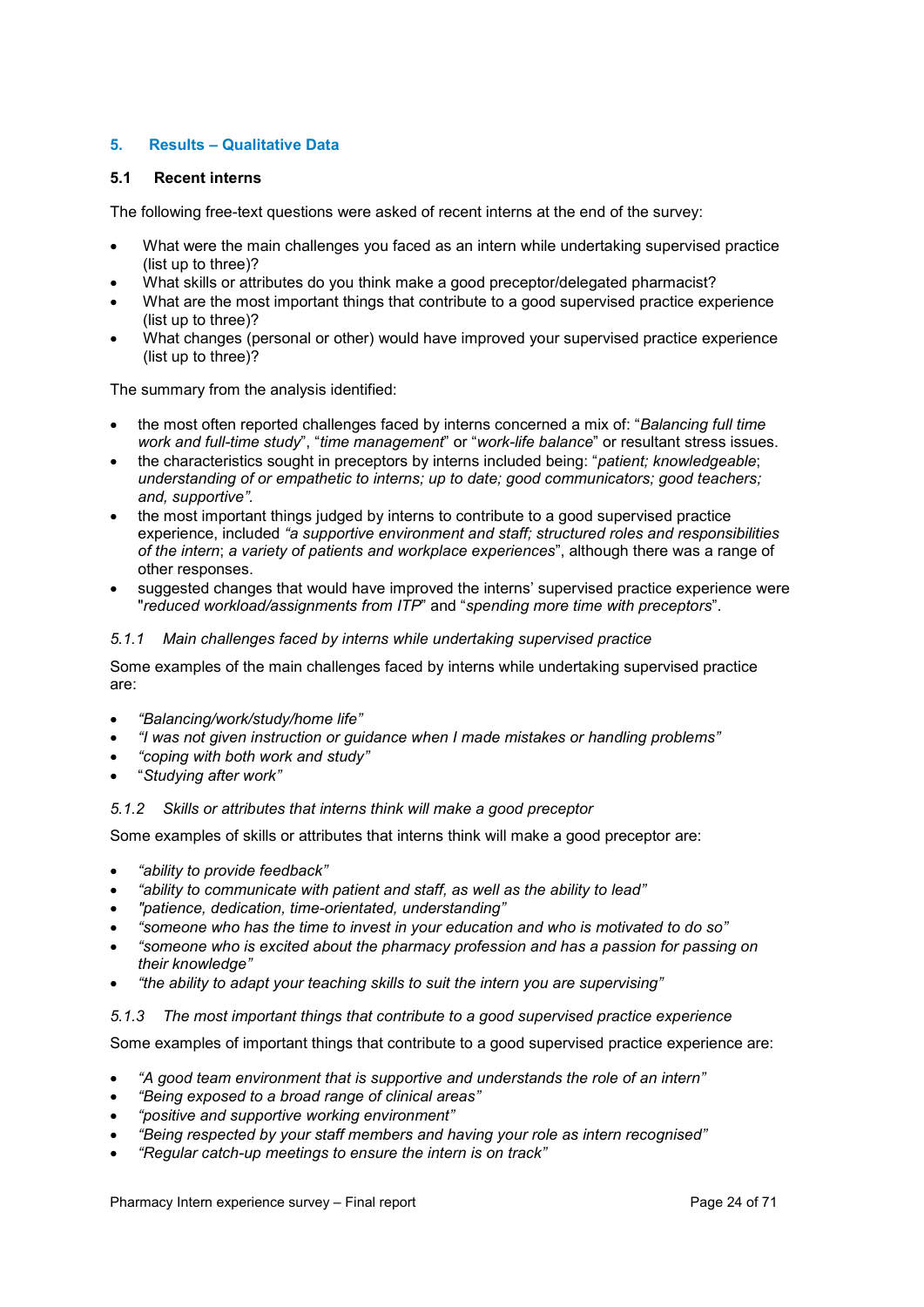• *"Having a good relationship with fellow staff, effective time and stress management, and plenty of practice for the written and oral exams"*

#### <span id="page-24-0"></span>*5.1.4 Changes (personal or other) that would have improved the interns' supervised practice experience*

Some examples of suggested changes that interns think would have improved their supervised practice experience are:

- *"more time spent with other students or preceptors to study"*
- *"better time management with assessments and studies"*
- *"Be more proactive and take in charge of my own career"*
- *"More time to do the ITP"*
- *"A more involved preceptor with my learning"*
- *"Less hours and less assignments and more opportunity to explore different fields in pharmacy"*

#### <span id="page-24-1"></span>**5.2 Preceptors**

The following free-text questions were asked of preceptors at the end of the survey:

- What are the main challenges you faced in being a preceptor (list up to three)?
- What skills and attributes do you think make a good intern?
- What are the most important things that contribute to a good supervised practice experience (list up to three)?
- What changes (personal or other) would have improved your experience as a preceptor?

The summary from the analysis identified:

- that the common themes encountered amongst the main challenges faced as a preceptor included: *"Mostly time management including balancing supervision and workload; and, managing the interns, including apparently limited knowledge of interns in some respects of pharmacy practice."*
- that the most highly rated skills or attributes considered by preceptors to make a good intern were: "*Problem solving and decision-making skills; initiative; people skills and communication skills, including listening, with patients and other health professionals; organisational skills; team work; enthusiasm and motivation to work and learn; attention to detail; willingness to listen and learn; and, showing initiative*"
- that the most important things considered by preceptors that contribute to a good supervised practice experience spanned a wide diversity of opinion. The main features reported comprise:
	- o setting-based factors: e.g. *"a motivated, compassionate preceptor and staff with a broad base of pharmacy knowledge and skills; broad exposure to different aspects of pharmacy as appropriate and practicable; strong, broad-based clinical exposure with patient centred care; active involvement and delivery of patient centred care and education; positive interactions with peers and other health professionals"* and,
	- o intern-focused factors e.g. *"an intern that respects all the other fellow pharmacists and staff; an intern that contributes with their knowledge and takes the challenge of finding the correct answer; an intern that respects the customers/patients; an intern that will freely develop relationships with other health professionals; and, an intern who is a team player."*
- suggested changes that would have improved the experience as a preceptor were: *"more time generally; peer interactions e.g. meeting other preceptors; more resources; greater incentives".*

#### <span id="page-24-2"></span>*5.2.1 Main challenges faced as a preceptor*

Some examples of main challenges faced as a preceptor are:

- *"Not enough time with each intern"*
- *"Lack of time and staff ratios during work hours to allow private time with the intern to reflect on their performance and provide tutorials"*
- *"Intern attitude and expectation of having information provided to them, rather than being selfdirected adult learners"*

Pharmacy Intern experience survey – Final report Page 25 of 71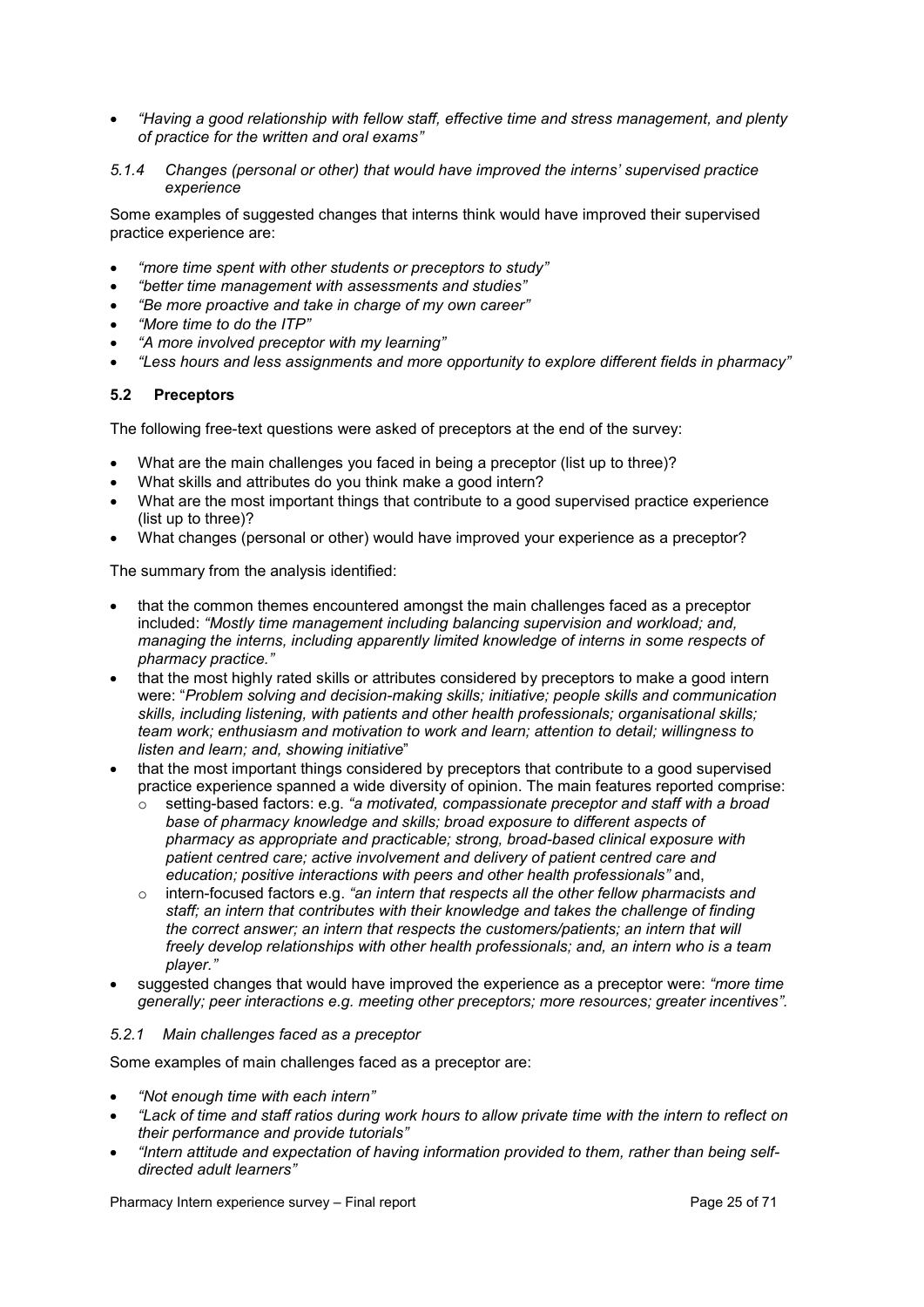<span id="page-25-0"></span>• *"Time management to spend quality time with students"*

### *5.2.2 Skills or attributes considered by preceptors to make a good intern*

Some examples of skills or attributes considered by the preceptor to make a good intern are:

- *"Sound professional knowledge. Excellent people and communication skills. A passion to be in the industry, and enjoyment at developing new skills and learning new information"*
- *"Problem solving and decision-making skills"*
- *"Attention to detail"*
- *"Communication skills with patients, staff and other health professionals"*
- *"Time management and self-directive"*
- *"Keen and ready to learn"*

#### <span id="page-25-1"></span>*5.2.3 The most important things that contribute to a good supervised practice experience*

Some examples of the most important things that contribute to a good supervised practice experience are:

- *"A motivated, compassionate preceptor with a broad base of pharmacy knowledge and skills"*
- *"an environment which allows the intern to learn from more than one pharmacist"*
- *"build a good relationship with the intern"*
- *"Ability to take constructive criticism well (of interns)"*
- *"Intern who is willing to learn"*
- *"Spending quality time with intern"*
- *"To be not too busy so still allow intern enough time to interact with the patient"*

#### <span id="page-25-2"></span>*5.2.4 Changes that would have improved preceptors' experience*

Some examples of changes that would have improved preceptors' experience are:

- *"To be not too busy so still allow intern enough time to interact with the patient"*
- *"I could have been more involved, as I was frequently caught up with the daily workload. Being a preceptor is sometimes like another job on its own, however there are time constrains [sic]"*
- *"Meeting other preceptors in a similar role to see what things they do with their students"*
- *"More interactions with other mentors or other intern and use that as benchmarks"*
- *"More incentive to do so"*

## <span id="page-25-3"></span>**6. Summary and Conclusions**

To be eligible for general registration as a pharmacist, an individual must be suitably qualified by completing an approved program of study, a period of supervised practice during provisional registration and examinations. The period of supervised practice in the intern year is a core component of the requirements for general registration. The aim of this survey was to identify the intern and preceptor perceptions of the quality of supervision and training which occurs as part of the intern year.

Anecdotal evidence had suggested inconsistencies existed in the quality of the period of supervised practice undertaken by pharmacists with provisional registration prior to obtaining general registration. The Board set out to investigate the nature and extent of these experiences, with a view to informing policy development and providing information, and advice to interns and preceptors to facilitate positive internship experiences that contribute to the preparation of interns for independent practice as pharmacists.

This project involved the development of a large-scale survey to explore potential issues relevant to the quality of the intern training experience. It was administered to a sample of 1156 recent interns and 955 preceptors over a 4-week period. The results included in this report are a summary of Ahpra Research Unit's descriptive analysis.

Both intern results and preceptor results are completely independent responses and do not reflect specific intern-preceptor relationships.

Overall, the results provided evidence of strong agreement between interns and preceptors that: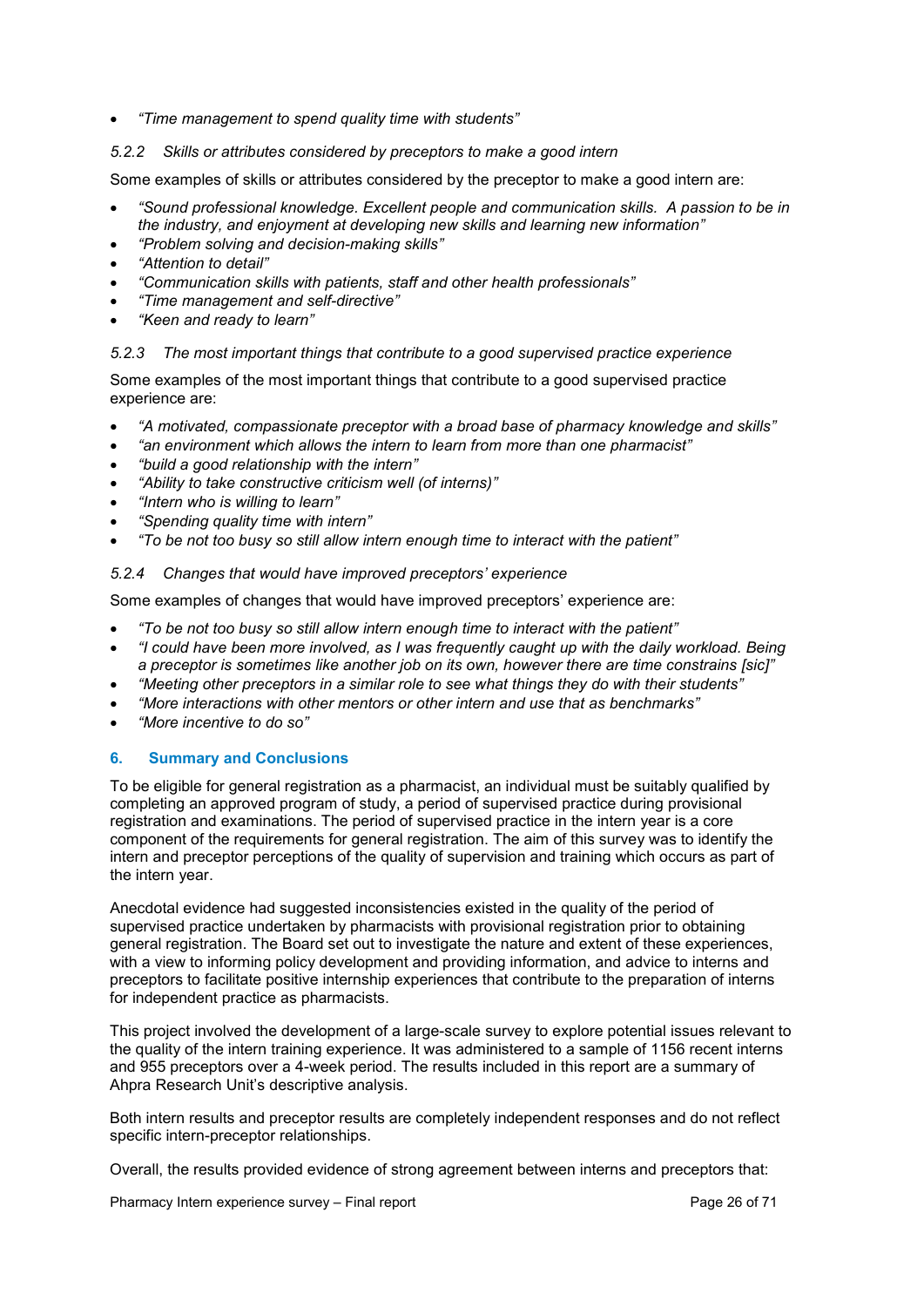- preceptors had sufficient clinical skills and experience to supervise interns
- preceptors displayed good leadership qualities
- there was good rapport maintained between interns and preceptors
- preceptors helped interns to stay motivated
- preceptors showed interest and enthusiasm for teaching
- preceptors spent enough time with their interns
- preceptors were knowledgeable about ITP requirements and the purpose of supervised practice
- there was an adequate orientation to the practice setting
- the practice setting was friendly and welcoming
- interns were well supported by their ITPs
- the ITP schedule of activities was useful in complementing interns' learning
- interns had been exposed to a broad range of activities
- interns' training plans had covered the National Competency Standards Framework
- the period of supervised practice improved interns' ability to deal with challenging interpersonal situations, and
- the period of supervised practice helped interns prepare for the oral exam and provided sufficient opportunity to complete the extemporaneous dispensing assessment.

It is not surprising therefore that a large majority of both preceptors and interns agreed that the internship period provided interns with the necessary skills and knowledge to practise independently as a pharmacist. Interns also agreed that their period of supervised practice enabled them to successfully apply in practice what they had learned during their pharmacy degree program.

On the other hand, preceptor teaching skills, and preceptor feedback, were areas where the level of agreement between interns and preceptors was substantially lower:

- preceptors encourage interns to actively participate in discussion and problem-solving activities (interns 55%; preceptors >90%)
- preceptors tailored their teaching to intern's/s' backgrounds and learning styles (interns 46%; preceptors >70%)
- preceptors directly observed their intern's/s' performance in order to provide feedback (interns 45%; preceptors >80%)
- preceptors gave constructive feedback to their feedback about performance (interns 46%; preceptors >80%)

(Percentages indicate to what extent different groups agreed with the statement above.)

These results identify potential themes which point to a need for consideration of further guidance and policy development. Qualitative data in the form of free text responses provided opportunities for respondents to further clarify their perspectives. In the following sections, Pharmacy Board of Australia requirements for general registration, relevant registration standards, guidelines and other relevant information (see Appendix 1) provided a useful framework for analysis and interpretation of the quantitative and qualitative results of the survey.

#### **6.1 Preceptor – clinical skills and experience**

The Board's *Registration Standard: Supervised practice arrangements* states that the preceptor must have held general registration as a pharmacist in Australia for a minimum of 12 months in the area of practice where the supervised practice is to be conducted.

The majority of interns (>80%) agreed that their preceptor had sufficient clinical skills and experience to supervise them. Most (>90%) preceptors also agreed that they had sufficient clinical skills and experience to supervise interns.

Free text answers from interns also indicated that it was desirable for their preceptor to have sufficient clinical skills and experience. Comments included:

- *"having a broad range of clinical knowledge"*
- *"clinical knowledge"*

Pharmacy Intern experience survey – Final report Page 27 of 71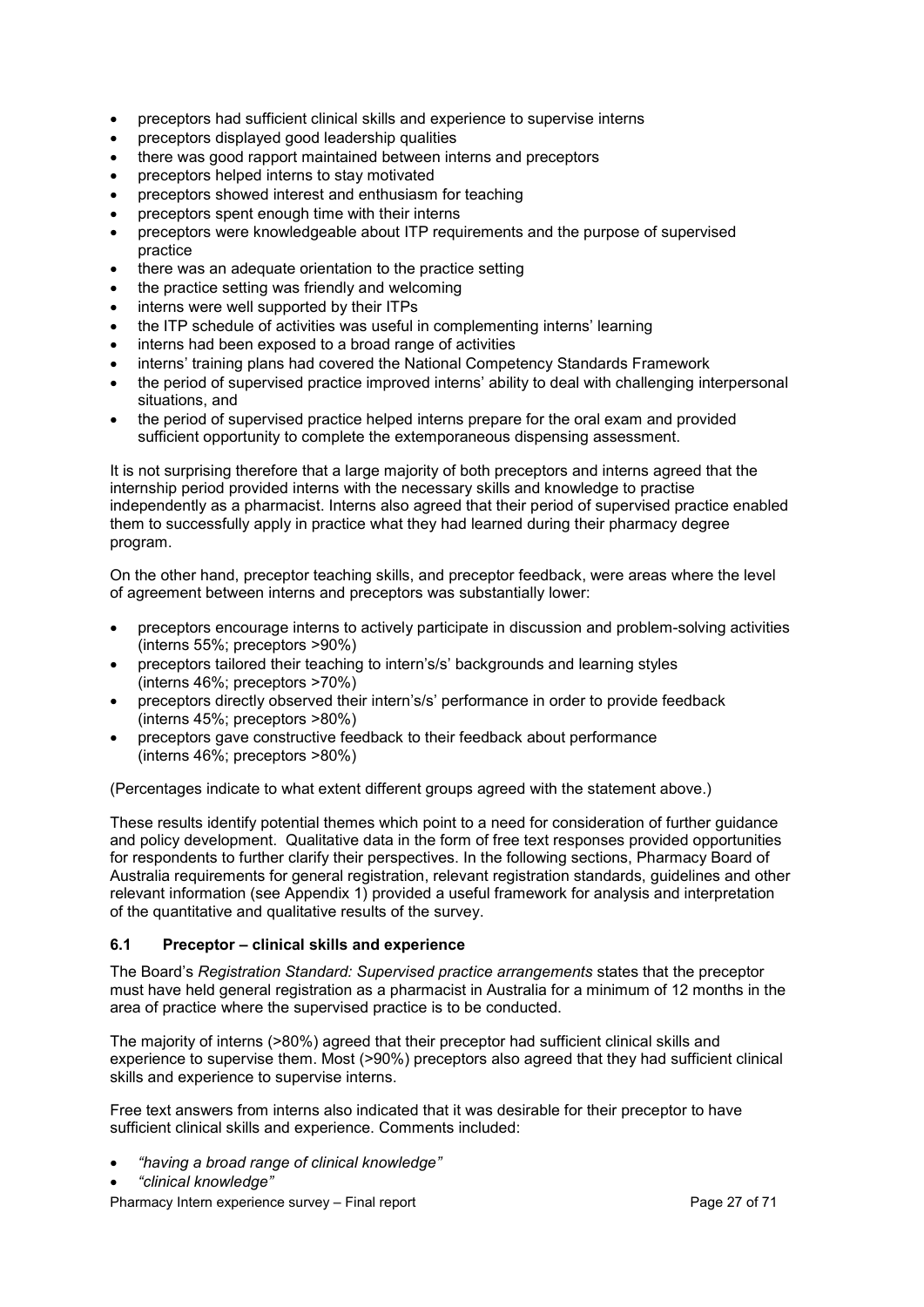• *"able to provide critical and clinical information and perspective".*

Survey responses showed that many (75%) preceptors had been registered for more than five years and had been acting in a preceptor role for more than one year. There is limited data available to establish the views of interns and preceptors about the impact on the internship experience of preceptors who had only achieved the minimum 12 months period of general registration before accepting the role as preceptor. Consequently, the Board could consider further exploring this issue with preceptors and their interns. For example, the Board could highlight this issue during its next consultation on a revised *Registration Standard: Supervised practice arrangements* and seek specific feedback on the minimum general registration period that should be required of preceptors.

## <span id="page-27-0"></span>**6.2 Preceptors – teaching skills and ability to provide feedback**

The Board's *Intern pharmacist and preceptor guide* addresses the learning process and states that "it is the preceptor's responsibility to adapt his or her teaching style to one most suited to the learning style of the intern" and includes a number of links to published resources providing information on learning styles.

The *Intern pharmacist and preceptor guide* states that feedback sessions can assist the intern to achieve better learning outcomes and provides information to assist the preceptor in giving feedback.

When completing an application for approval of supervised practice, preceptors are required to indicate if they have accessed the Board's *Intern pharmacist and preceptor guide* which addresses teaching and feedback skills. Additionally, preceptors are required to address any continuing professional development needs in relation to the competencies in the *National Competency Standards Framework for Pharmacists in Australia* which may include those that are relevant to precepting.

Many preceptors agreed that they encourage their intern/s to participate in discussion and problemsolving activities (>90%) and that they tailor their teaching skills to their interns' background and learning styles (>70%). However only 55% of interns responded that their preceptor encouraged them to actively participate in discussion and problem-solving activities and less than half (46%) of interns agreed that their preceptor tailored their instruction to their background and learning style.

A large majority (>80%) of preceptors agreed that they directly observe the interns' performance in order to provide feedback and provide the interns with constructive feedback about their performance. Less than half (45%) of interns agreed that their preceptor directly observed their performance in order to provide feedback and less than half (46%) of interns agreed that their preceptor provided constructive feedback.

Free text answers also indicated that preceptor's teaching skills and feedback were considered an issue by some interns. Intern comments included:

- *"my preceptor was unable to relate her teaching to my learning style and strayed from the ITP learning plan…'*
- *"More involvement with daily questioning/quizzing on clinical and drug knowledge whilst in the working environment from preceptor and supervising pharmacists"*
- *"*…*The second preceptor is much more casual about the learning plan but I would have liked more structure, specific feedback and discussions about clinical pharmaceutical issues".*
- *"Appropriately matching a preceptor/supervisor to the intern's personality and learning style - Developing a more structured learning schedule especially at the start of the year where interns are learning what their role is and how their workplace operates"*

Interns' and preceptors' responses indicated that good teaching skills contribute to making a good preceptor. Comments included:

- *"Able to adapt a teaching style relevant to the student/intern learning style. Regularly, weekly or fortnightly, makes time to touch base with their student/intern to identify learning needs and reflect on experiences"*
- *"Taking time to give you constructive feedback"*

Pharmacy Intern experience survey – Final report Page 28 of 71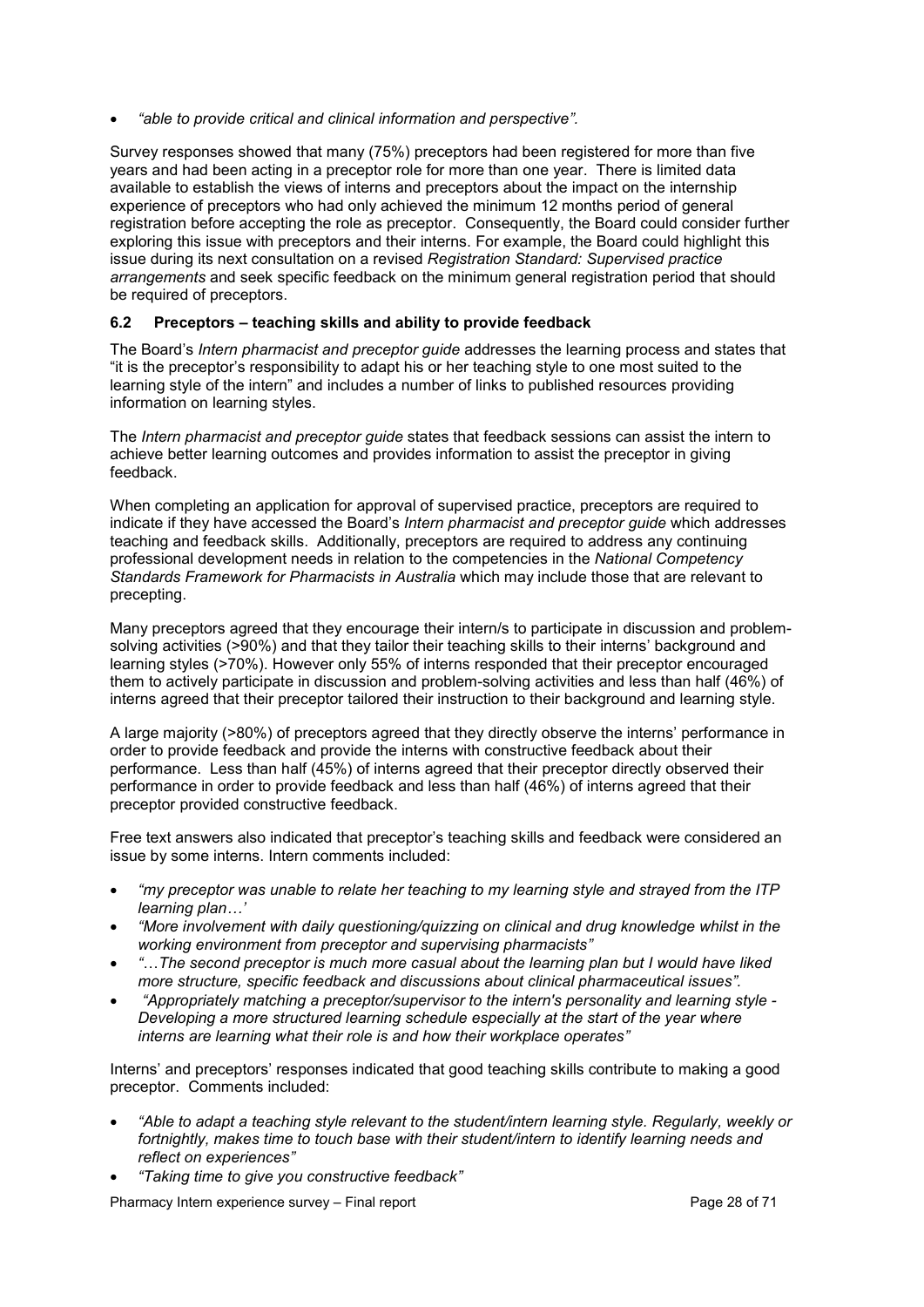- *"Frequent support and feedback*"
- *"provide feedback of performance and development"*

This is one of the few but important areas in survey responses where the views of preceptors and interns were not in agreement. The survey responses indicated that both preceptors and interns felt that active participation in learning, adapting to different learning styles, and providing constructive feedback was important. However, intern responses indicated that this is not always put into practice by preceptors. This suggests that for some preceptors, their teaching skills and ability to provide feedback may need to improve. Addressing the importance of teaching skills and providing development feedback through continuing professional development may be required. The development of additional tools for preceptors may also be helpful. Some preceptors may also benefit from additional peer support.

#### <span id="page-28-0"></span>**6.3 Preceptors – qualities**

#### <span id="page-28-1"></span>*6.3.1 Preceptors' leadership/management qualities*

The Board's *Registration Standard: Supervised practice arrangements* states that the preceptor must have suitable relevant training or experience to act in this role.

The majority of interns (>80%) agreed that their preceptor displayed leadership qualities. Most (> 90%) preceptors also agreed that their intern/s would regard them as having good leadership and management skills and that they were confident in their role as preceptors.

Survey responses showed that many (75%) preceptors had been registered for more than five years and had been acting in a preceptor role for more than one year.

Free text answers from some intern respondents also indicated that preceptor's leadership/management qualities are a desirable attribute that makes a good preceptor. Interns comments included;

- *"Strong leadership skills and ample experience"*
- *"Leadership skills…"*
- *"good management skills"*
- *"Good leadership"*
- *"*Strong *communication skills"*

As preceptor leadership and management skills are considered to contribute to a satisfactory supervised practice experience, the requirement for a minimum of 12 months of general registration before taking on the role as a preceptor may need to be explored further. Further discussion with relevant stakeholders such as continuing professional development providers and intern training program providers may assist to identify opportunities to support preceptors to enhance and further develop leadership and management skills, and address the competencies that need to be demonstrated subsequent to gaining initial general registration.

#### <span id="page-28-2"></span>*6.3.2 Preceptors' rapport, interest and enthusiasm for teaching*

The *Intern pharmacist and preceptor guide* lists the responsibilities of accepting the role of preceptor including to "serve as a role model, instilling professional values and attitudes" and to "serve as a learning resource for the intern". The guide also notes that the preceptor assumes the role of the teacher during the practical training period and provides links to resources providing information on learning styles.

The majority of interns (>80%) agreed that their preceptor maintained a good rapport with them. Most (>90%) preceptors also agreed that they maintained good rapport with their intern/s.

Although a large majority (>90%) of preceptors would say that they showed interest and enthusiasm for teaching, responses from interns surveyed indicated that some preceptors may require more support in this area. Of the interns surveyed, less than three quarters (>70%) agreed that their preceptor showed interest and enthusiasm for teaching.

Free text answers from interns indicated that preceptor rapport, interest and enthusiasm for teaching is a desirable attribute for a good preceptor. Intern comments included:

• *"interested in teaching"* 

Pharmacy Intern experience survey – Final report Page 29 of 71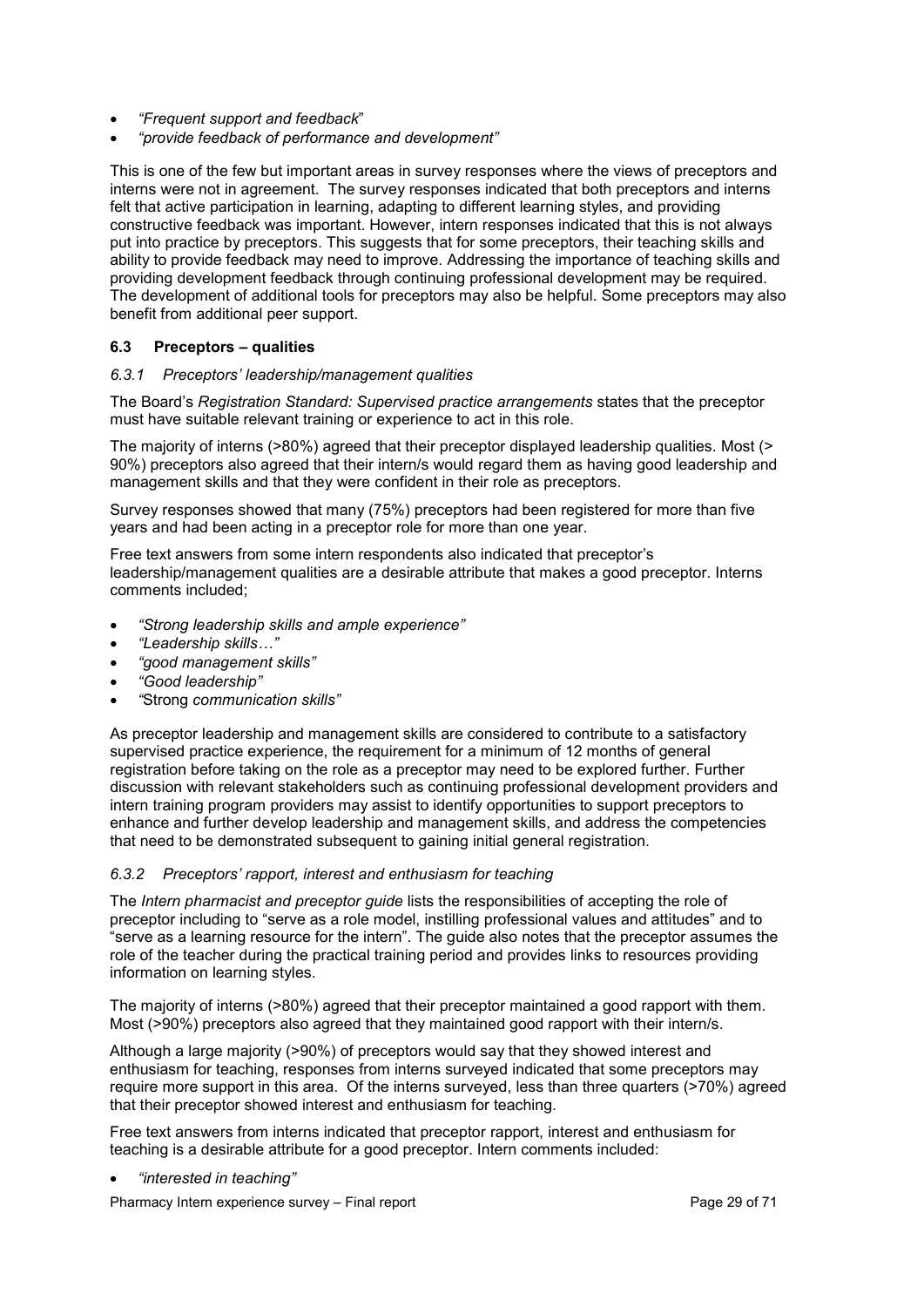- *"keen to be involved in my learning"*
- *"willingness to teach"*
- *"enthusiasm"*
- *"interest in students learning"*

The *Intern pharmacist and preceptor guide* does not specifically mention a preceptors' rapport with the intern, or their interest and enthusiasm for teaching. This could be further explored in future updates of the *Intern pharmacist and preceptor guide* or potentially be dealt with by stakeholders such as continuing professional development providers and intern training program providers through preceptor training.

#### <span id="page-29-0"></span>*6.3.3 Preceptors' knowledge about the ITPs requirements and the purpose of the supervised period*

Currently the Board's *Intern pharmacist and preceptor guide* states that "The supervised practice period is intended to be one of professional and personal maturation, leading to a level of competence that will allow independent professional practice after gaining general registration." The *guide* also includes a section on the ITP which confirms that "The ITP is competency-based training where the intern builds on academic knowledge with practical experience gained at the supervised practice site to progress from student to competent pharmacist."

It is the responsibility of the intern to enrol in an ITP that best suits his or her needs. At the time of the survey, there were three accredited ITPs available for interns to choose from (The Pharmaceutical Society of Australia program, The Pharmacy Guild of Australia program, and the National Alliance Pharmacy Education program). Each of these programs may differ in content and mode of delivery (e.g. face-to-face tutorials, online discussions) and timelines for completion of course components. This may pose challenges for preceptors to be familiar with the requirements of their current interns who may be undertaking different ITPs.

A large majority (>90%) of preceptors would say that they were knowledgeable about their interns' ITPs requirements and the purpose of the period of supervised practice. Approximately three quarters (>70%) of interns surveyed agreed that their preceptor was aware of the requirements of the ITP and the purpose of the supervised practice period.

Free text answers from preceptors indicated that the experience as a preceptor could have been improved by having more knowledge of the ITP. Responses included:

- "*At the start - better familiarity with the ITP"*
- *"More information from ITP – i.e. what do they do during contact days?"*
- *"without any prior knowledge of the process of having and [sic] intern and the processes involved from the ITP"*

Free text answer from interns also indicated the having a preceptor who was knowledgeable about the ITP is desirable. Responses included:

- *"She did not understand the requirements of the ITP and its assignments"*
- *"be familiar with the ITP"*
- *"Ensures they are aware of the ITP material"*
- *"Understanding of the requirements of the ITP"*

Currently the Australian Pharmacy Council (APC) accredits intern training programs. The *Accreditation Standards for Australian Pharmacy Intern Training Programs 2010* state that an ITP agreement is required between an ITP provider and the intern, and must be provided to the preceptor and the employer. The agreement must include a clear outline of the objectives of the ITP and the expectations, roles and responsibilities of the ITP provider and the intern. Survey responses indicate that some preceptors may be unaware of the ITP requirements and purpose of the supervised practice period. Engagement with stakeholders such as the APC and ITPs may assist with addressing this issue.

### <span id="page-29-1"></span>*6.3.4 Preceptor time spent with interns*

The Board's *Intern pharmacist and preceptor guide* outlines the responsibilities inherent in accepting the role of preceptor. The guide states that the preceptor should meet on a regular basis to discuss issues, review progress and discuss learning topics in the training plan. The guide recommends that meetings should run weekly and for one hour, uninterrupted.

Pharmacy Intern experience survey – Final report Page 30 of 71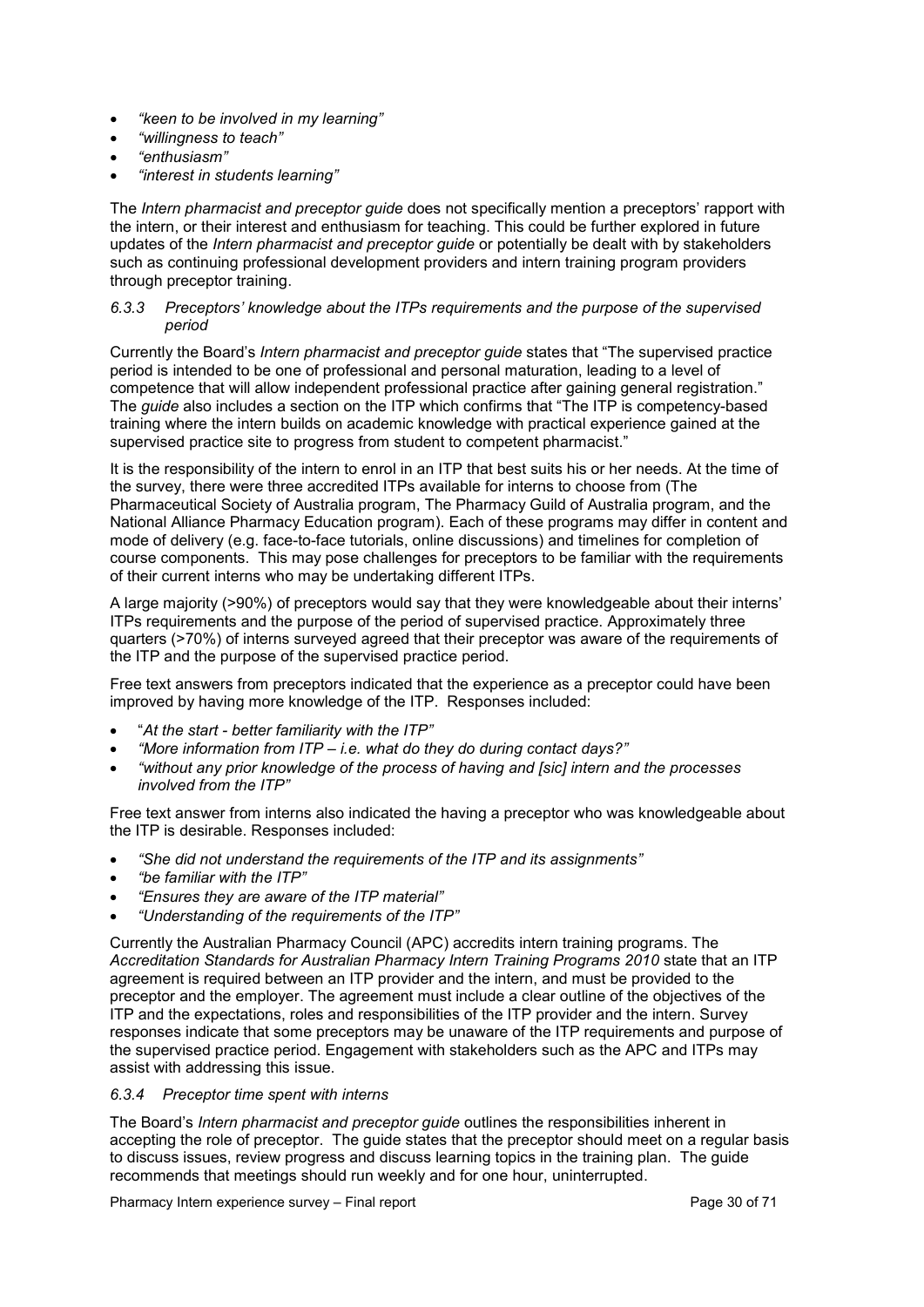A large majority (>90%) of preceptors indicated that they spent enough time with their intern/s during the internship/s to answer their questions and provide training/supervision. Approximately three quarters (77%) of the interns agreed that their preceptor spent enough time with them during the internship to answer their questions and provide training/supervision. Intern responses indicated that some preceptors may require additional support/information in this area.

Free text answers from interns that supported their response included:

- *"Finding time to meet with my preceptor in a busy pharmacy"*
- *"Finding time to meet with busy preceptor"*
- *"preceptor not always being there…"*
- *"I hope the preceptor can spend more time in teaching and guiding me throughout the whole internship year"*
- *"A more involved preceptor with my learning"*

Survey response to number of hours spent per week on structured training activities showed that 53% of intern respondents indicated their preceptor spent an average of 1-2 hours per week doing structured training activities with them during their period of supervised practice, while 21% of intern respondents did not spend any time at all with their preceptor doing structured training activities. The remaining 26% reported spending 3 or more hours per week in some sort of structured training activities.

Intern responses indicated that not all preceptors are conducting structured training activities with the intern. This may indicate that the person taking on the role of the preceptor does not have sufficient time to commit to the role of the preceptor. It may also indicate that the recommendation for regular structured training activities needs to be further highlighted with preceptors.

#### <span id="page-30-0"></span>**6.4 Internship setting and intern training program**

### <span id="page-30-1"></span>*6.4.1 Orientation to the supervised practice setting/s*

A large majority (>90%) of preceptors agreed that they had provided their intern/s with a helpful orientation to the supervised practice setting/s and many (>70%) interns agreed that they had been provided with an orientation to the setting of their period of supervised practice.

The *Intern pharmacist and preceptor guide* states that one of the roles of the preceptor was to "provide an orientation into the workplace for the intern" and that "time and effort invested in orientation and practical education results in a faster integration and greater contribution by the intern to their workplace". When completing an application for approval of supervised practice, preceptors are required to indicate if they have accessed the *Intern pharmacist and preceptor guide*, however the importance of orientation may need to be enhanced.

#### <span id="page-30-2"></span>*6.4.2 Liaison with Intern Training Program (ITP)*

A large majority (>80%) of interns felt well supported by their ITP provider throughout their period of supervised practice and that their ITP schedule of activities integrated well with their training plan and learning activities in the practice settings. The large majority (>80%) of preceptors also felt that their intern/s were well supported by their ITP provider throughout their period of supervised practice and that their ITP schedule of activities integrated well with their training plan and learning activities in the practice settings.

#### <span id="page-30-3"></span>*6.4.3 Range of activities experienced during internship.*

A large majority (>80%) of interns agreed that they had been exposed to a broad range of activities during their period of supervised practice. A large majority (>80%) of preceptors also agreed that they provide a broad range of activities for their intern/s to experience as part of their period of supervised practice.

Free text answers indicated that an exposure to a broad range of activities during their internship is something that is valued by interns. Comments included;

- *"ample opportunities"*
- *"Exposure to variety of scenarios"*
- *"being about to experience all aspects of pharmacy life"*
- *"variation in responsibilities and role at work"*

Pharmacy Intern experience survey – Final report Page 31 of 71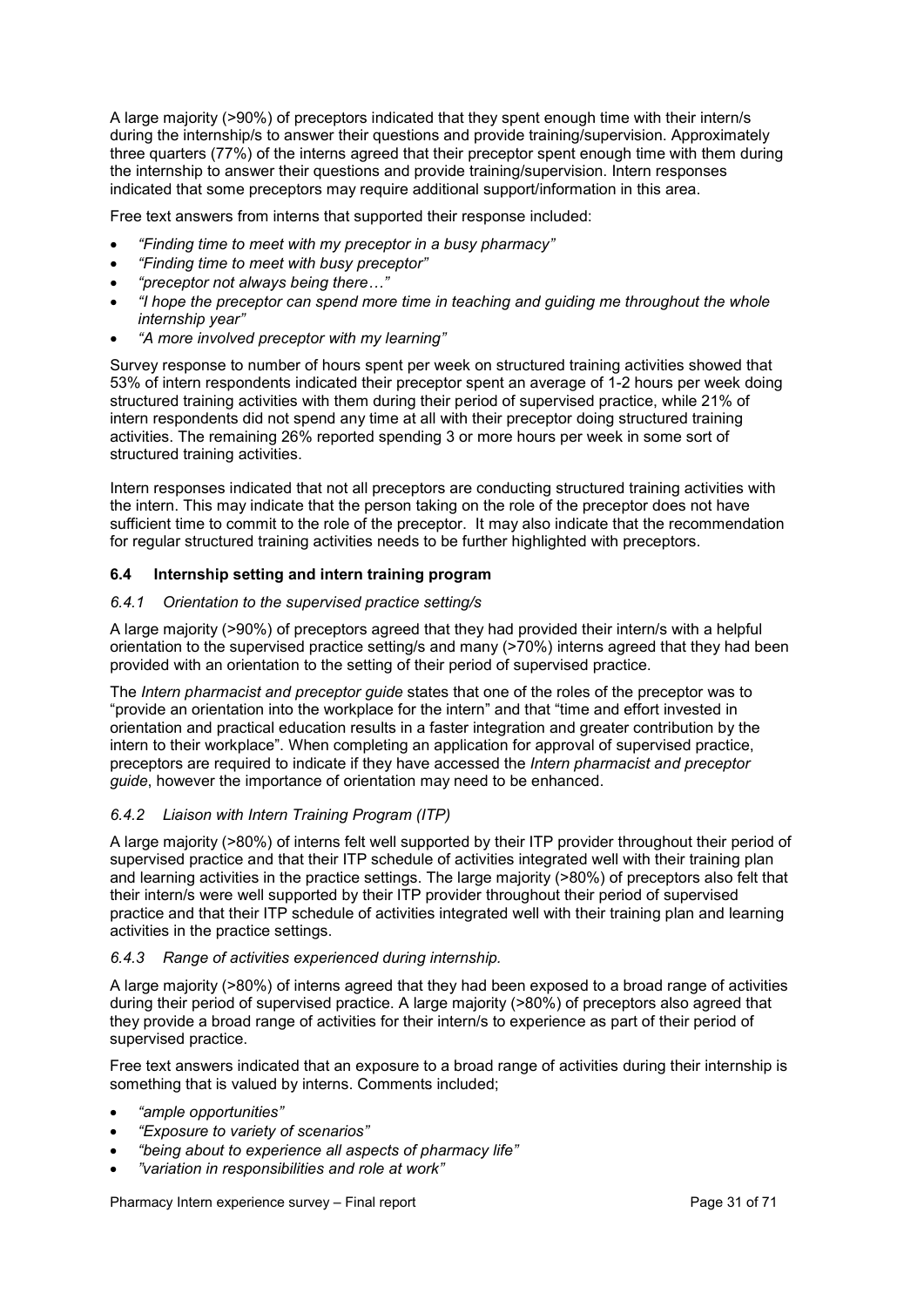- *"Able to hand on as many different scopes of pharmacy as possible"*
- *"Wide exposure to areas of practice within the site"*

The *Intern pharmacist and preceptor guide* states that "if interns are to learn and retain the knowledge, concepts and skills acquired at university, they must have the opportunity to apply these and exhibit the required attitudes and behaviours. The preceptor should attempt to provide a full range of professional services". Results from the survey appears to support this advice.

#### <span id="page-31-0"></span>**6.5 Interns – skills development**

A large majority (>90%) of interns agreed that their period of supervised practice improved their ability to deal with challenging interpersonal situations. A large majority (>95%) of preceptors also agreed that their interns' period of supervised practice improved their ability to deal with challenging interpersonal situations.

A large majority (>80%) of interns agreed that their period of supervised practice helped prepare them for the oral examination and provided them with sufficient opportunity to complete the extemporaneous dispensing assessment. A large majority (>90%) of preceptors also agreed that their interns' period of supervised practice helped prepare them for their oral examination and that they provided their intern/s with sufficient opportunity to complete the extemporaneous dispensing assessment.

The *Intern pharmacist and preceptor guide* includes a section on the assessment of extemporaneously prepared (compounded) medicines that states "The Board requires that interns are assessed on their ability to prepare extemporaneous products (compound) in the supervised practice site as part of the ITP. This will be assessed by the preceptor (or his/her designate) and the required paperwork is then provided to the ITP coordinator so that this component of the ITP can be met". The Board's website also has a list of resources for preceptors and interns to assist them with this requirement. Results from the survey provide evidence that the resources to support the assessment of extemporaneously prepared (compounded) medicines are adequate.

#### <span id="page-31-1"></span>**6.6 Intern specific questions - time management/stress**

A majority (70%) of interns agreed they were allowed sufficient time to complete any structured training activities with their preceptor as well as effectively able to manage their stress levels.

As stated in the *Intern pharmacist and preceptor guide,* "the supervised practice period is intended to be one of professional and personal maturation, leading to a level of competence that will allow independent professional practice after gaining general registration". Effective stress and time management are skills that will be gained as the internship progresses. From the survey results, it appears that most respondents do gain these skills, but for those respondents that don't, this is an area that can be improved.

Free text answers indicated that time and stress management skills was an issue for some of the interns. Comments included;

- *"Time management"*
- *"Managing stress about exams and assessments"*
- *"Balancing work, intern program and family life".*

The *National Stress and Wellbeing Survey of Pharmacists, Intern Pharmacists and Pharmacy Students* conducted in 2016-17, revealed that pharmacists entering into the workplace for the first time (students and interns) are mostly unprepared to deal with stress-related issues in their workplaces. Engaging with ITPs and universities about this issue may be helpful.

## <span id="page-31-2"></span>**6.7 Preceptor specific questions – preceptor experience**

A large majority (>90%) of preceptors agreed that they derived satisfaction from acting in that role.

A large majority (80%) of preceptors agreed that they could manage their workloads in conjunction with their preceptor responsibilities, about half (56%) reported having an intern significantly increased the workload, and only 68% of preceptors agreed that they felt supported by their employer to act in this role.

Free text answers from preceptors that indicated having an intern significantly increased their workload and the need to feel supported by their employer to act in this role included;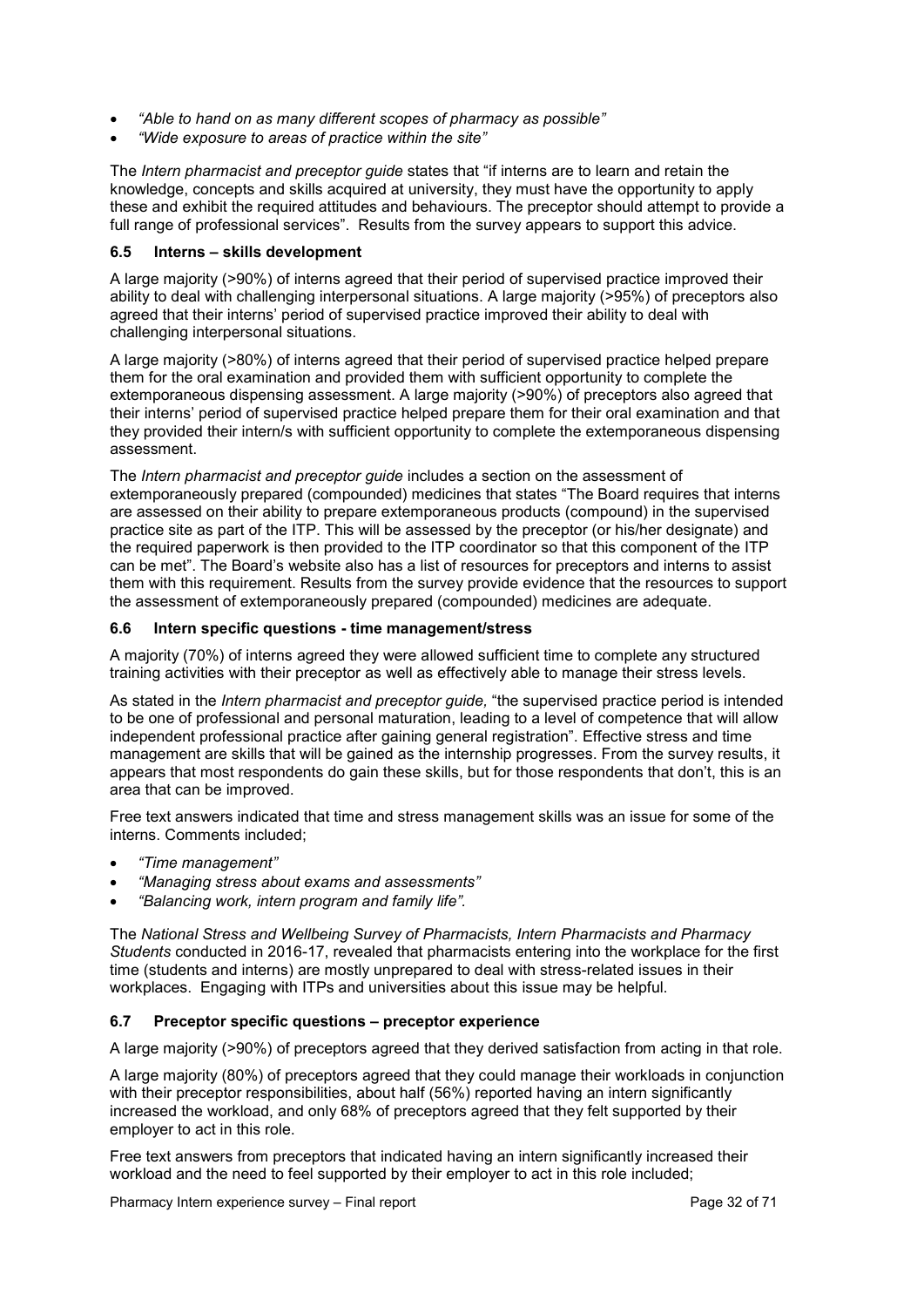- *"workload/rostering conflicts with ability to adequately supervised interns"*
- *"Interns and preceptors unsupported by department's management"*
- *"not allocated worktime for preparation/teaching activities for interns"*
- *"Limited staff support to spend enough time teaching interns while providing patient care"*
- *"minimal recognition by the employee"*
- *"Management support"*
- *"time with interns due to my own clinical and managerial load"*

Opportunities to improve the experience of preceptors may need to be further explored through actions such as increased stakeholder engagement and published information for participants of internships, including employers. The Board's *Intern pharmacist and preceptor guide* could be further expanded to include more detail on the impact an intern may have on the workload of the preceptor to ensure that a pharmacist is aware of the additional responsibility that the role of the preceptor brings.

#### <span id="page-32-0"></span>**6.8 Overall quality of the intern year**

From the results of this large-scale survey, it appears that a large majority (>90%) of interns agreed that their period of supervised practice enabled them to gain the skills and knowledge to practise as a pharmacist independently (i.e. practise as a pharmacist with general registration). A large majority (>90%) of interns also agreed that their period of supervised practice enabled them to successfully apply what they learned during their pharmacy degree to their practice.

Results of this large-scale survey indicated that a large majority (>90%) of preceptors agreed that their interns' internship period provided them with necessary skills and knowledge to practise as a pharmacist independently (i.e. practice as a pharmacist with general registration).

To determine the range of issues that may adversely impact the internship experience or facilitate a better internship experience that may require further consideration and/or action, a summary of the issues highlighted by interns and preceptors is outlined in the following tables.

| Areas of success identified by preceptors<br>about the supervised practice experience |                                                               | Areas of concern identified by preceptors<br>about the supervised practice experience |
|---------------------------------------------------------------------------------------|---------------------------------------------------------------|---------------------------------------------------------------------------------------|
| 1.                                                                                    | Preceptors' clinical skills and experience                    | Preceptors' workloads and support<br>1.                                               |
| $2_{\cdot}$                                                                           | Preceptors' leadership/management skills                      |                                                                                       |
| 3.                                                                                    | Preceptors' time spent with interns                           |                                                                                       |
| 4.                                                                                    | Interns' range of activities experienced<br>during internship |                                                                                       |
| 5.                                                                                    | Interns' skills development                                   |                                                                                       |
| 6.                                                                                    | Overall quality of the intern year                            |                                                                                       |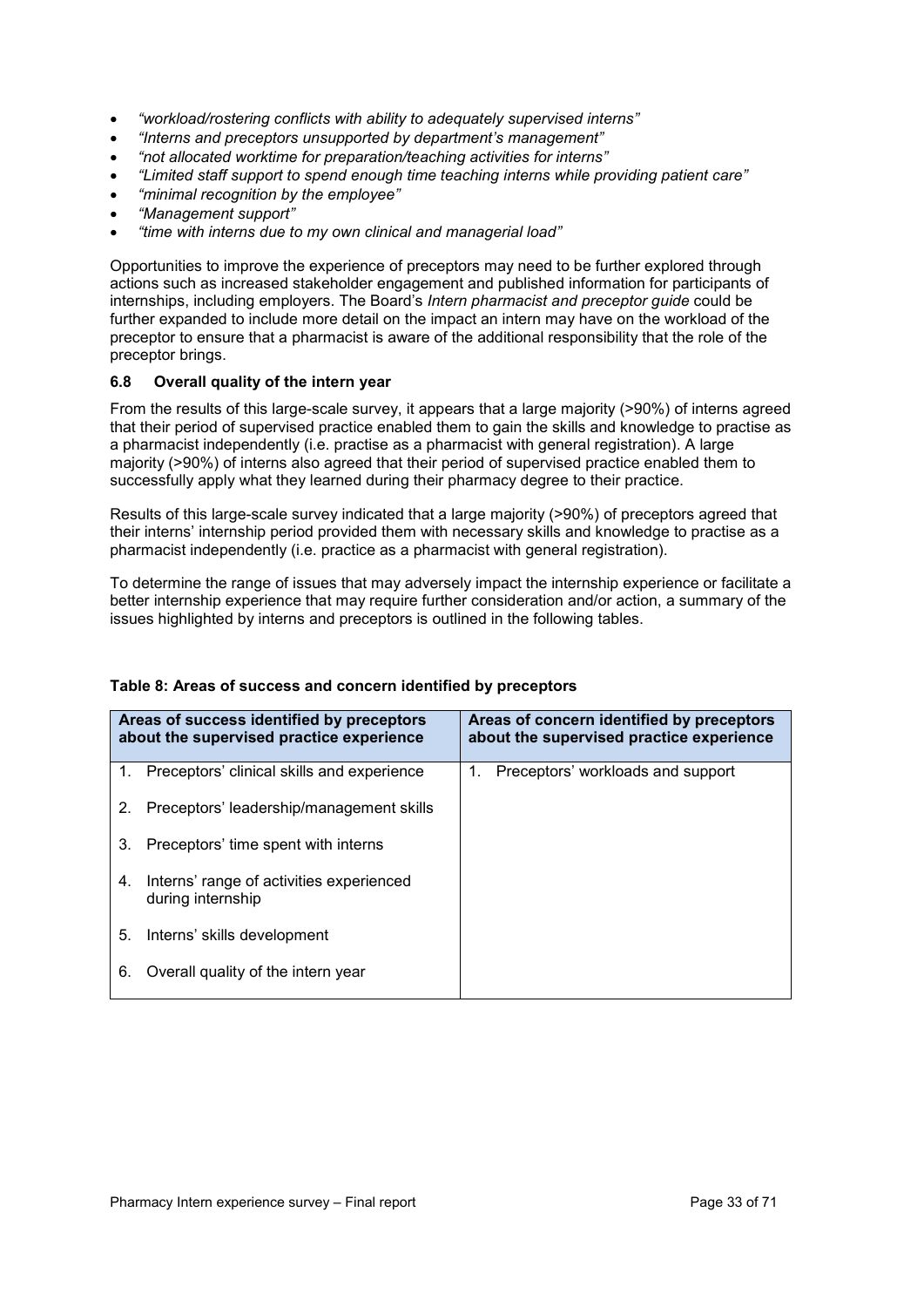| Table 9: Areas of success and concern identified by interns |  |
|-------------------------------------------------------------|--|
|-------------------------------------------------------------|--|

|             | Areas of success identified by interns about<br>their supervised practice experience |    | Areas of concern identified by interns<br>about their supervised practice experience             |
|-------------|--------------------------------------------------------------------------------------|----|--------------------------------------------------------------------------------------------------|
| $1_{\cdot}$ | Preceptors' clinical skills and experience                                           | 1. | Preceptors' teaching skill and ability to<br>provide feedback                                    |
| 2.          | Preceptors' leadership/management skills                                             |    |                                                                                                  |
| 3.          | Interns' liaison with ITP                                                            | 2. | Preceptors' knowledge about the ITPs<br>requirements and the purpose of the<br>supervised period |
| 4.          | Interns' skill development                                                           |    |                                                                                                  |
|             |                                                                                      | 3. | Preceptors' time spent with interns                                                              |
| 5.          | Overall quality of the intern year                                                   |    |                                                                                                  |
|             |                                                                                      | 4. | Preceptors' rapport, interest and<br>enthusiasm for teaching                                     |
|             |                                                                                      | 5. | Interns' time management/stress                                                                  |
|             |                                                                                      | 6. | Orientation to the workplace setting                                                             |

The tables above outline a range of issues raised in the responses of both intern and preceptor cohorts that are considered to be areas for potential improvement. Actions and resources may be required to assist in in improving the quality of the supervised practice experience for interns. It may be suitable for the Board to explore these issues further in collaboration with relevant stakeholders with a view to supporting better outcomes for interns and preceptors.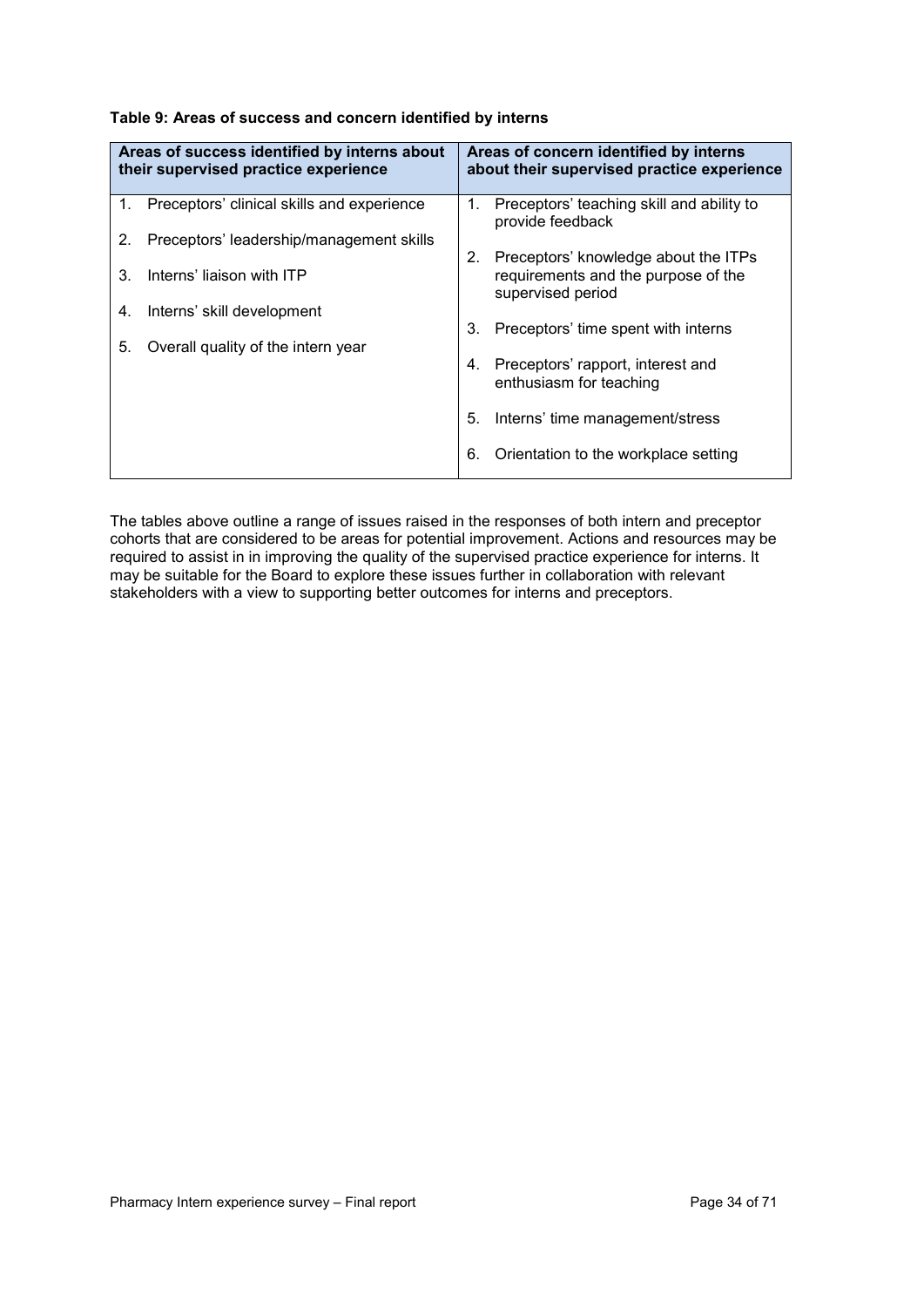## <span id="page-34-0"></span>**7. References**

- 1. Bochenek, S.H., et al., *Pharmacy residents' perception of preceptors as role models.* American Journal of Health-System Pharmacy, 2016. **73**: p. S94-S99.
- 2. Buna, D.K., et al., *Survey of graduates of the british columbia pharmacy practice residency programs, 1973-2009.* The Canadian Journal Of Hospital Pharmacy, 2011. **64**(6): p. 419- 425.
- 3. Cerulli, J. and L.L. Briceland, *A Streamlined Training Program for Community Pharmacy Advanced Practice Preceptors to Enable Optimal Experiential Learning Opportunities.* American Journal of Pharmaceutical Education, 2004. **68**(1): p. 1-8.
- 4. Dornblaser, E.K., et al., *Current Practices in Global/International Advanced Pharmacy Practice Experiences: Preceptor and Student Considerations.* American Journal of Pharmaceutical Education, 2016. **80**(3): p. 1-11.
- 5. Kairuz, T., C. Noble, and J. Shaw, *Preceptors, Interns, and Newly Registered Pharmacists' Perceptions of New Zealand Pharmacy Graduates' Preparedness to Practice.* American Journal of Pharmaceutical Education, 2010. **74**(6): p. 1-6.
- 6. Kassam, R., *Students' and preceptors' experiences and perceptions of a newly developed community pharmacy pharmaceutical care clerkship.* Pharmacy Education, 2006. **6**(3): p. 179-188.
- 7. Kirschenbaum, H.L. and T. Zerilli, *Assessment of Full-time Faculty Preceptors By Colleges and Schools of Pharmacy in the United States and Puerto Rico.* American Journal of Pharmaceutical Education, 2012. **76**(8): p. 1-8.
- 8. Marriott, J., et al., *Pharmacists' views of preceptorship.* Pharmacy Education, 2006. **6**(4): p. 245-252.
- 9. Melaku, T., et al., *Perceptions of pharmacy clerkship students and clinical preceptors regarding preceptors' teaching behaviors at Gondar University in Ethiopia.* Journal Of Educational Evaluation For Health Professions, 2016. **13**: p. 9-9.
- 10. Noble, C., et al., *Making the transition from pharmacy student to pharmacist: Australian interns' perceptions of professional identity formation.* The International Journal Of Pharmacy Practice, 2014.
- 11. O'Sullivan, T.A., et al., *Student-Valued Measurable Teaching Behaviors of Award-Winning Pharmacy Preceptors.* American Journal of Pharmaceutical Education, 2015. **79**(10): p. 1- 10.
- 12. Smith, K.M. and F. Romanelli, *Use of an electronic survey to assess the training and practice experiences of pharmacy residency graduates.* American Journal of Health-System Pharmacy, 2005. **62**(21): p. 2283.
- 13. Sonthisombat, P., *Pharmacy Student and Preceptor Perceptions of Preceptor Teaching Behaviors.* American Journal of Pharmaceutical Education, 2008. **72**(5): p. 1-7.
- 14. Stupans, I., *Qualitative interviews of pharmacy interns: determining curricular preparedness for work life.* Pharmacy Practice, 2012. **10**(1): p. 52-56.
- 15. Taylor, S., et al., *Pharmacy student views on preceptorship during rural placements.* Pharmacy Education, 2006. **6**(4): p. 253-266.
- 16. Truong, C., et al., *A needs assessment study of hospital pharmacy residency preceptors.* The Canadian Journal Of Hospital Pharmacy, 2012. **65**(3): p. 202-208.
- 17. Wallman, A., et al., *Swedish Students' and Preceptors' Perceptions of What Students Learn in a Six-Month Advanced Pharmacy Practice Experience.* American Journal of Pharmaceutical Education, 2011. **75**(10): p. 1-10.
- 18. Young, S., et al., *Factors associated with students' perception of preceptor excellence.* American Journal of Pharmaceutical Education, 2014. **78**(3): p. 53.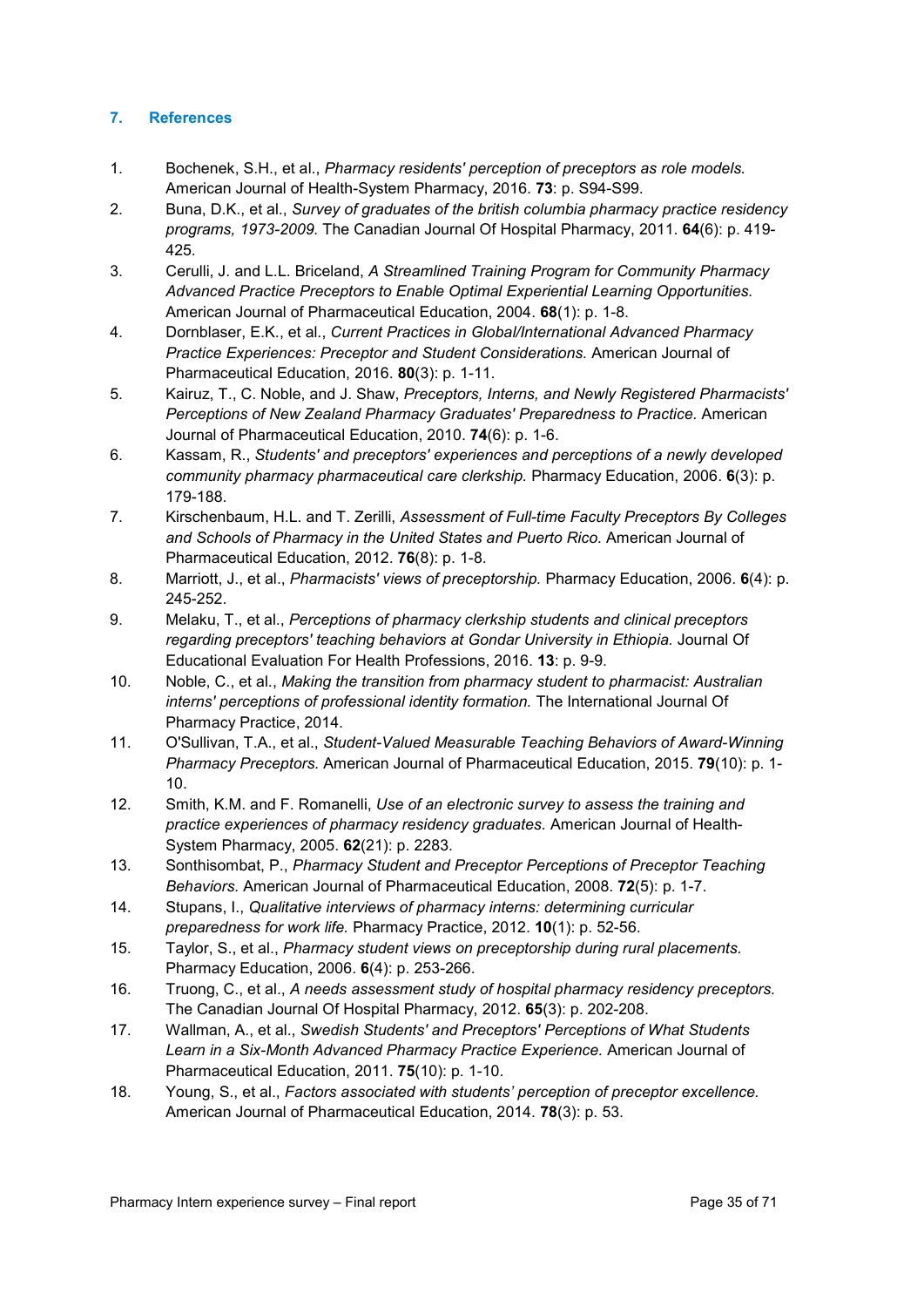#### <span id="page-35-0"></span>**Appendix 1 Pharmacy Board Requirements for General Registration, Resources for Supervision and Preceptor Role and Responsibilities**

To be eligible to apply for general registration as a pharmacist, an individual must be suitably qualified and competent. The Board has set out the requirements for general registration in its registration standards and information published on its website.

#### <span id="page-35-1"></span>**1.1 Provisional registration and commencement of internship**

Upon successful completion of an approved program of study, graduates must gain provisional registration and complete 1824 hours of supervised practice (internship) in accordance with the requirements set out in the Board's *Registration standard: Supervised practice arrangements*.

Before any supervised practice can take place, interns are required to:

- hold provisional registration granted by the Board, and
- have their supervised practice arrangements approved by the Board.

#### <span id="page-35-2"></span>**1.2 Intern training program (ITP)**

The Board's *Registration standard: Supervised practice arrangements* provides that the period of supervised practice includes satisfactory completion of an intern training program (ITP) accredited by the Australian Pharmacy Council (APC). A list of the accredited programs can be found on the APC website.

In addition to required program components, ITP providers collect evidence of satisfactory completion by interns of additional activities before confirming satisfactory completion of an ITP.

#### <span id="page-35-3"></span>*Assessment of extemporaneously prepared (compounded) medicines*

A preceptor or delegated pharmacist is required to assess an interns' ability to extemporaneously prepare (compound) medicines in a workplace setting. The Board has published the following documents and tools on its website:

- an explanatory letter for preceptors outlining the requirements for this activity
- an extemporaneous dispensing procedures document to guide interns and preceptors
- a standard report form which is completed for each medicine compounded by the intern and assessed by the preceptor or delegated pharmacist, and
- a statutory declaration to be completed by the preceptor or delegated pharmacist on completion of the assessment.

ITPs assess the evidence to confirm satisfactory completion of the assessment.

#### *Assessment of records of completion of continuing professional development activities*

ITPs assess the evidence of planning and records of completion of continuing professional development (CPD) activities in accordance with the annual requirements set out in the Board's *Registration standard: Continuing professional development* and *Guidelines on continuing professional development*.

#### *Confirmation of completion of a first aid course*

Interns are required to provide evidence of a current first aid certificate to ITPs.

## <span id="page-35-4"></span>**1.3 Examinations**

The *Registration standard: Examinations for eligibility for general registration* provides that the registration examination for general registration comprises a written examination and an oral examination.

#### <span id="page-35-5"></span>*Written examination*

Pharmacy Intern experience survey – Final report Page 36 of 71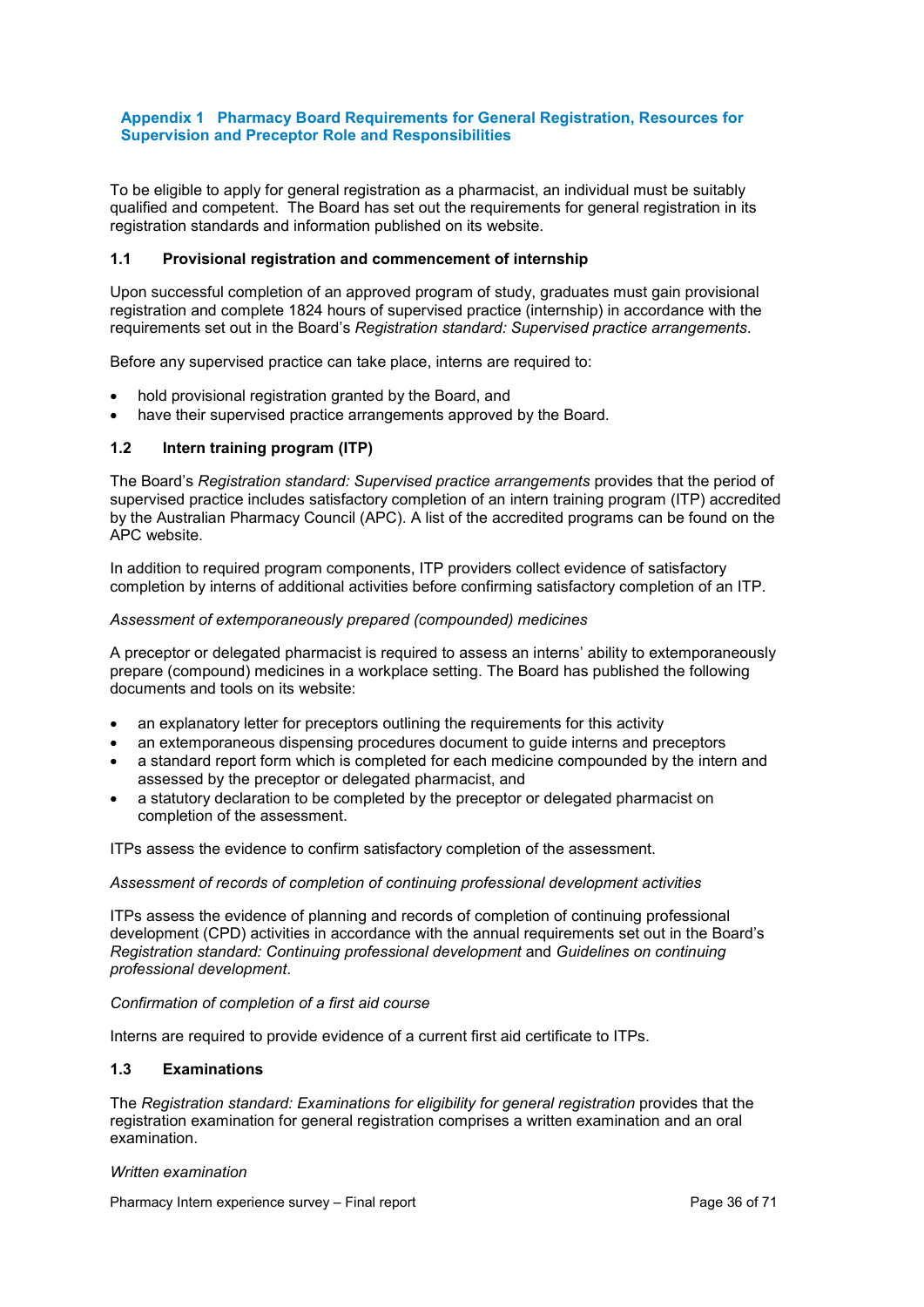The written examination is conducted by APC on behalf of the Board. The following resources to assist interns with preparation and performance on the exam are published on the APC website:

- a *Guide for the Intern Written Exam*; the guide assists candidates to prepare for the Intern Written Exam and outlines the subject areas that will be assessed.
- sample examination questions.

#### <span id="page-36-0"></span>*Oral examination*

The oral examination is held in each jurisdiction according to the *Schedule of Oral Examinations*, which is available on the Board's website. The following resource is also published on the website:

• *Pharmacy oral examination (practice) candidate guide*; the guide covers important information such as the philosophy and structure of the oral examination and includes advice to aid candidate preparation. Candidates are strongly advised to read the candidate guide as part of their preparation for the oral examination.

#### <span id="page-36-1"></span>**1.4 Applying for general registration**

To be eligible to apply for general registration an intern with provisional registration must have:

- completed an intern training program
- passed the written examination
- passed the oral examination, and
- completed 1,824 hours of Board-approved supervised practice.

Applicants for general registration may apply online or by lodging a hard copy application form

#### **1.5 Registration Standards**

The Board's *Registration standard: Supervised practice arrangements* outlines:

- that graduates must gain provisional registration and complete 1824 hours of supervised practice (internship) in accordance with the requirements set out in the standard
- the period of supervised practice includes satisfactory completion of an intern training program (ITP) accredited by the Australian Pharmacy Council (APC)
- supervised practice must be completed under the direct supervision of a pharmacist who holds general registration (the supervising pharmacist, who is not necessarily the approved preceptor) and can be undertaken across multiple training sites
- at least 50 per cent of the required supervised practice hours must be undertaken in a community pharmacy or a hospital pharmacy department, unless otherwise approved by the Board
- interns may only undertake supervised practice hours in premises where the total number of interns does not exceed the total number of supervising pharmacists at any time
- for any supervised practice undertaken, the number of hours, preceptor and premises for the supervised practice must be specified in an application to be approved by the Board or its delegate prior to commencement
- preceptors must have held general registration and practised as a pharmacist in Australia for a minimum of 12 months in the area of practice where the supervised practice is to be conducted (unless otherwise approved by the Board)
- preceptors be practising in pharmacy premises, or in other premises suitable for conducting supervised practice as determined by the Board
- preceptors must not have conditions placed on their general registration that would impact on their ability to conduct the supervised practice of the individual
- preceptors must have suitable relevant training or experience
- that preceptors should refer to the Board's published guidance for preceptors, which outlines the Board's expectations of preceptors conducting supervised practice, including their responsibilities and how they should prepare adequately for their role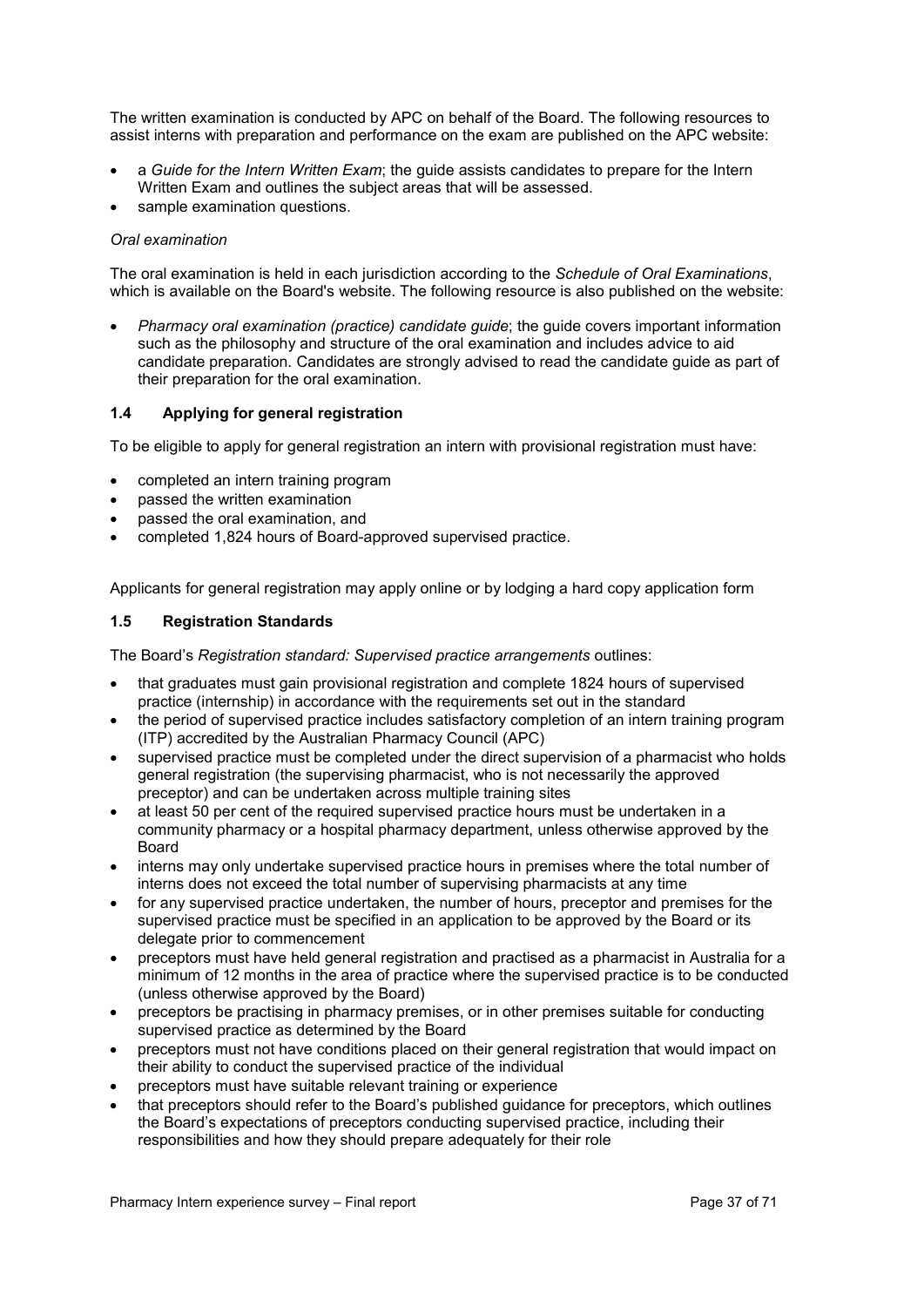### The Board's *Registration standard: Continuing professional development* outlines:

The annual continuing professional development requirements to gain general registration and to renew registration. To comply with this standard, preceptor pharmacists are expected to address any learning needs to ensure they meet the competencies relevant to precepting that are outlined in the *National Competency Standards Framework for Pharmacists in Australia.*

Further eligibility requirements are set out in the following Board registration standards, which are on the Board's website:

- Registration Standard: Criminal History
- Registration Standard: Professional indemnity insurance arrangements
- Registration Standard: Continuing professional development
- Registration Standard: Recency of practice
- Registration: English language skills

## <span id="page-37-0"></span>**1.5 Resources available for supervised practice**

The *Registration standard: supervised practice arrangement* is published on the Board's website and can be accessed by interns and/or preceptors along with other valuable resources. These resources give an overview of how graduates can smooth the path from study to work. They outline the requirements and responsibilities of graduates seeking provisional registration to complete an internship. It is the responsibility of interns and preceptor's to regularly check for updates to these resources over the course of the supervised practice period. Resources on the Board's website include:

- a diagram on the pathway to general registration
- an information video for pharmacy students and graduates to assist them when applying for provisional registration as a pharmacist.
- a webinar presentation for graduating students explaining the requirements and responsibilities of graduates seeking provisional registration to complete an internship.
- online and hard copy applications for provisional registration and approval of supervised practice
- the *Intern pharmacist and preceptor guide*; that provides information on the roles and responsibilities of interns and preceptors, the learning process, the ITP, assessment of extemporaneously prepared (compounded) medicines, and other useful information for the supervised practice period.
- frequently asked questions (FAQ) for pharmacy interns and preceptors providing clarification to pharmacy interns and preceptors about their roles and responsibilities in relation to supervised practice.
- sample intern training plans for community practice and hospital practice settings as a guide for preceptors and interns to address the competencies that interns must meet to practise as a pharmacist.

The intern year is thus a very important year for graduates because it is the pathway from completion of a pharmacy program through to general registration as a practitioner. The intern experience will have a lasting effect on their attitudes to professional practice and the way in which they practise. From the Board's perspective, evidence-based understanding of the intern year experience is essential in the exercise of its functions as effectively as possible under the law. A key element of which is to reflect the regulatory principle of protecting the health and safety of the public by ensuring that only practitioners who are suitably trained and qualified to practise in a competent and ethical manner are registered.

## <span id="page-37-1"></span>**1.6 Preceptor role and responsibilities**

The Board's *Intern pharmacist and preceptor guide* has been published on its website to assist interns, pharmacists in the role of preceptor, and other supervising pharmacists, during the supervised practice period. It includes advice on:

- the role and responsibilities of intern pharmacists
- the role and responsibilities of preceptors including providing orientation, a training program supported by regular meetings, practice exposure,

Pharmacy Intern experience survey – Final report Page 38 of 71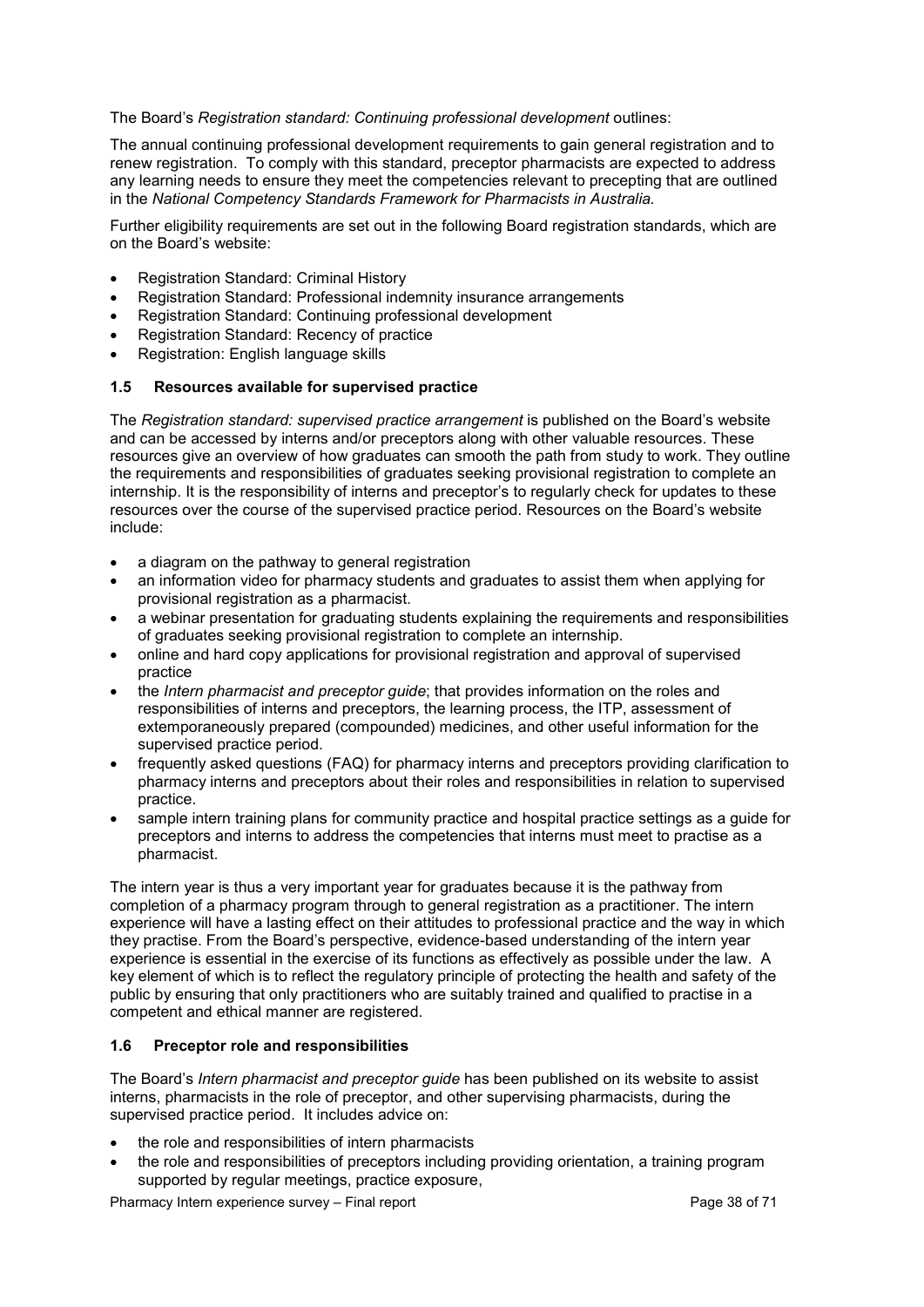- the learning process, motivating interns providing formative assessment and feedback
- the intern training program component of supervised practice
- the assessment of extemporaneously prepared (compounded) medicines at the workplace
- completion of continuing professional development during the internship
- managing performance issues.

Additionally, the *Intern pharmacist and preceptor guide* emphasises the importance of undertaking training for the role as part of continuing professional development. The guide states:

"As part of their continuing professional development obligations under the Board's *Registration standard: Continuing professional development*, pharmacists seeking approval to conduct supervised practice are advised to undertake a preceptor training program as part of their preparation for the role. Further information on training options is available from the Intern Training Program (ITP) providers (available at [www.pharmacycouncil.org.au\)](http://www.pharmacycouncil.org.au/) and continuing professional development (CPD) providers."

The Board's *Registration standard: Continuing professional development* outlines the annual continuing professional development requirements to gain general registration and to renew registration. Compliance with the standard requires a pharmacist to:

- a. reflect on their role and the services you provided against the current *National Competency Standards Framework for Pharmacists in Australia* to identify relevant competencies
- b. identify professional development needs relevant to these identified competencies, and
- c. identify suitable CPD activities which address your professional development needs.

The *National Competency Standards Framework for Pharmacists in Australia* includes competencies that are relevant to precepting which are to be achieved either at initial general registration or subsequently, and are an area of focus in preparing for the preceptor role. These include:

- Standard 4.1 Show leadership of self
- Standard 4.2 Manage professional contribution
- Standard 4.3 Show leadership in practice
- Standard 4.6 Plan, manage and build human resource capability, and
- Standard 5.1 Deliver education and training.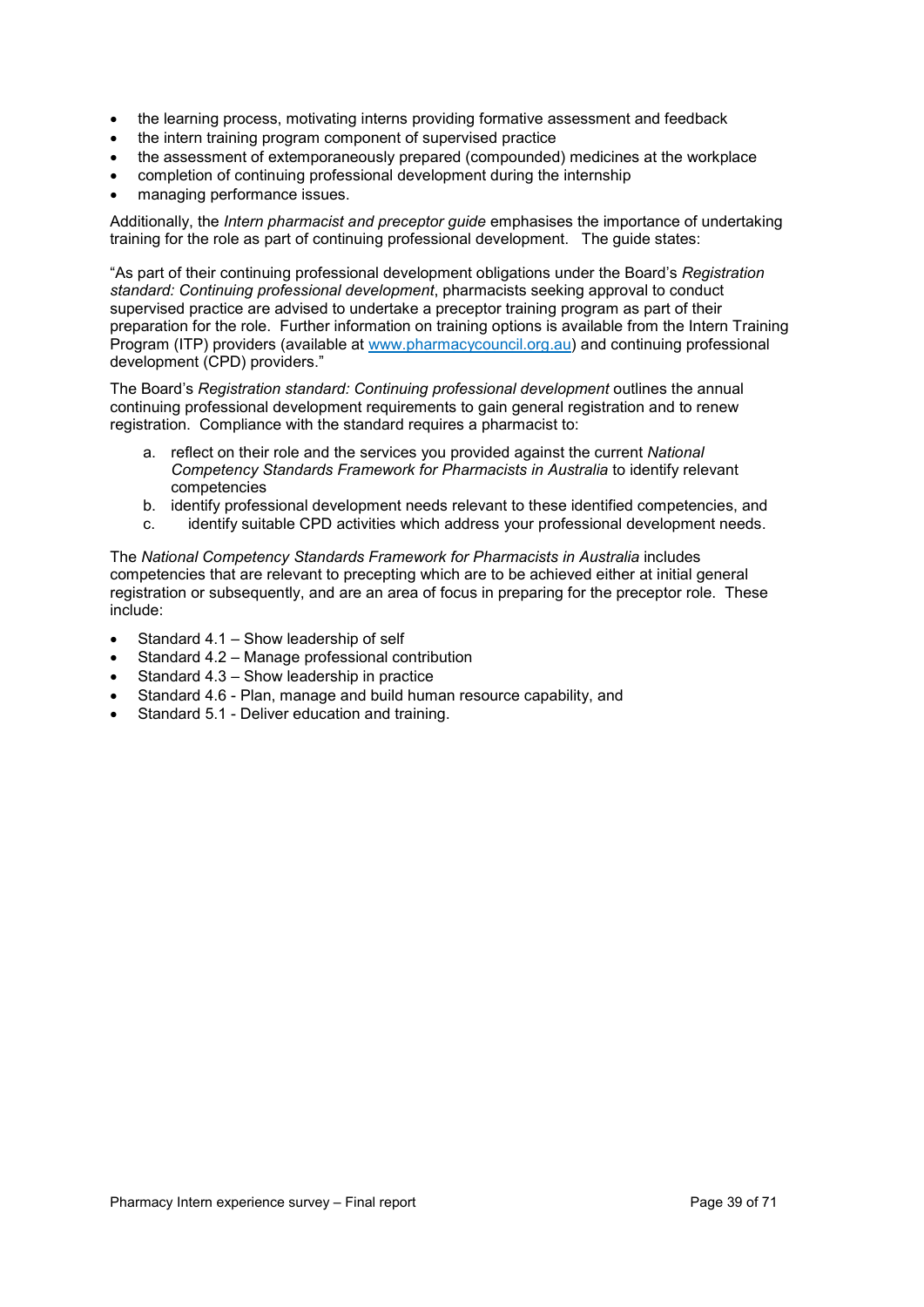### <span id="page-39-0"></span>**Appendix 2 – Survey items**

1. Before we begin

We need to know if you're a pharmacy intern or a preceptor for pharmacy intern(s) and, if the latter, the degree of your involvement with the day-to-day supervision of intern(s). Select the description that applies to you:

- **Intern pharmacist** I was an intern recently (within the last 12 months) or am a current intern.
- **Preceptor who provided day-to-day supervision and training** I am/was a preceptor who routinely supervised intern(s) during the last 12 months, and am/was responsible for the training and/or mentoring of these intern(s) (i.e. I do not/did not delegate this responsibility to another pharmacist).
- **Preceptor who delegated day-to-day supervision and training** I am/was a pharmacist and preceptor who delegated the day-to-day supervision, training and/or mentoring of these intern(s) to another pharmacist.
- **Delegated pharmacist** I am a pharmacist who has not been an official preceptor in the last 12 months, but I have been delegated responsibility for the day-to-day supervision, training and/or mentoring of intern(s) in the last 12 months.
- $\Omega$  None of the above

## <span id="page-39-1"></span>**A1.1 Intern survey**

- <span id="page-39-2"></span>*A1.1.1 Part A: About you*
- 2. Gender:
	- O Male
	- O Female
	- O Other
- 3. Year of birth:
	- O Select year
- 4. I was born in Australia:
	- Yes
	- No
- (If 'No', go to 4a In what year did you arrive in Australia)
- 4a. In what year did you arrive in Australia?
	- O Select year
- 5. English is my first language:
	- Yes
	- Q No
- 6. Did you work in a pharmacy setting prior to undertaking your internship (not including placements undertaken as part of your pharmacy degree), e.g. as a pharmacy assistant?
	- Yes
	- No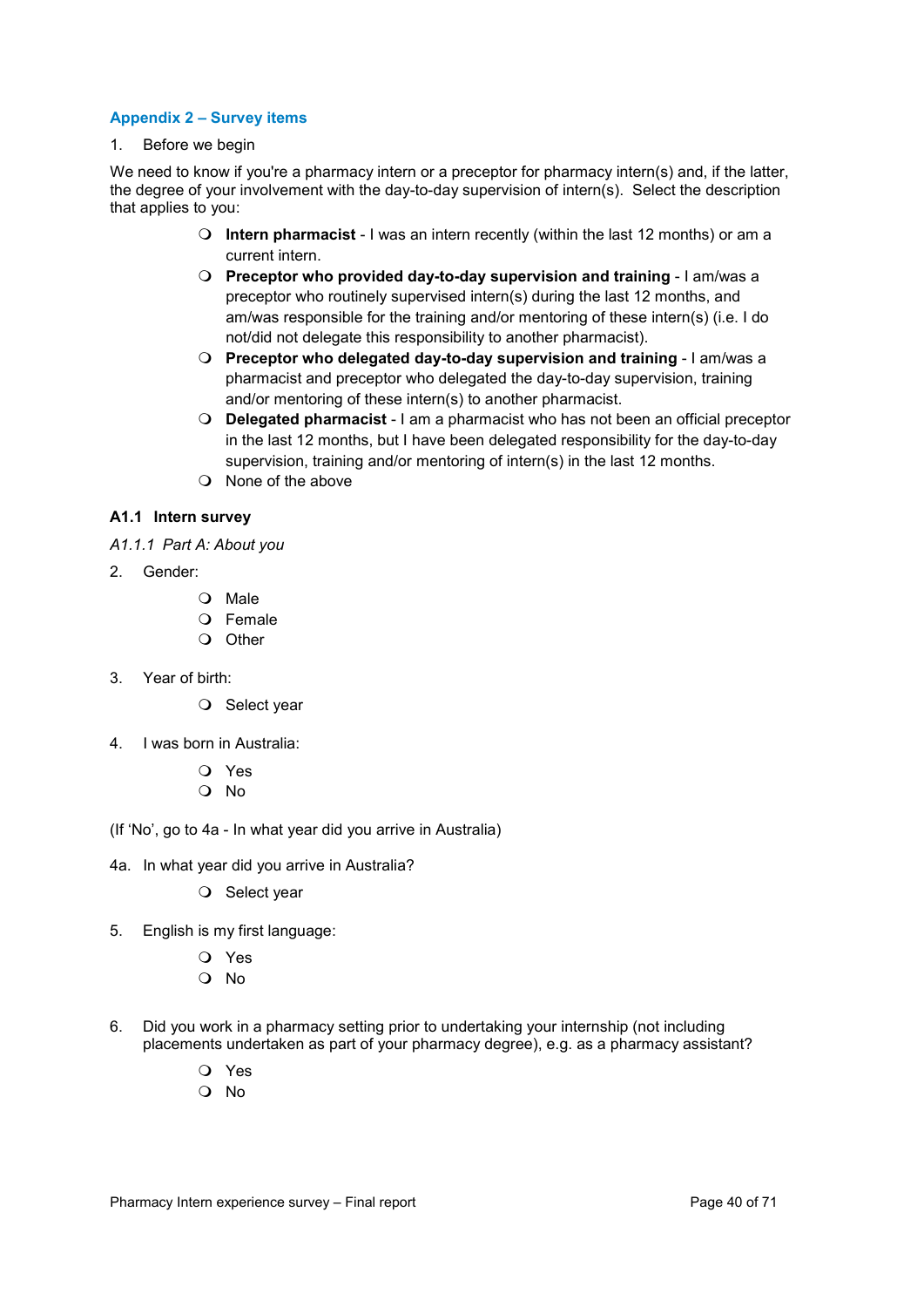### <span id="page-40-0"></span>*A1.1.2 Part B: About your qualifications*

- 7. Country where pharmacy qualification was obtained:
- 8. Type of pharmacy qualification:
	- O Bachelor's degree
	- O Master's degree
	- O Doctorate

#### <span id="page-40-1"></span>*A1.1.3 Part C: About your period of supervised practice*

'Period of supervised practice' refers to the 1,824 hours of supervised practice you undertook under direct supervision of a pharmacist, where pharmacy services are provided in either a community or hospital setting or in other premises and circumstances approved by the Board, in order to qualify for general registration.

- 9. The state or territory in which the majority (> 50%) of your supervised practice was undertaken:
	- O ACT O NSW O NT QLD O SA O TAS O VIC O WA
- 10. Postcode of supervised practice site where the majority (>50%) of your supervised practice was undertaken:
- 11. Did you read published information about the aims of the intern year and the requirements of interns and preceptors on the Board's website (e.g. the Board's *Intern pharmacist and preceptor guide*)?
	- Yes

No

(If 'Yes' go to 11a. Was this published information useful? If 'No' go to 12. Did you access information about the requirements of interns and preceptors provided by the ITP?)

11a. Please rate your agreement with the following statement.

|                                                                                                                                                             | Strongly | Somewhat | Neither agree | Somewhat | Strongly |
|-------------------------------------------------------------------------------------------------------------------------------------------------------------|----------|----------|---------------|----------|----------|
|                                                                                                                                                             | agree    | agree    | or disagree   | agree    | agree    |
| The Board's<br>published<br>information<br>about the<br>aims of the<br>intern year<br>and the<br>requirements<br>of interns and<br>preceptors<br>was useful | $\circ$  | O        | O             | $\Omega$ | $\circ$  |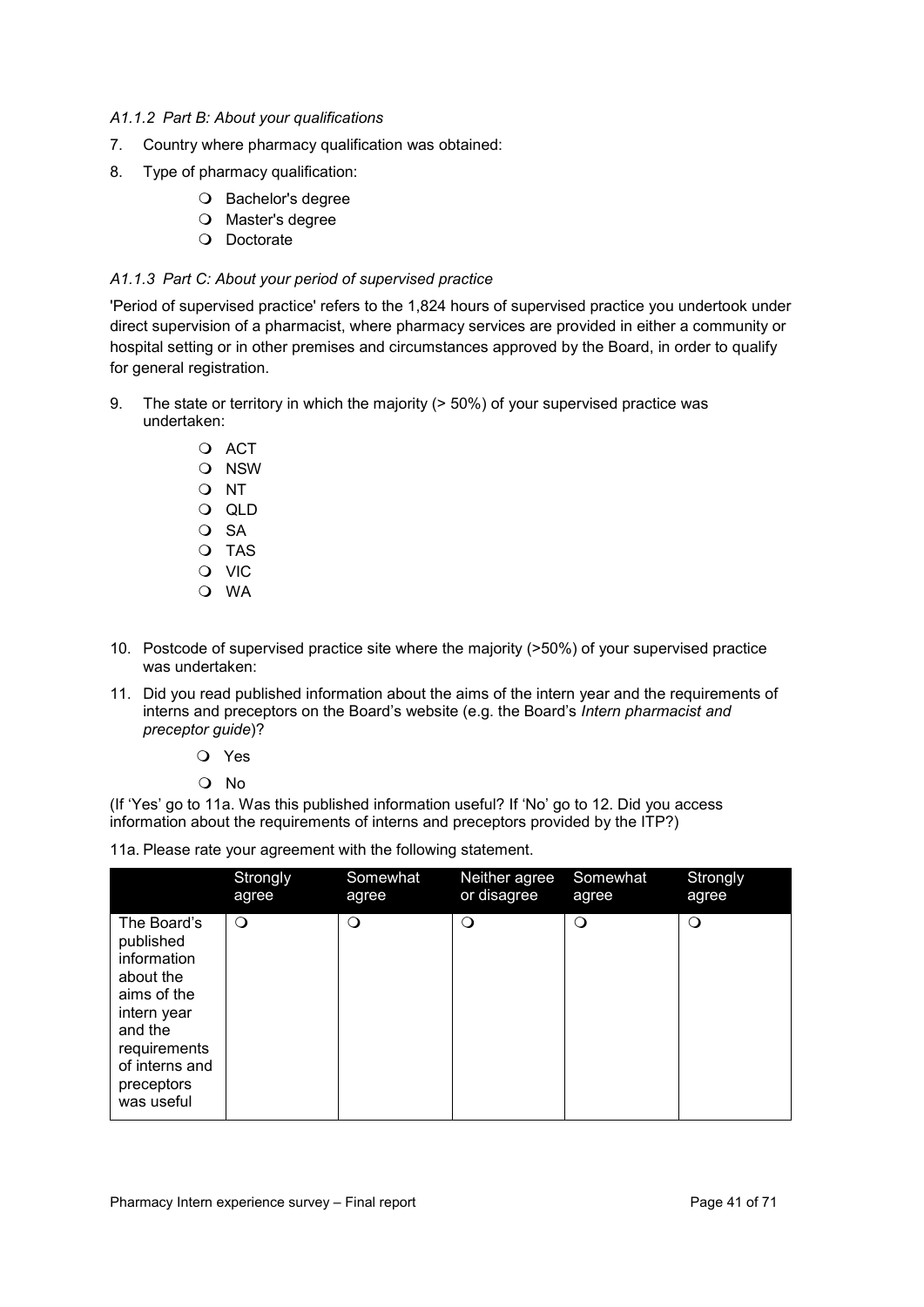- 12. Did you access information from the ITP about the aims of the intern year and the requirements of interns and preceptors?
	- Yes
	- No

(If 'Yes' go to 12a. Was this information useful? If 'No' go to 13. For what reason did you undertake a period of supervised practice?)

12a Please rate your agreement with the following statement.

|                                                                                                                                            | Strongly | Somewhat | Neither agree | Somewhat | Strongly |
|--------------------------------------------------------------------------------------------------------------------------------------------|----------|----------|---------------|----------|----------|
|                                                                                                                                            | agree    | agree    | or disagree   | disagree | disagree |
| The ITP<br>information<br>about the<br>aims of the<br>intern year<br>and the<br>requirements<br>of interns and<br>preceptors<br>was useful | $\Omega$ | $\Omega$ | Q             | $\Omega$ | $\circ$  |

13. For what reason did you undertake a period of supervised practice?

- I had provisional registration and had just completed a Board-approved university pharmacy program in Australia or New Zealand
- $\bigcirc$  I am an overseas qualified pharmacist and was required to complete a period of supervised practice to obtain full registration as a pharmacist in Australia
- 14. I have completed my period of supervised practice
	- Yes
	- No

(If 'Yes', go to 15. I have obtained general registration as a pharmacist. If 'No', go to 15 (2). What proportion of my period of supervised practice have you completed?)

15. I have obtained general registration as a pharmacist

- Yes
- No

(If 'Yes', go to 15a. Did you take more than 12 months since the commencement of your internship to gain general registration? If 'No', go to 16. Have you passed your written exam for pharmacy registration?)

15 (2) What proportion of your period of supervised practice have you completed?

- 15a. Did you take more than 12 months since the commencement of your internship to gain general registration?
	- Yes  $\Omega$  No.

(If "Yes', go to 13b. Why did you take more than 12 months to complete your internship? If 'No', go to 14. Number of times written exam attempted)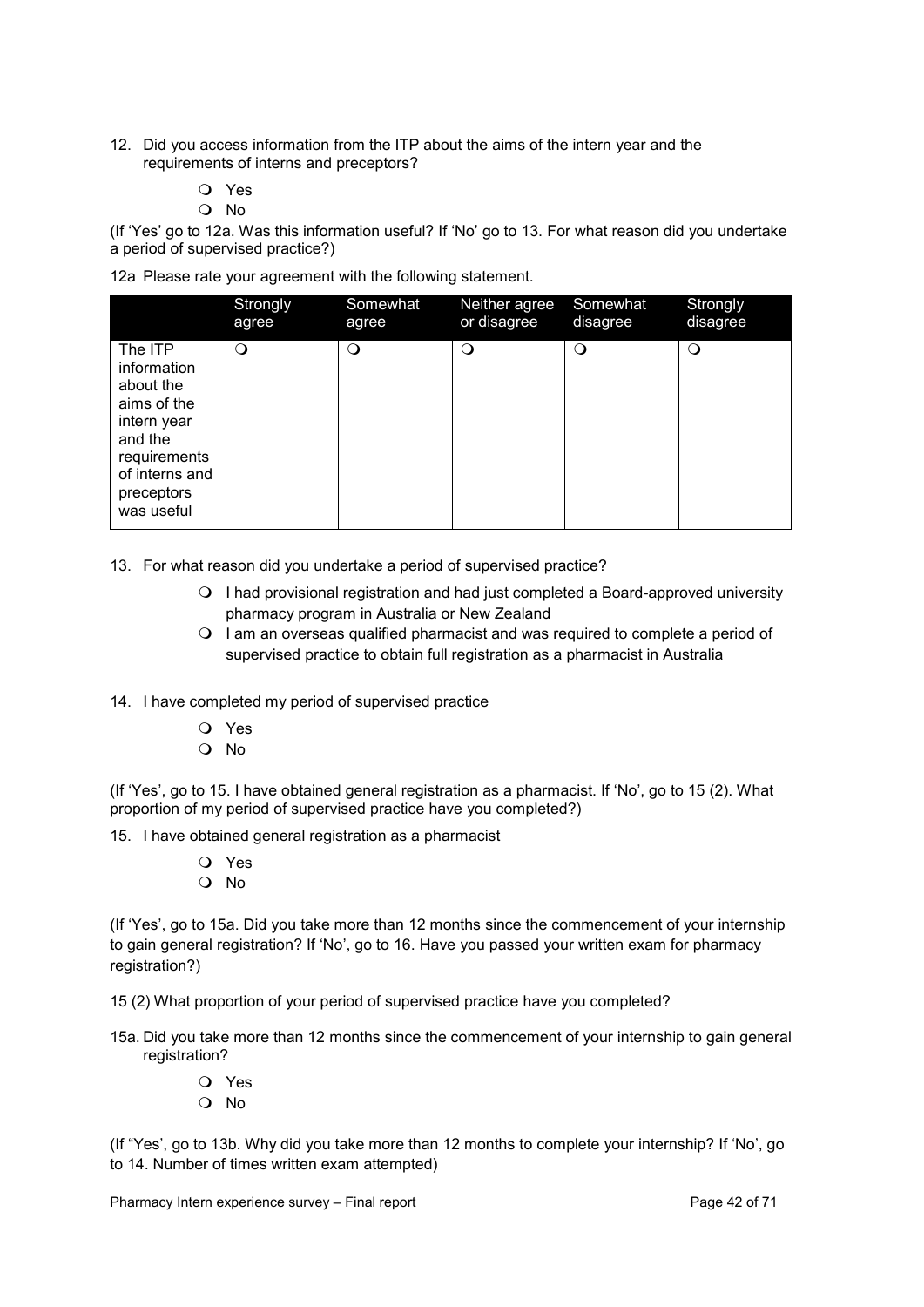15b. Why did you take more than 12 months to complete your internship?

- Undertook period of supervised training part-time
- $\bigcirc$  Issues at supervised practice site(s)
- O Illness/other personal reasons
- Did not pass exams at first attempt/within time frame
- Other (Please specify) \_\_\_\_\_\_\_\_\_\_\_\_\_\_\_\_\_\_\_\_
- 16. Have you passed your written exam for pharmacy registration?
	- Yes
	- $O$  No

16a. Number of times written exam attempted

- $\Omega$   $\Omega$
- $\Omega$  1
- $\overline{Q}$  2
- 3 or more

17. Have you passed your oral exam for pharmacy registration?

- Yes
- Q No
- 17a. Number of times oral exam attempted:
	- $Q<sub>0</sub>$
	- O 1
	- $\Omega$  2
	- 3 or more

(Go to 18. Which intern training program did you complete/are you completing as part of your period of supervised practice)

18. Which intern training program did you complete/are you completing as part of your internship?

- O Monash University
- O The Pharmacy Guild of Australia
- Pharmaceutical Society of Australia
- University of South Australia
- University of Sydney
- University of Queensland
- 19. Where did you undertake/are you undertaking your period of supervised practice? Estimate on the scales below the percentage of your total period of supervised practice you spent in each setting:
	- \_\_\_\_\_\_ Hospital pharmacy
- \_\_\_\_\_\_ Community pharmacy
- \_\_\_\_\_\_ Other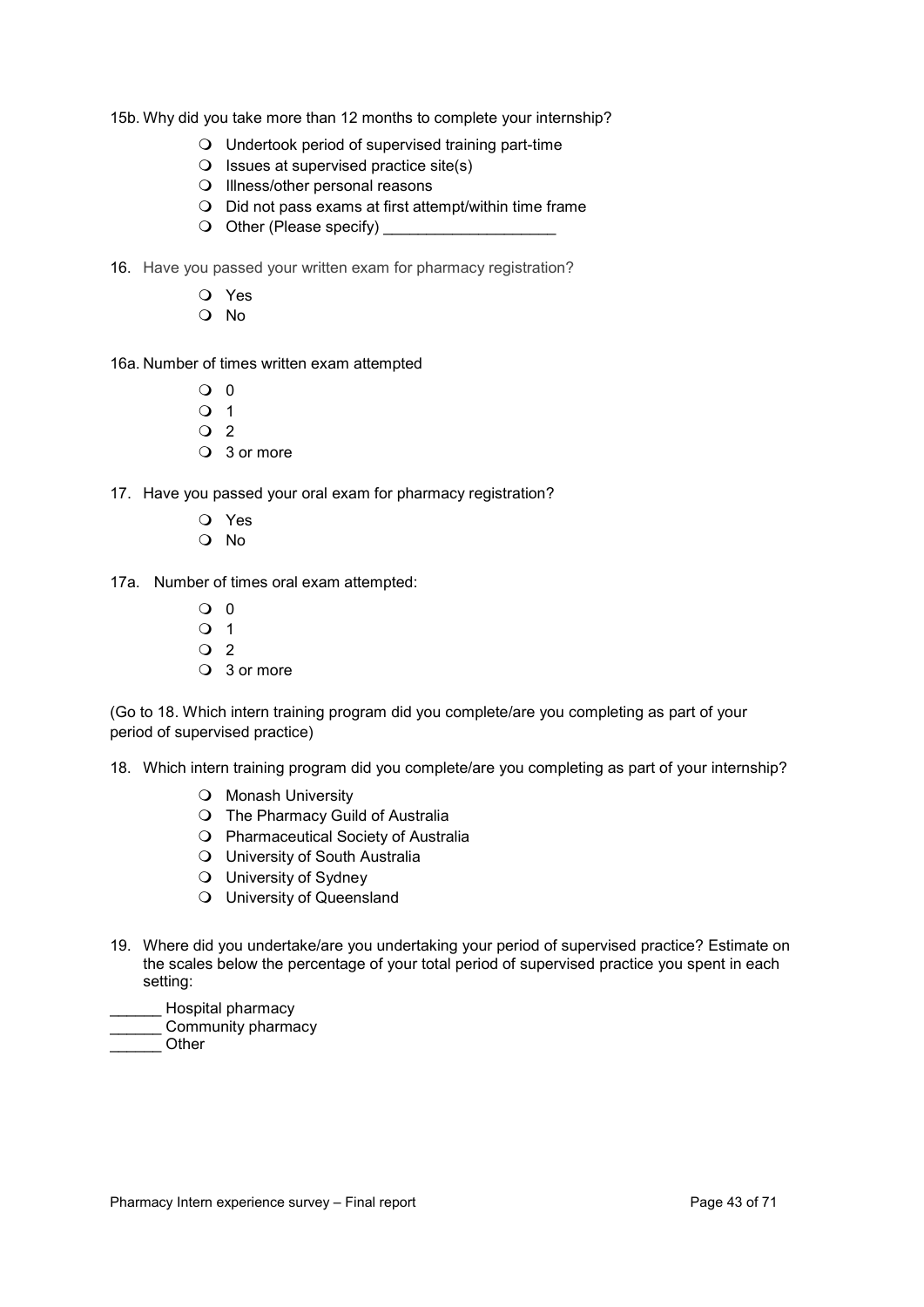- 20. Approximate number of equivalent full time (EFT) pharmacists (not including intern pharmacists) employed at this pharmacy:
	- $\overline{O}$  1
	- $\Omega$  2-3
	- $\bigcirc$  4-9
	- $O$  10-49
	- $\bigcirc$  50+
- 21. Approximate number of equivalent full time (EFT) of other staff (intern pharmacists and nonpharmacist staff) employed at this pharmacy:
	- $\Omega$  1
	- $\overline{O}$  2-3
	- $Q$  4-9
	- $Q$  10-49
	- $\Omega$  50+

'Preceptor' refers to the pharmacist approved by the Board to be responsible for your overall supervision during your period of supervised practice. 'Delegated pharmacist' refers to any other pharmacist holding general registration who was responsible for your 'day to day' supervision during your period of supervised practice. Such a pharmacist may be referred to as a supervising pharmacist, an intern co-ordinator, or a training pharmacist

- 22. Please select one of the following options:
	- My preceptor was/is the pharmacist responsible for my day-to-day training and overall intern training/mentoring at the approved supervised practice site(s)
	- My preceptor delegated responsibility to one or more other pharmacists for my day-to-day training and overall intern training/mentoring at the approved supervised practice site(s) ("the delegated pharmacist")
- <span id="page-43-0"></span>23. Throughout your period of supervised practice, on average how many hours were/are spent each week doing structured training activities with your preceptor or delegated pharmacist(s), e.g. specific skill developments (e.g. sterile compounding), tutorials on clinical topics, weekly meetings to discuss your training plan, etc?
	- 0 hour
	- $\Omega$  1-2 hours
	- $\bigcirc$  3-4 hours
	- 5 hours or more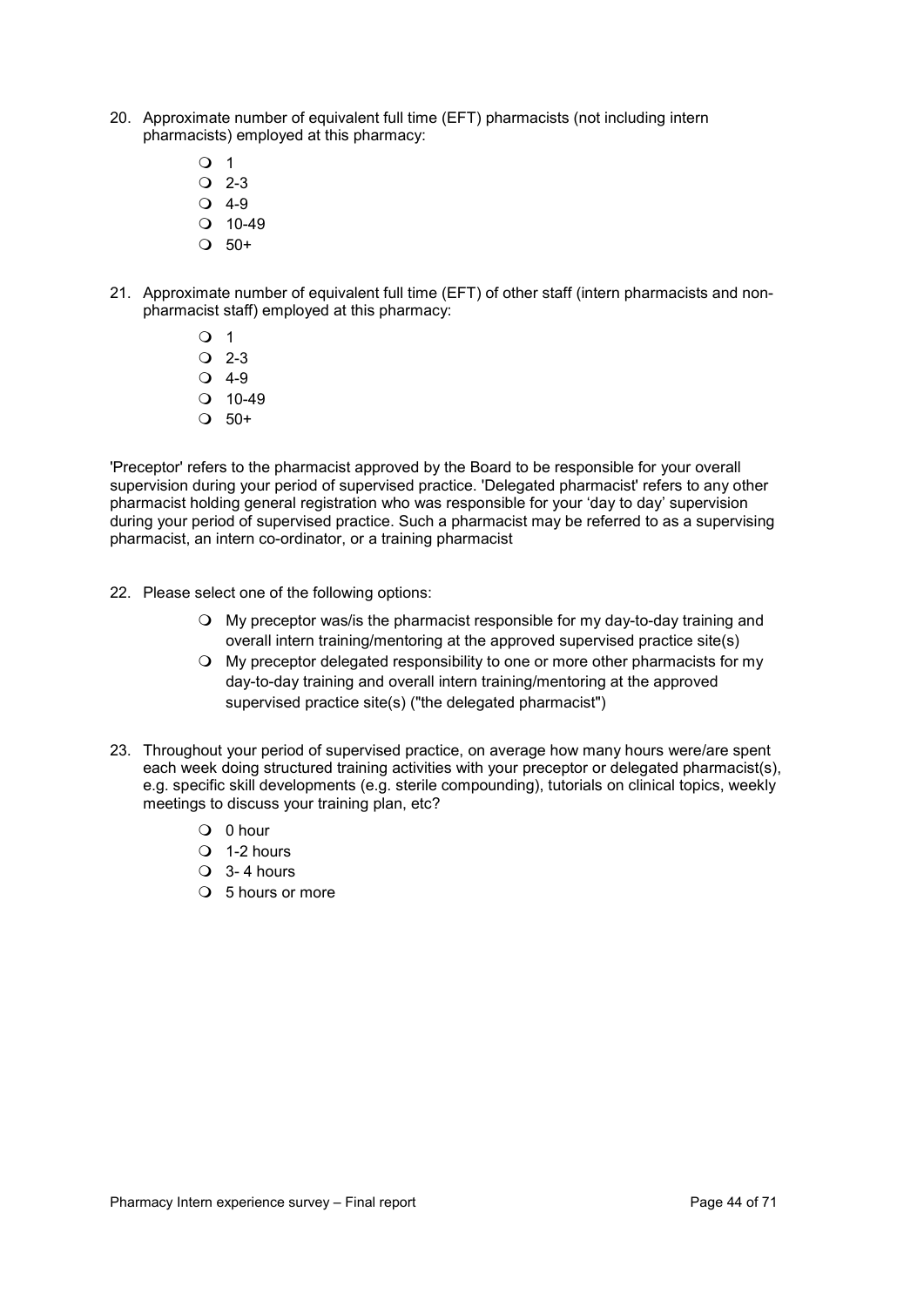## *A1.1.4 Part D: About your experience as an intern*

### *Clinical skills and experience*

24. Please rate your agreement with the following statements. My preceptor/delegated pharmacist...

|                                                             | Strongly<br>agree | Somewhat<br>agree | <b>Neither</b><br>agree nor<br>disagree | Somewhat<br>disagree | Strongly<br>disagree |
|-------------------------------------------------------------|-------------------|-------------------|-----------------------------------------|----------------------|----------------------|
| Had sufficient<br>clinical skills<br>to supervise<br>me     |                   | 0                 |                                         |                      |                      |
| Had sufficient<br>practice<br>experience to<br>supervise me |                   |                   |                                         | ா                    |                      |

## *Leadership qualities*

25. Please rate your agreement with the following statements. My preceptor/delegated pharmacist...

|                                                                                    | Strongly<br>agree | Somewhat<br>agree | <b>Neither</b><br>agree nor<br>disagree | Somewhat<br>disagree | Strongly<br>disagree |
|------------------------------------------------------------------------------------|-------------------|-------------------|-----------------------------------------|----------------------|----------------------|
| Was an<br>appropriate<br>role model for<br>my<br>development<br>as a<br>pharmacist |                   | Ω                 |                                         | ∩                    | ∩                    |
| Showed good<br>leadership<br>and<br>management<br>skills                           |                   | ∩                 |                                         | Q                    | Q                    |

## *Teaching skills*

26. Please rate your agreement with the following statements. My preceptor/delegated pharmacist...

|                                                                                                             | Very<br>frequently | Frequently | <b>Sometimes</b> | Rarely | Very rarely |
|-------------------------------------------------------------------------------------------------------------|--------------------|------------|------------------|--------|-------------|
| <b>Explained to</b><br>me the basis<br>for their<br>actions and<br>decision-<br>making in the<br>supervised |                    |            |                  |        |             |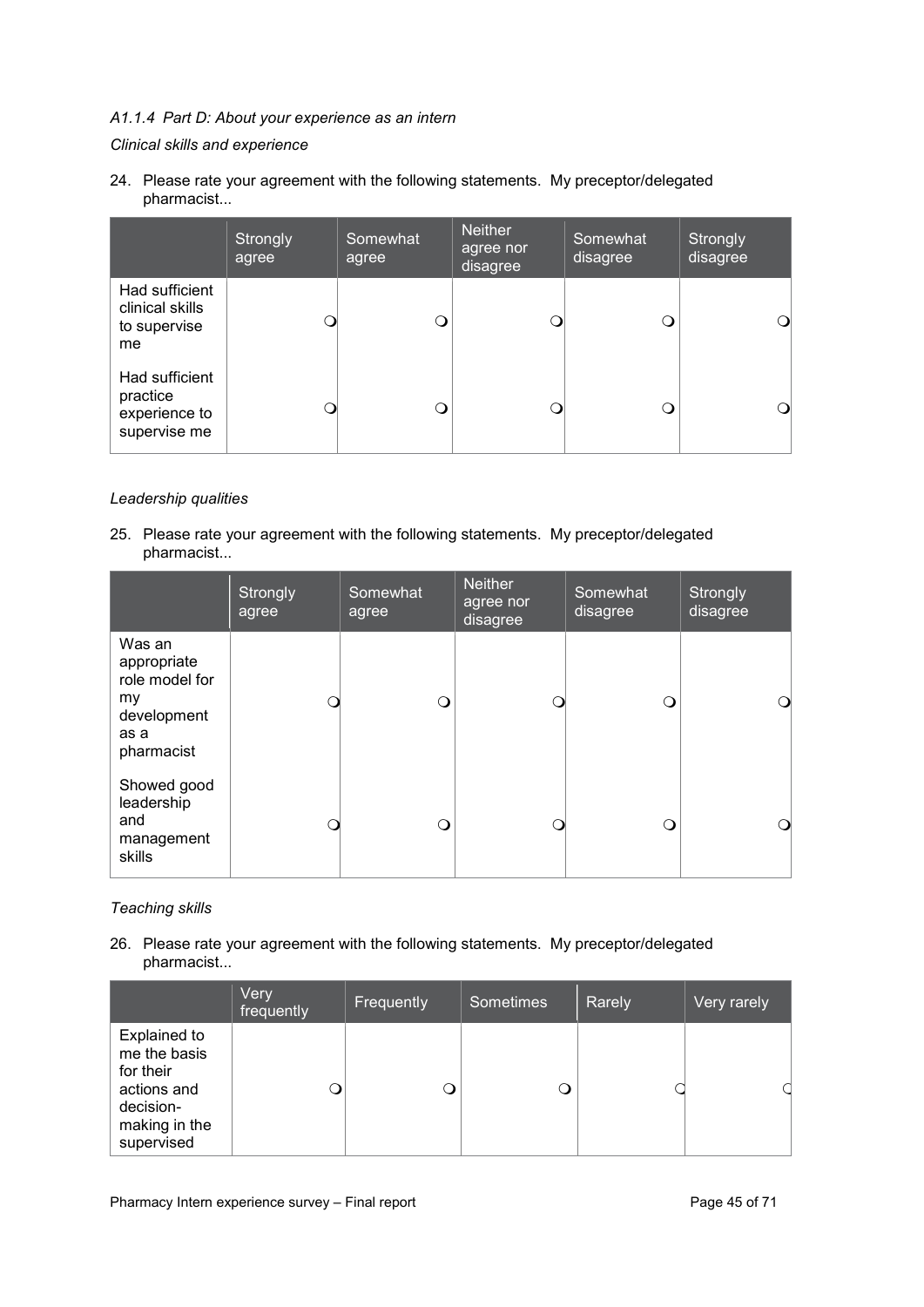| practice<br>setting                                                                                            |            |            |            |  |
|----------------------------------------------------------------------------------------------------------------|------------|------------|------------|--|
| Answered my<br>questions<br>clearly and<br>precisely                                                           | $\bigcirc$ | $\bigcirc$ | $\bigcirc$ |  |
| Encouraged<br>me to actively<br>participate in<br>discussions<br>and problem-<br>solving<br>activities         | $\bigcirc$ | $\bigcirc$ | $\bigcirc$ |  |
| Helped me<br>apply what I<br>learned during<br>my pharmacy<br>degree                                           | $\bigcirc$ | $\circ$    | $\circ$    |  |
| Helped build<br>my confidence<br>gradually<br>through<br>exposure to<br>challenging<br>tasks and<br>situations | $\bigcirc$ | $\circ$    | $\bigcirc$ |  |
| Encouraged<br>me to use<br>resource<br>materials and<br>learn<br>independently                                 | $\bigcirc$ | $\circ$    | $\bigcirc$ |  |
| Employed a<br>range of<br>learning tools,<br>e.g. role-plays<br>and quizzes                                    | $\bigcirc$ | $\circ$    | $\circ$    |  |
| Was able to<br>tailor his/her<br>teaching style<br>to my learning<br>style                                     | $\bigcirc$ | $\bigcirc$ | $\bigcirc$ |  |
| Provided me<br>with the right<br>amount of<br>autonomy<br>throughout my<br>internship                          | $\bigcirc$ | $\bigcirc$ | $\bigcirc$ |  |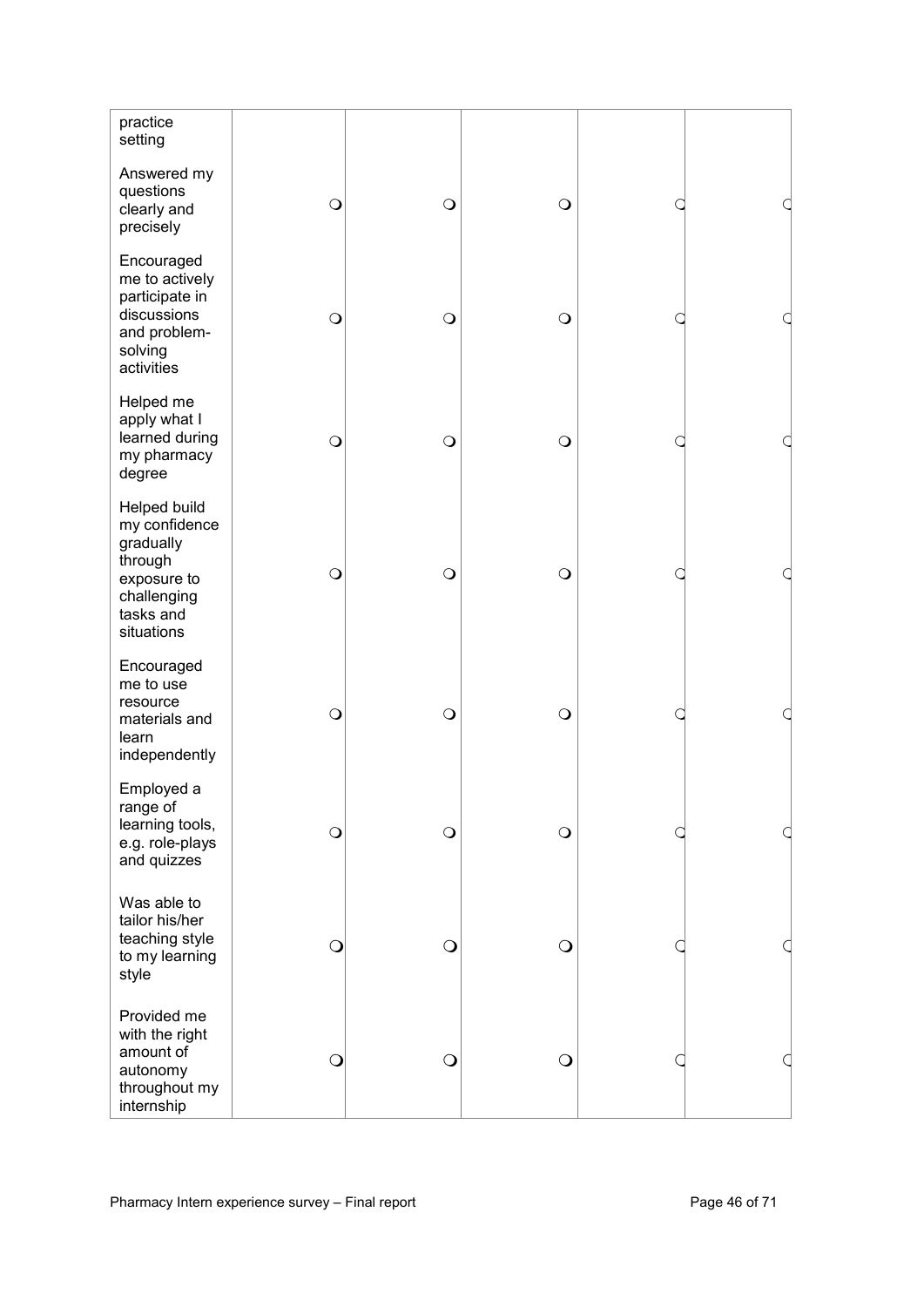## *Constructive feedback*

27. Please rate your agreement with the following statements. My preceptor/delegated pharmacist...

|                                                                                     | Very<br>frequently | Frequently | <b>Sometimes</b> | Rarely | Very rarely |
|-------------------------------------------------------------------------------------|--------------------|------------|------------------|--------|-------------|
| <b>Directly</b><br>observed my<br>performance<br>in order to<br>provide<br>feedback | Q                  | ∩          | ( )              |        |             |
| Provided<br>constructive<br>feedback<br>about my<br>performance                     | Q                  | ∩          |                  |        |             |

## *Relationship between intern and preceptor/delegated pharmacist*

28. Please rate your agreement with the following statements. My preceptor/delegated pharmacist...

|                                                                        | Strongly<br>agree | Somewhat<br>agree | <b>Neither</b><br>agree nor<br>disagree | Somewhat<br>disagree | Strongly<br>disagree |
|------------------------------------------------------------------------|-------------------|-------------------|-----------------------------------------|----------------------|----------------------|
| Maintained a<br>good rapport<br>with me<br>throughout<br>my internship |                   | ∩                 |                                         | ∩                    |                      |
| Helped me<br>stay<br>motivated<br>throughout<br>my internship          |                   | ∩                 |                                         | ∩                    |                      |

*General qualities of preceptor/delegated pharmacist* 

29. Please rate your agreement with the following statements. My preceptor/delegated pharmacist...

|                                                         | Strongly<br>agree | Somewhat<br>agree | <b>Neither</b><br>agree nor<br>disagree | Somewhat<br>disagree | Strongly<br>disagree |
|---------------------------------------------------------|-------------------|-------------------|-----------------------------------------|----------------------|----------------------|
| Showed interest<br>and enthusiasm for<br>teaching       |                   |                   |                                         |                      |                      |
| Showed support<br>and respect for me                    |                   |                   |                                         |                      |                      |
| Spent enough time<br>with me during my<br>internship to |                   |                   |                                         |                      |                      |

Pharmacy Intern experience survey – Final report Pharmacy 1 Page 47 of 71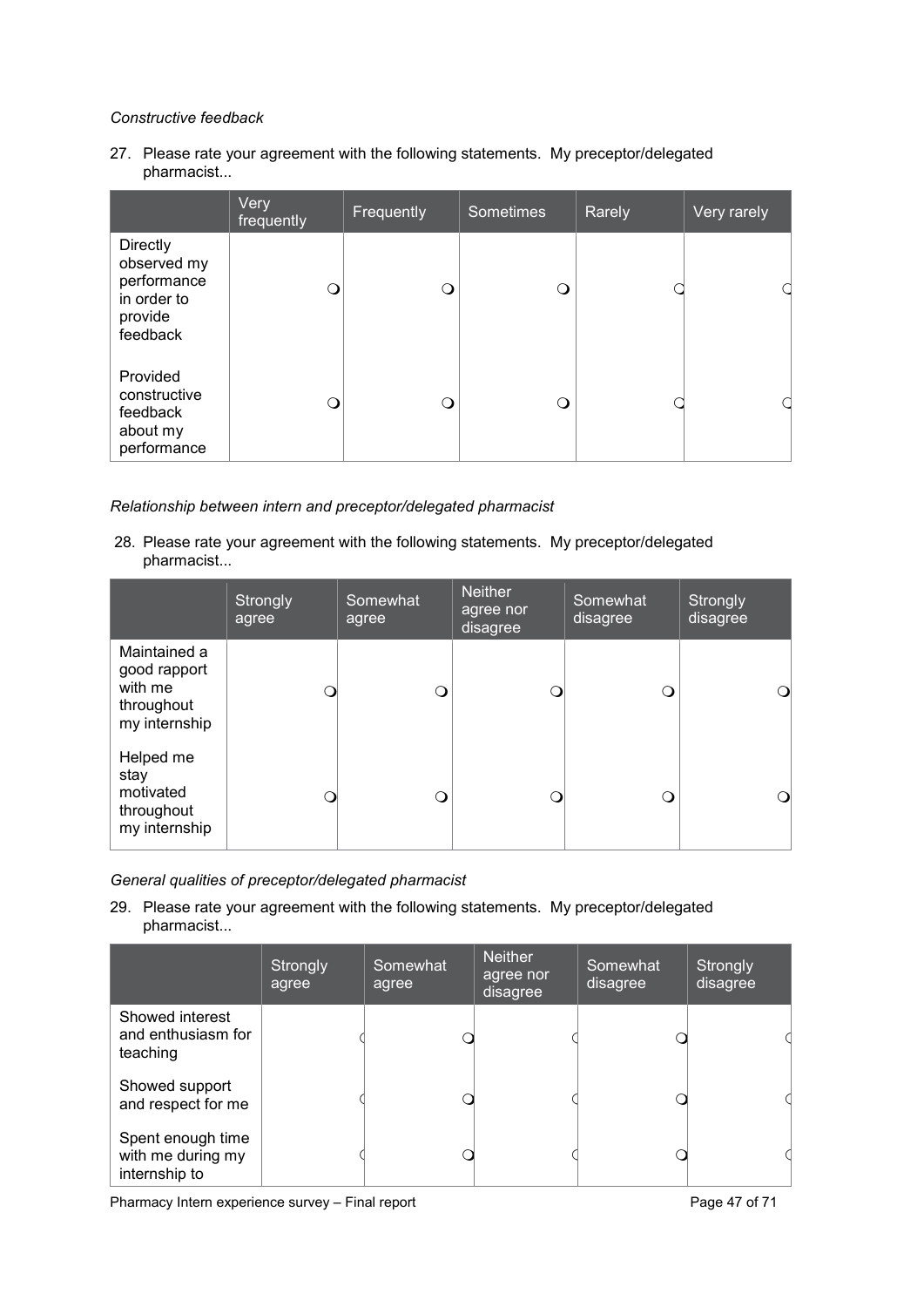| answer my<br>questions and<br>provide<br>training/supervision                                                                                       |  |  |  |
|-----------------------------------------------------------------------------------------------------------------------------------------------------|--|--|--|
| Was<br>knowledgeable<br>about Intern<br><b>Training Program</b><br>(ITP) requirements<br>and the purpose of<br>the period of<br>supervised practice |  |  |  |
| Met with me<br>regularly to discuss<br>my training plan                                                                                             |  |  |  |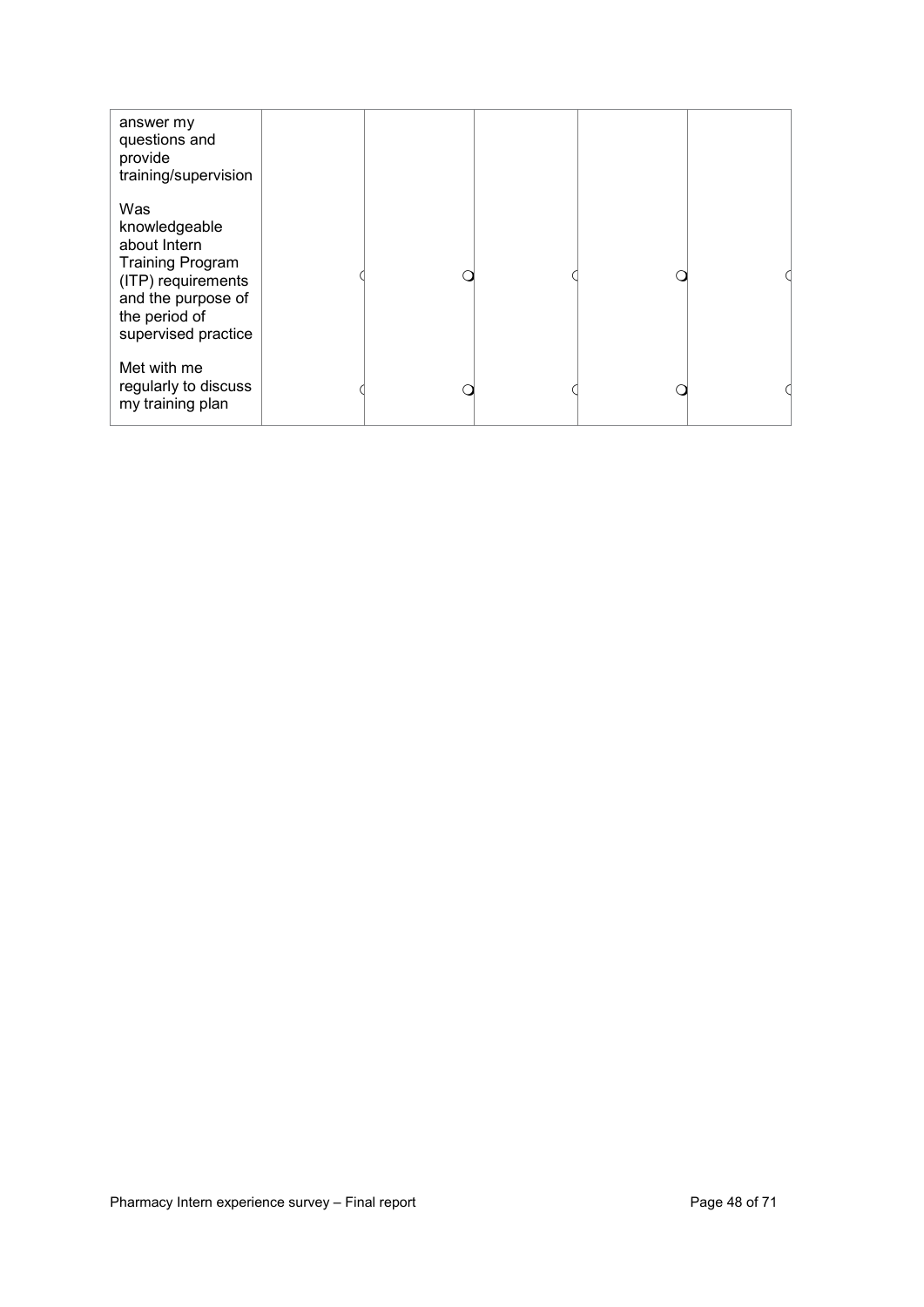## *Orientation to the internship setting*

30. Please rate your agreement with the following statements.

|                                                                                                                                                                                                                         | Strongly<br>agree | Somewhat<br>agree | <b>Neither</b><br>agree nor<br>disagree | Somewhat<br>disagree | <b>Strongly</b><br>disagree |
|-------------------------------------------------------------------------------------------------------------------------------------------------------------------------------------------------------------------------|-------------------|-------------------|-----------------------------------------|----------------------|-----------------------------|
| My<br>preceptor/delegated<br>pharmacist<br>provided me with a<br>helpful orientation<br>to the supervised<br>practice setting                                                                                           |                   |                   |                                         |                      |                             |
| My<br>preceptor/delegated<br>pharmacist spent<br>enough time at the<br>beginning of my<br>period of<br>supervised practice<br>establishing my<br>current knowledge<br>and experience and<br>strengths and<br>weaknesses |                   |                   |                                         |                      |                             |
| The supervised<br>practice setting was<br>a friendly and<br>welcoming<br>environment                                                                                                                                    |                   |                   |                                         |                      |                             |
| Adequate physical<br>space and<br>resources were<br>available at the<br>supervised practice<br>setting                                                                                                                  |                   |                   |                                         |                      |                             |
| Other pharmacists<br>and employees at<br>the setting<br>understood my role<br>as an intern and the<br>goals/objectives of<br>the period of<br>supervised practice                                                       |                   |                   |                                         |                      |                             |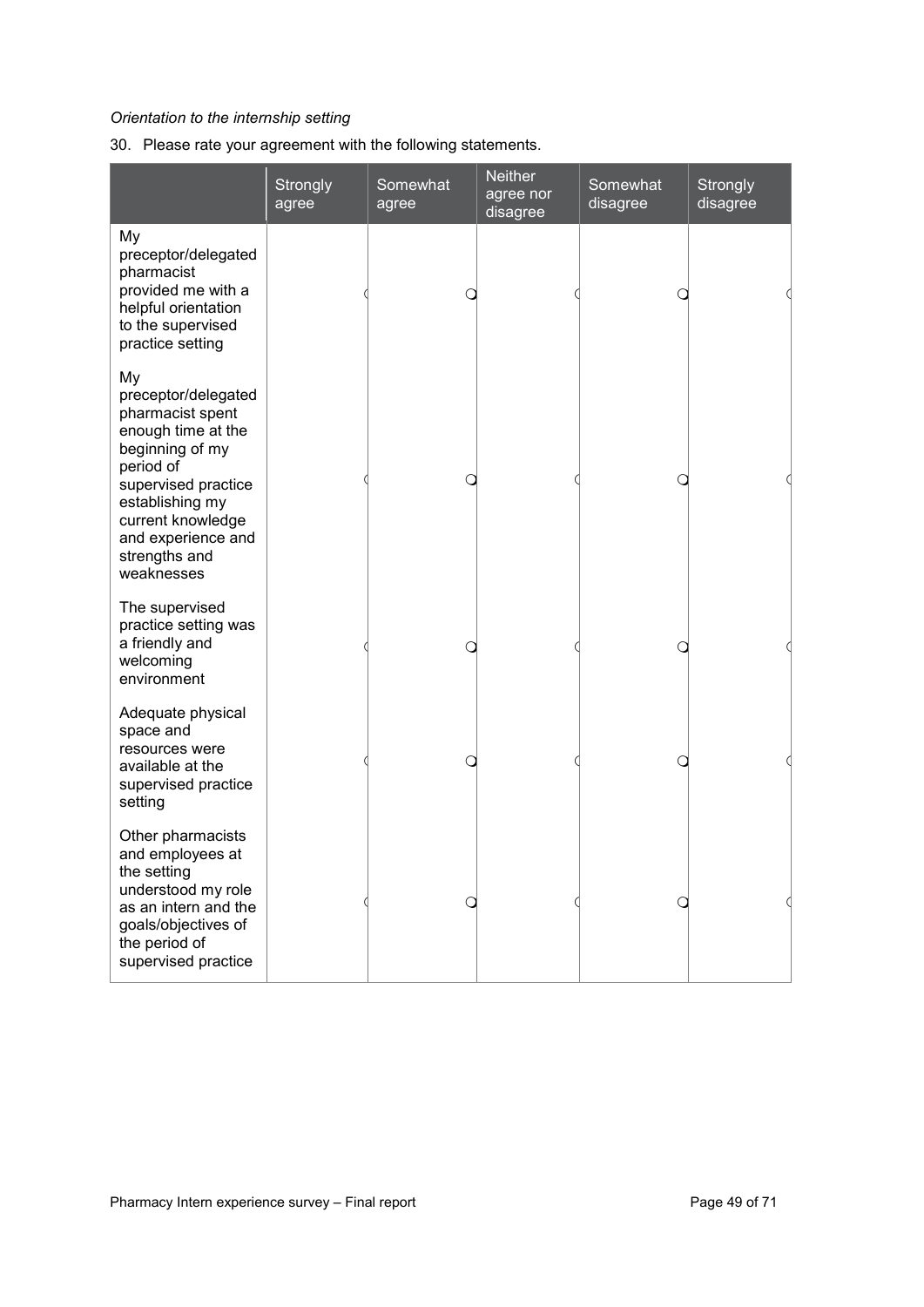## *Liaison with Intern Training Program (ITP)*

## 31. Please rate your agreement with the following statements.

|                                                                                                                                                 | Strongly<br>agree | Somewhat<br>agree | <b>Neither</b><br>agree nor<br>disagree | Somewhat<br>disagree | Strongly<br>disagree |
|-------------------------------------------------------------------------------------------------------------------------------------------------|-------------------|-------------------|-----------------------------------------|----------------------|----------------------|
| My ITP<br>provider<br>remained in<br>regular<br>contact with<br>me<br>throughout<br>my internship                                               | $\mathsf{O}$      | $\circ$           | O                                       | $\circ$              | $\circ$              |
| I felt well<br>supported by<br>my ITP<br>provider<br>throughout<br>my internship                                                                | O                 | $\circ$           | ∩                                       | $\Omega$             | $\Omega$             |
| The ITP<br>schedule of<br>activities<br>integrated<br>well with my<br>training plan<br>and learning<br>activities in<br>the practice<br>setting | $\Omega$          | $\circ$           | Ω                                       | $\Omega$             | $\Omega$             |

*Range of activities experienced during internship* 

32. Please rate your agreement with the following statements.

|                                                                                                                                                                 | Strongly<br>agree | Somewhat<br>agree | <b>Neither</b><br>agree nor<br>disagree | Somewhat<br>disagree | Strongly<br>disagree |
|-----------------------------------------------------------------------------------------------------------------------------------------------------------------|-------------------|-------------------|-----------------------------------------|----------------------|----------------------|
| My<br>preceptor/delegated<br>pharmacist<br>provided a broad<br>range of activities<br>for me to<br>experience as part<br>of my period of<br>supervised practice |                   |                   |                                         |                      |                      |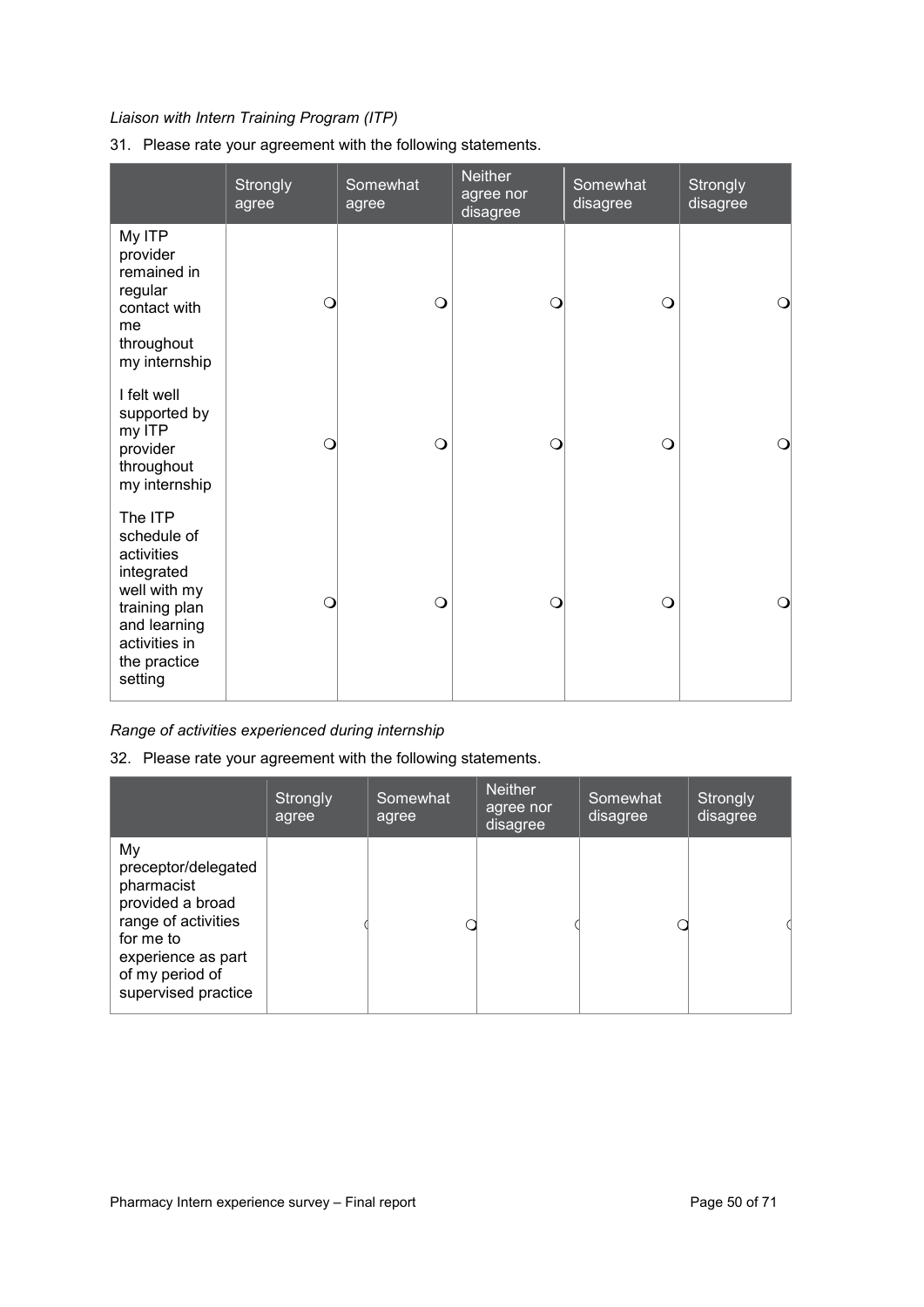| My<br>preceptor/delegated<br>pharmacist gave<br>me ample<br>opportunity to<br>interact with<br>patients to improve<br>my clinical skills<br>and increase my<br>confidence                      |  |  |  |
|------------------------------------------------------------------------------------------------------------------------------------------------------------------------------------------------|--|--|--|
| My<br>preceptor/delegated<br>pharmacist gave<br>me ample<br>opportunity to<br>interact with other<br>health practitioners<br>to improve my<br>clinical skills and<br>increase my<br>confidence |  |  |  |
| My training plan<br>was followed and<br>implemented                                                                                                                                            |  |  |  |
| My training plan<br>was useful                                                                                                                                                                 |  |  |  |
| My training plan<br>covered all relevant<br>aspects of the<br>National<br>Competency<br><b>Standards</b><br>Framework for<br>pharmacists                                                       |  |  |  |
| Before discussions<br>with my<br>preceptor/delegated<br>pharmacist, I<br>undertook pre-<br>reading on<br>scheduled topics                                                                      |  |  |  |

## *Skills development*

33. Please rate your agreement with the following statements. My period of supervised practice...

|                                                                                      | Strongly<br>agree | Somewhat<br>agree | <b>Neither</b><br>agree nor<br>disagree | Somewhat<br>disagree | Strongly<br>disagree |
|--------------------------------------------------------------------------------------|-------------------|-------------------|-----------------------------------------|----------------------|----------------------|
| Improved my<br>ability in dealing<br>with challenging<br>interpersonal<br>situations |                   |                   |                                         |                      |                      |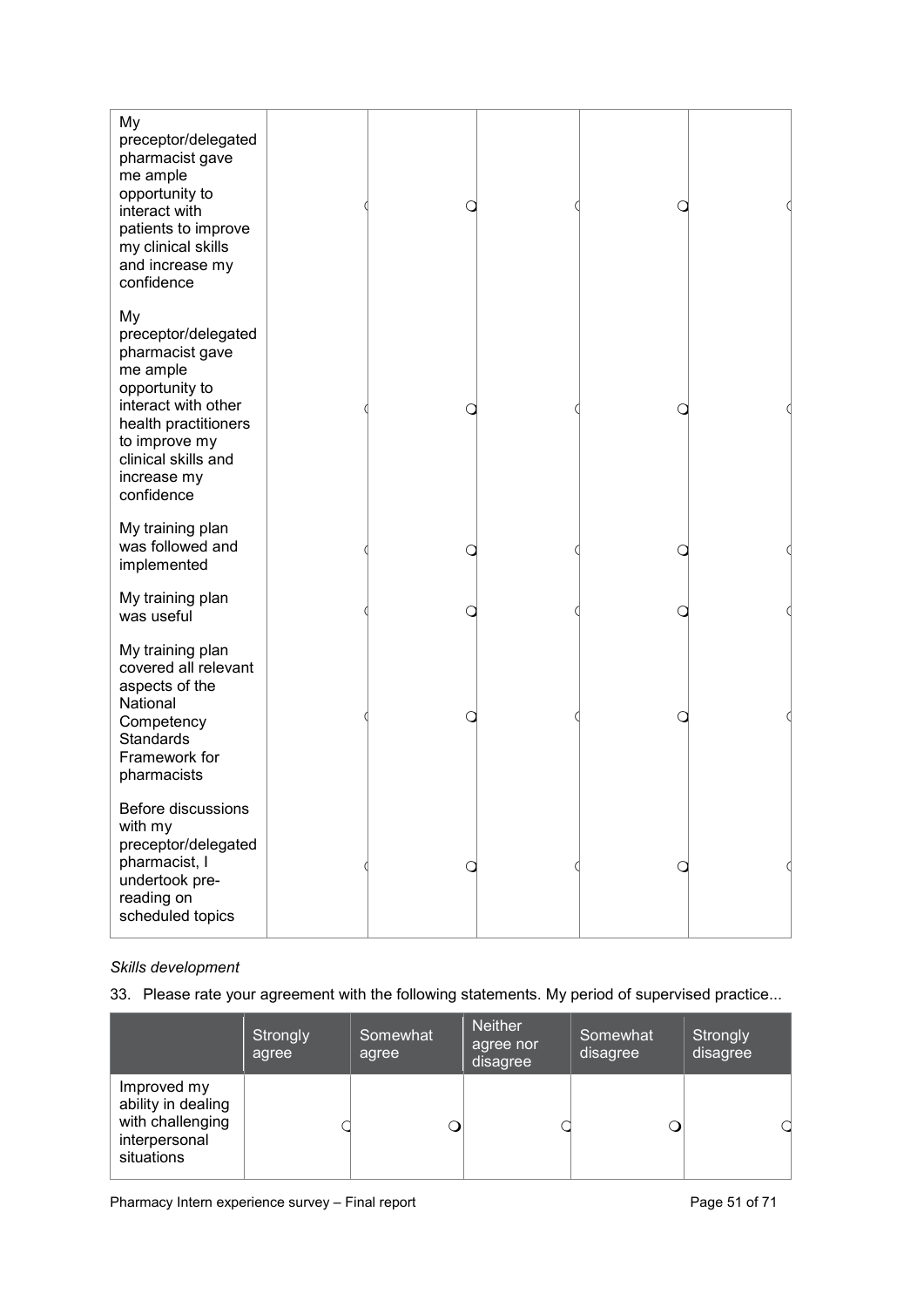| Improved my<br>ability to counsel<br>patients to<br>obtain and<br>impart relevant<br>information                                                       | $\Omega$ | Ω |  |
|--------------------------------------------------------------------------------------------------------------------------------------------------------|----------|---|--|
| Improved my<br>critical thinking<br>skills and sound<br>reasoning and<br>justification of<br>my decisions in<br>my approach to<br>pharmacy<br>practice | $\Omega$ |   |  |
| Helped me<br>improve my<br>professional<br>maturity and<br>responsibility                                                                              | ∩        |   |  |
| Provided me<br>with sufficient<br>opportunity to<br>complete the<br>extemporaneous<br>dispensing<br>assessment                                         | $\circ$  | Ω |  |
| Helped prepare<br>me for the oral<br>examination                                                                                                       | $\circ$  | Ω |  |

## *Time Management / Stress*

34. Please rate your agreement with the following statements. During my period of supervised practice…

|                                                                                                                                                                                                  | Strongly<br>agree | Somewhat<br>agree | <b>Neither</b><br>agree nor<br>disagree | Somewhat<br>disagree | Strongly<br>disagree |
|--------------------------------------------------------------------------------------------------------------------------------------------------------------------------------------------------|-------------------|-------------------|-----------------------------------------|----------------------|----------------------|
| I was allowed<br>sufficient time to<br>complete any<br>structured training<br>activities with my<br>preceptor/delegated<br>pharmacist as well<br>as my delegated<br>work activities and<br>tasks | $\Omega$          | $\Omega$          | $\Omega$                                | Q                    | Q                    |
| I was effectively<br>able to manage my<br>stress levels                                                                                                                                          | ∩)                | ∩                 | $\Omega$                                | ( )                  | $\left( \right)$     |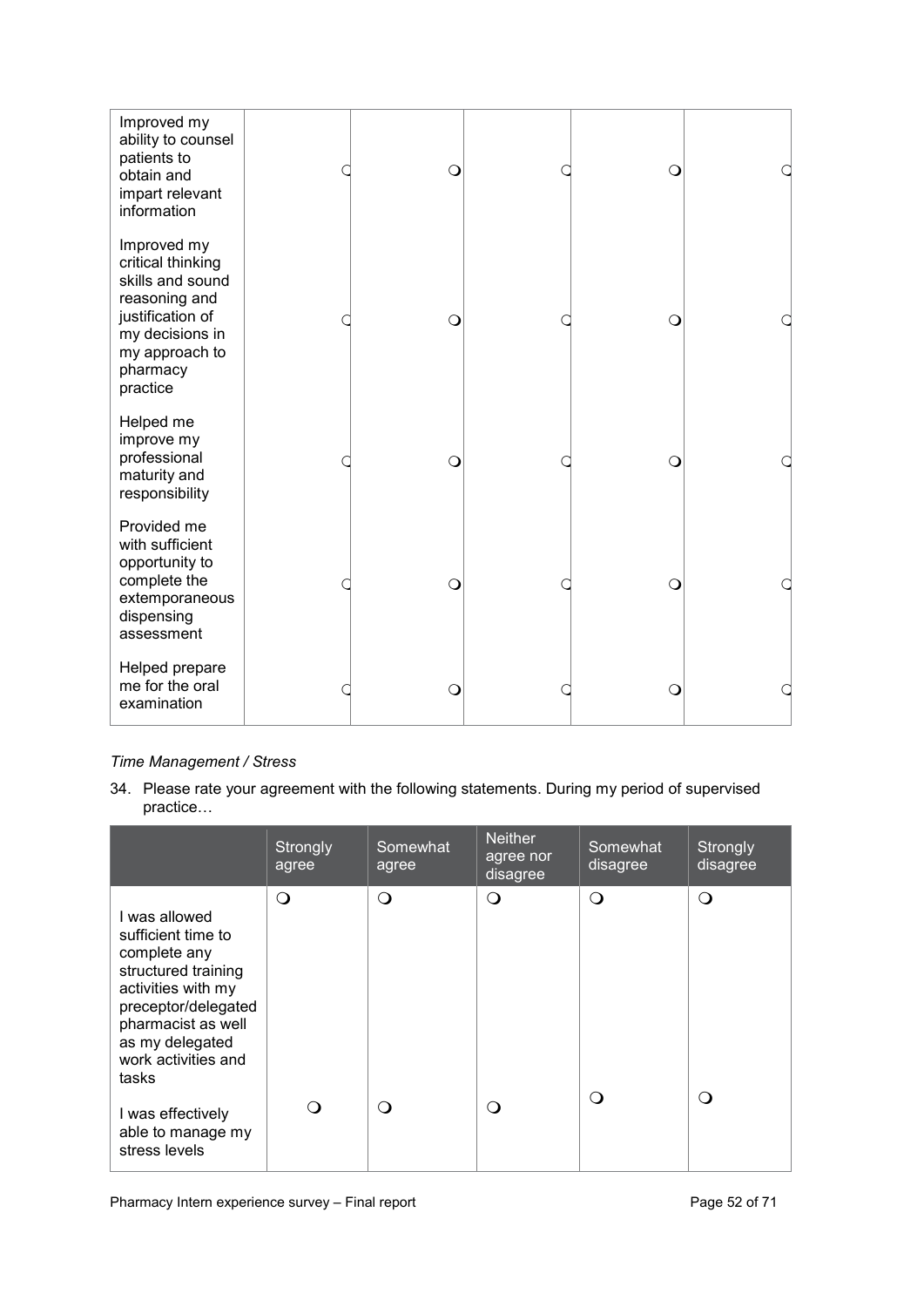## *Overall*

35. Please rate your agreement with the following statements. My internship period…

|                                                                                                                                                                                               | Strongly<br>agree | Somewhat<br>agree | <b>Neither</b><br>agree nor<br>disagree | Somewhat<br>disagree | Strongly<br>disagree |
|-----------------------------------------------------------------------------------------------------------------------------------------------------------------------------------------------|-------------------|-------------------|-----------------------------------------|----------------------|----------------------|
| Enabled me to<br>gain the<br>necessary<br>skills and<br>knowledge to<br>practise as a<br>pharmacist<br>independently<br>(i.e. practise<br>as a<br>pharmacist<br>with general<br>registration) |                   | Ω                 |                                         | ∩                    |                      |
| Enabled me to<br>successfully<br>apply what I<br>learnt during<br>my pharmacy<br>degree in<br>practice                                                                                        |                   | ∩                 |                                         | ∩                    |                      |

- 36. What were the main challenges you faced as an intern while undertaking supervised practice (list up to three)?
- 37. What skills or attributes do you think make a good preceptor/delegated pharmacist?
- 38. What are the most important things that contribute to a good supervised practice experience (list up to three)?
- 39. What changes (personal or other) would have improved your supervised practice experience (list up to three)?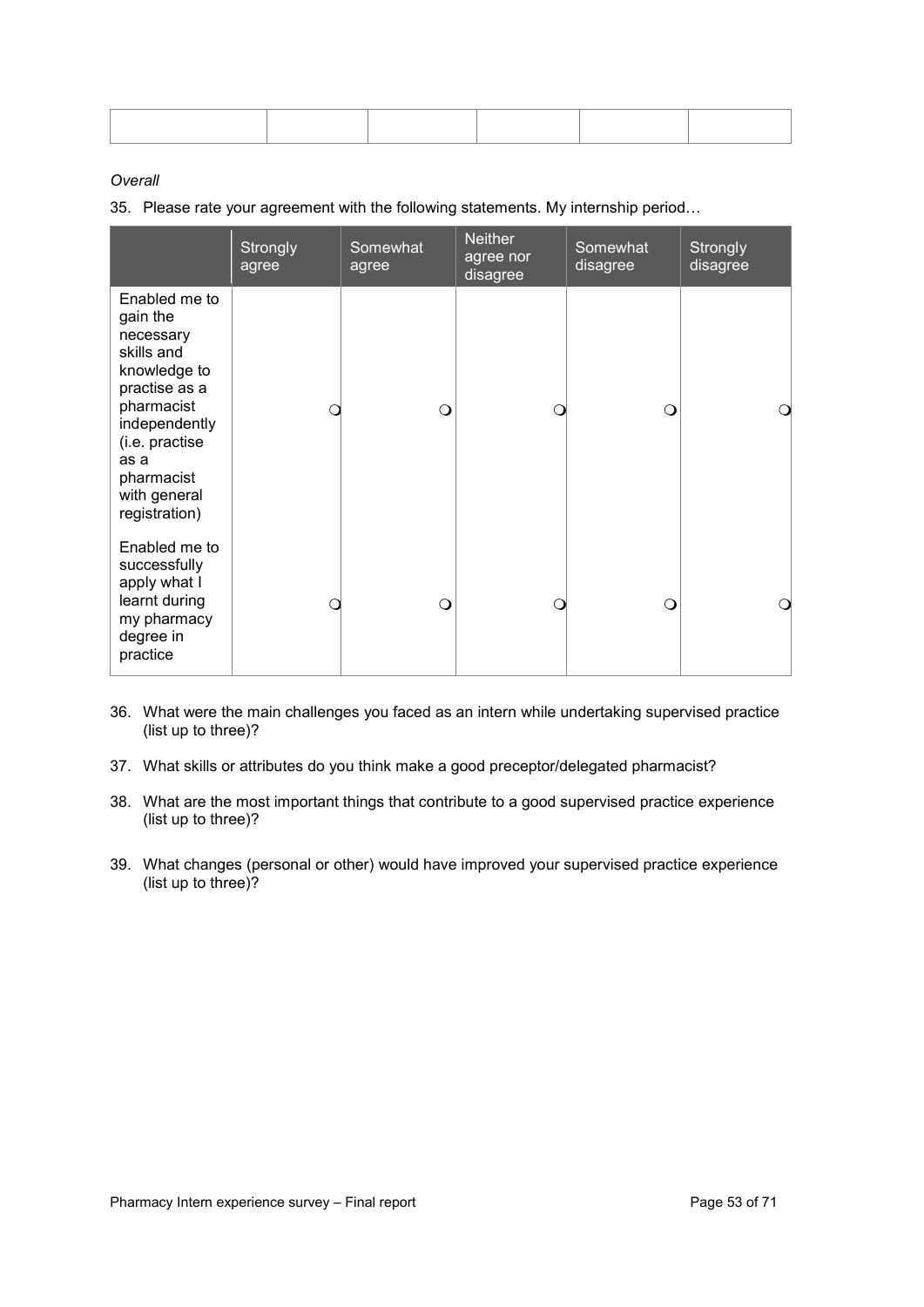## <span id="page-53-0"></span>**A1.2 Preceptor/delegated pharmacist survey**

<span id="page-53-1"></span>*A1.2.1 Part A: About you*

## 2. Gender:

- Male
- O Female
- $\Omega$  Other
- 3. Year of birth:
- 4. I was born in Australia:
	- Yes
	- No

(If 'No', go to 4a - In what year did you arrive in Australia)

- 4a. In what year did you arrive in Australia?
	- O Select year
- 5. English is my first language:
	- Yes
	- No
- <span id="page-53-2"></span>*A1.2.2 Part B: About your qualifications*
- 6. Country where pharmacy qualification was obtained:
- 7. Type of pharmacy qualification:
	- O Bachelor's degree
	- Master's degree
	- O Doctorate

## <span id="page-53-3"></span>*A1.2.3 Part C: About your role as a preceptor or delegated pharmacist*

'Preceptor' refers to the pharmacist approved by the Board to be responsible for an intern's overall supervision during their period of supervised practice at an approved training site.

'Delegated pharmacist' refers to any other pharmacist holding general registration who was responsible for an intern's 'day to day' supervision, training and/or mentoring during their period of supervised practice. Such a pharmacist may be known as a supervising pharmacist, an intern coordinator, or a training pharmacist

- 8. Number of interns supervised as a preceptor/delegated pharmacist during the last 12 months:
- 9. Number of years (in total) acting as a preceptor/delegated pharmacist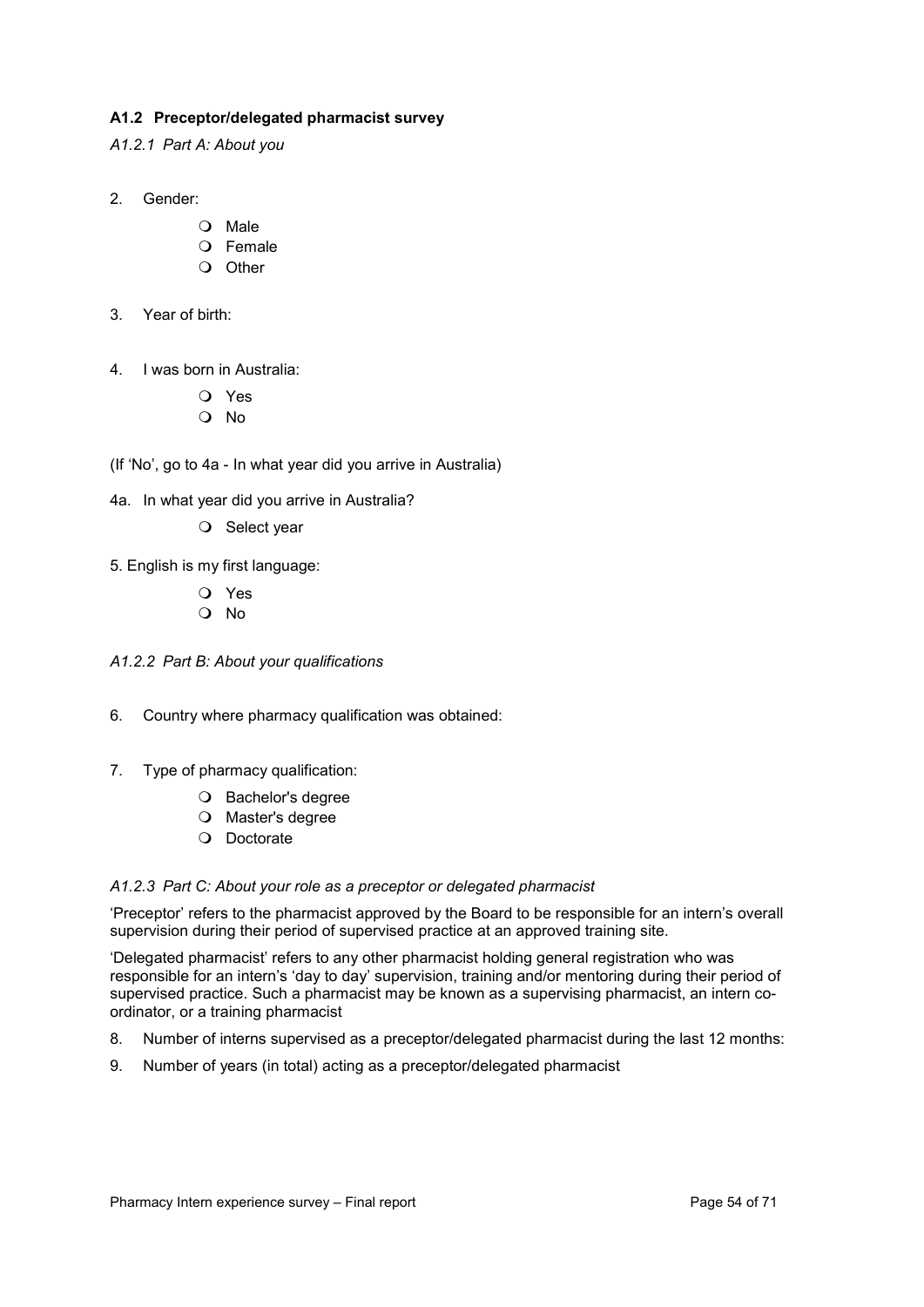- 10. The state or territory where acted as a preceptor/delegated pharmacist during the last 12 months:(If you have acted as a preceptor/delegated pharmacist in more than one state, select the state where you spent the majority (>50%) of your time doing so)
	- O ACT
	- O NSW
	- O NT
	- QLD
	- $O$  SA
	- O TAS
	- O VIC
	- WA
- 11. Postcode of supervised practice site:(If you have acted as a preceptor/delegated pharmacist in more than one postcode, select the postcode where you spent the majority (>50%) of your time doing so)
- 12. Year first granted general registration in Australia:
- 13. Have you done preceptor training (i.e. a training program, course or module (e.g. clinical supervision training program, preceptor training course delivered by an ITP provider, certificate course in training and assessment, etc.)) in relation to the responsibility and skills required of a preceptor?
	- Yes
	- No

(If 'Yes', go to 13a. Year of most recent training in relation to being a preceptor/delegated pharmacist? If 'No', go to 14. Did you read published information about the aims of the intern year and the requirements of interns and preceptors on the Board's website)

- 13a. Year of most recent training in relation to being a preceptor or delegated pharmacist:
- 13b. Training provider:
- 13c. What was the mode of delivery of this training?
	- Face to face
	- Online and interactive
	- Online (not interactive)
	- $\bigcirc$  Other, please specify...
- 13d. Please rate your agreement with the following statement.

|                                                           | Strongly | Somewhat | Neither agree | Somewhat | Strongly |
|-----------------------------------------------------------|----------|----------|---------------|----------|----------|
|                                                           | agree    | agree    | nor disagree  | agree    | agree    |
| The preceptor $ $<br>training I<br>received was<br>useful | ∣∪       | ب        |               |          |          |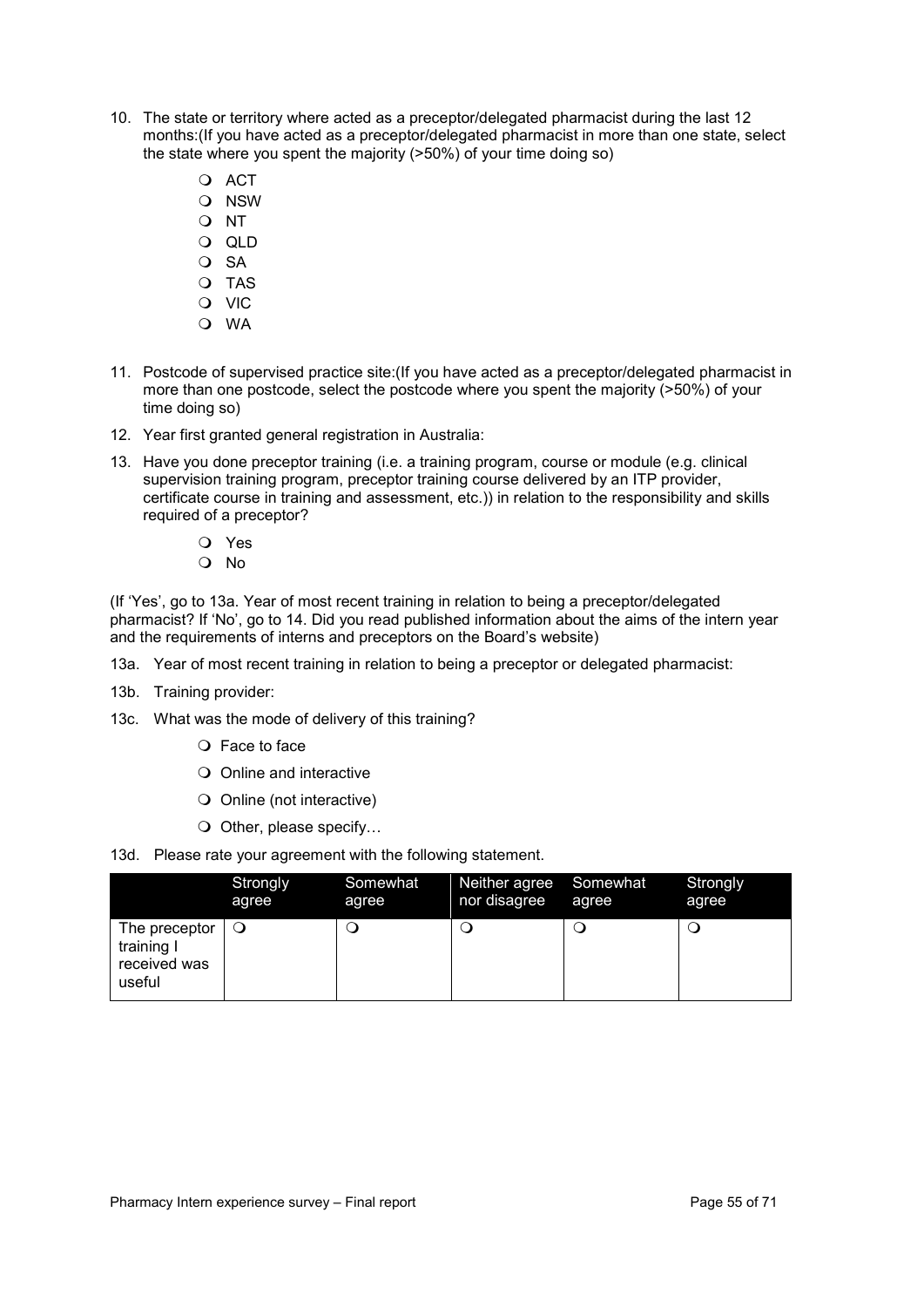- 14. Did you read published information about the aims of the intern year and the requirements of interns and preceptors on the Board's website (e.g. the Board's *Intern pharmacist and preceptor guide*)?
	- Yes
	- No

(If 'Yes", go to 14a. Was this information useful? If 'No", go to 15. Did you access information about the requirements of interns and preceptors provided by the ITP?)

|  |  |  | 14a. Please rate your agreement with the following statement. |
|--|--|--|---------------------------------------------------------------|
|--|--|--|---------------------------------------------------------------|

|                                                                                                                                                             | Strongly | Somewhat | Neither agree | Somewhat | Strongly |
|-------------------------------------------------------------------------------------------------------------------------------------------------------------|----------|----------|---------------|----------|----------|
|                                                                                                                                                             | agree    | agree    | nor disagree  | disagree | disagree |
| The Board's<br>published<br>information<br>about the<br>aims of the<br>intern year<br>and the<br>requirements<br>of interns and<br>preceptors<br>was useful | $\circ$  | $\Omega$ | $\circ$       | $\circ$  | Q        |

## 15. Did you access information from the ITP about the aims of the intern year and the requirements of interns and preceptors?

- Yes
- O No

(If 'Yes', go the 15a. Was this information useful? If 'No', go to 16. I acted as a preceptor/delegated pharmacist at a:)

15a. Please rate your agreement with the following statement.

|                                                                                                                                            | Strongly | Somewhat | Neither agree | Somewhat | Strongly |
|--------------------------------------------------------------------------------------------------------------------------------------------|----------|----------|---------------|----------|----------|
|                                                                                                                                            | agree    | agree    | nor disagree  | disagree | disagree |
| The ITP<br>information<br>about the<br>aims of the<br>intern year<br>and the<br>requirements<br>of interns and<br>preceptors<br>was useful | $\Omega$ | $\Omega$ | Q             | $\Omega$ | $\circ$  |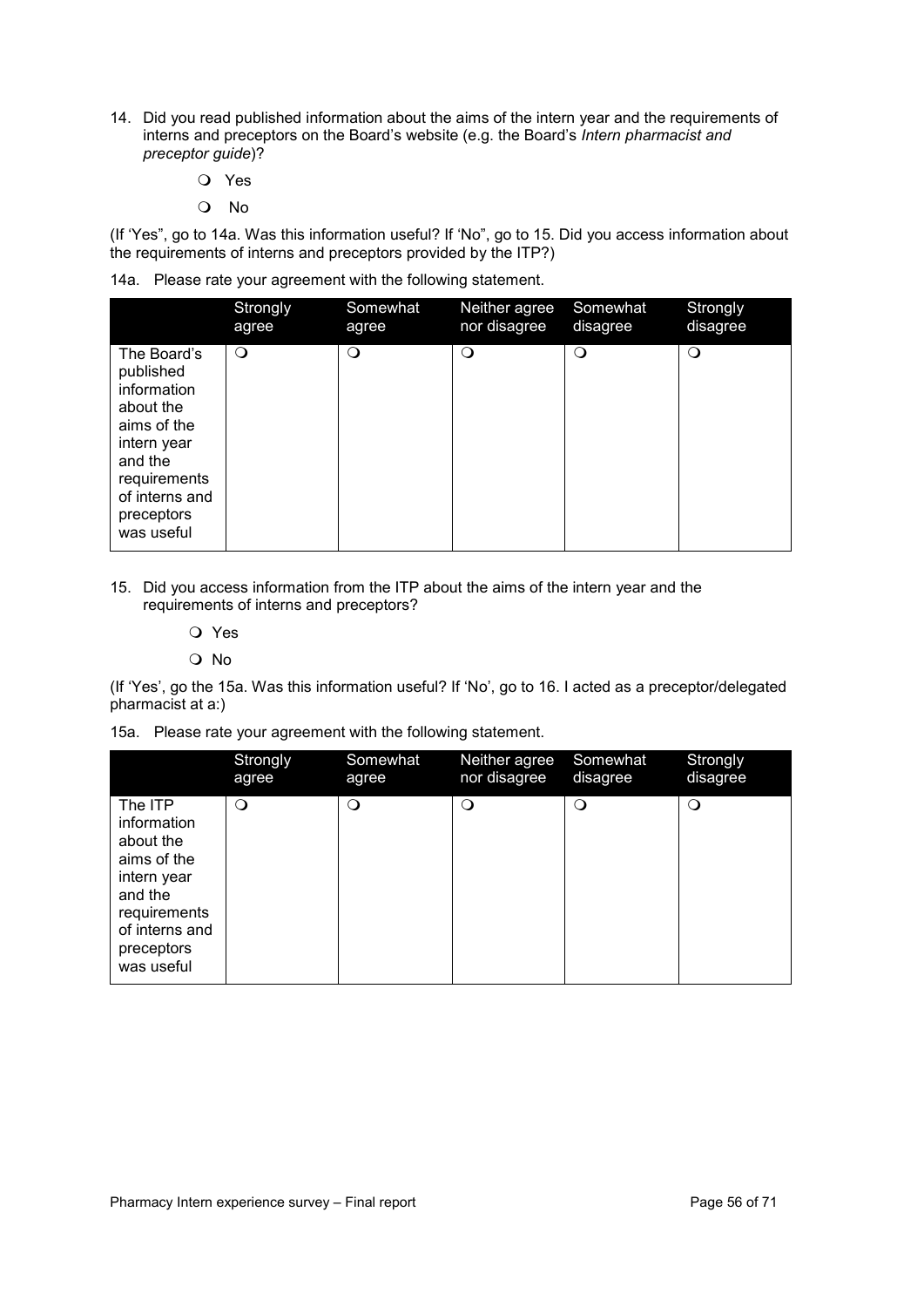### <span id="page-56-0"></span>*A1.2.4 Part D: About your current practice setting*

- 16. I acted as a preceptor/delegated pharmacist at a:
	- O Hospital pharmacy
	- O Community pharmacy
	- O Other
- 17. I am the proprietor/director of this pharmacy
	- Yes
	- No
- 18. Approximate number of equivalent full time (EFT) pharmacists (not including intern pharmacists) employed at this pharmacy:
	- $\overline{O}$  1
	- $Q$  2-3
	- $Q$  4-9
	- $Q$  10-49
	- $\Omega$  50+
- 19. Approximate number equivalent full time (EFT) of other staff (intern pharmacists and nonpharmacist staff) employed at this pharmacy:
	- $\overline{O}$  1  $Q$  2-3
	- $Q$  4-9
	- $Q$  10-49
	- $\bigcirc$  50+

#### <span id="page-56-1"></span>*A1.2.5 Part E: About your experience as preceptor or delegated pharmacist*

Please answer the following questions in relation to your experience as a preceptor or delegated pharmacist over the last 12 months.

#### *Clinical skills and experience*

20. Please rate your agreement with the following statements. Upon reflection, I would say that I have…

|                                                                      | Strongly<br>agree | Somewhat<br>agree | Neither<br>agree nor<br>disagree | Somewhat<br>disagree | Strongly<br>disagree |
|----------------------------------------------------------------------|-------------------|-------------------|----------------------------------|----------------------|----------------------|
| Sufficient<br>clinical skills<br>to supervise<br>$my$ intern(s)      |                   | Э                 |                                  |                      |                      |
| Sufficient<br>practice<br>experience to<br>supervise my<br>intern(s) |                   | Q                 |                                  |                      |                      |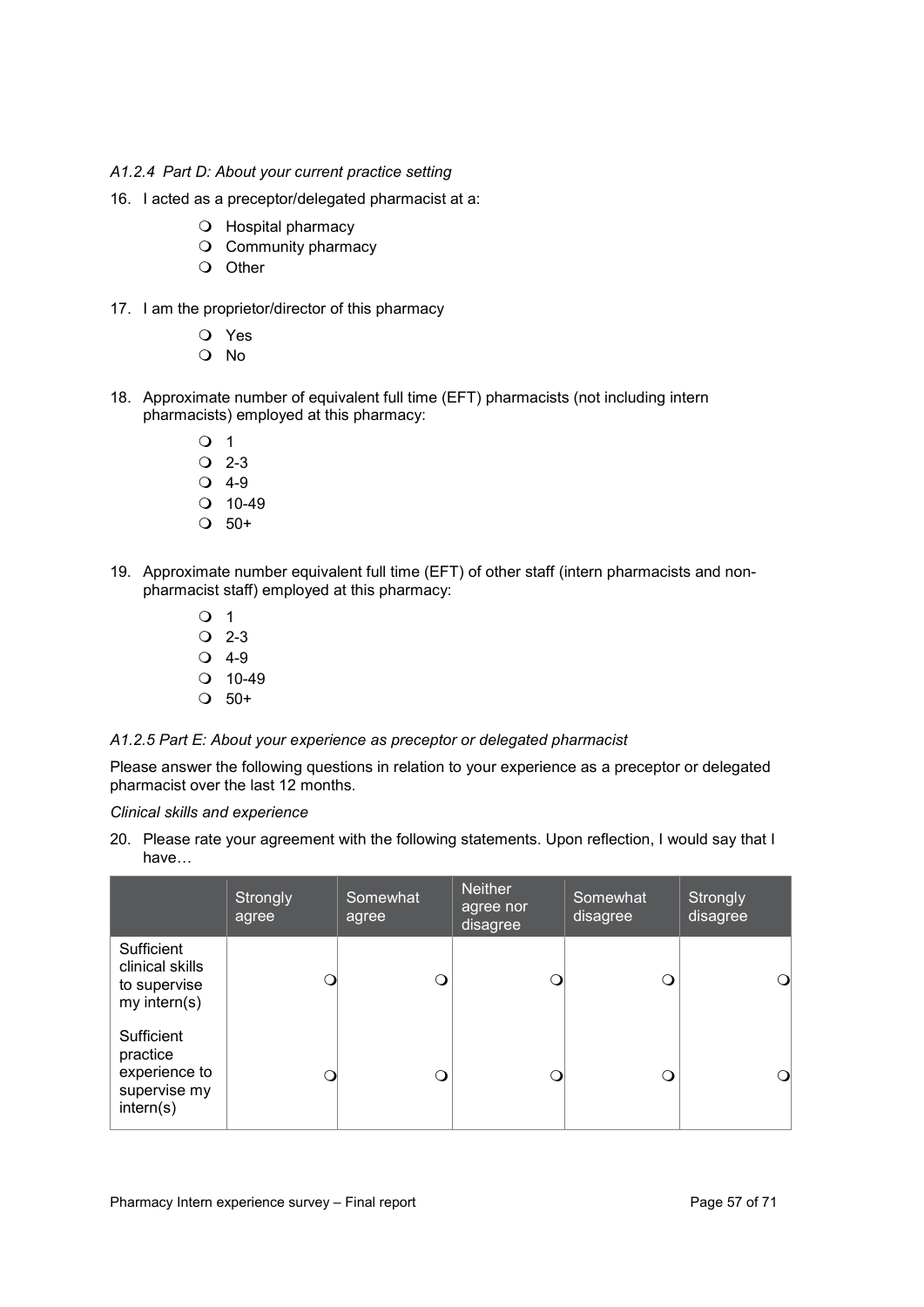## *Leadership qualities*

21. Please rate your agreement with the following statements.

|                                                                                                                                                                     | Strongly<br>agree | Somewhat<br>agree | <b>Neither</b><br>agree nor<br>disagree | Somewhat<br>disagree | Strongly<br>disagree |
|---------------------------------------------------------------------------------------------------------------------------------------------------------------------|-------------------|-------------------|-----------------------------------------|----------------------|----------------------|
| Upon<br>reflection, I<br>would say that<br>my intern(s)<br>regarded me<br>as being an<br>appropriate<br>role model for<br>their<br>development<br>as<br>pharmacists | С                 | $\circ$           | Q                                       | $\circ$              | $\circ$              |
| Upon<br>reflection, I<br>would say that<br>my intern(s)<br>regarded me<br>as having<br>good<br>leadership<br>and<br>management<br>skills                            | O                 | $\bigcirc$        | Q                                       | $\circ$              | $\bigcirc$           |
| I was<br>confident in<br>my role as a<br>preceptor /<br>delegated<br>pharmacist                                                                                     | O                 | $\bigcirc$        | Ω                                       | $\bigcirc$           | $\bigcirc$           |

## *Teaching skills*

22. Please rate your agreement with the following statements. Upon reflection, I would say that…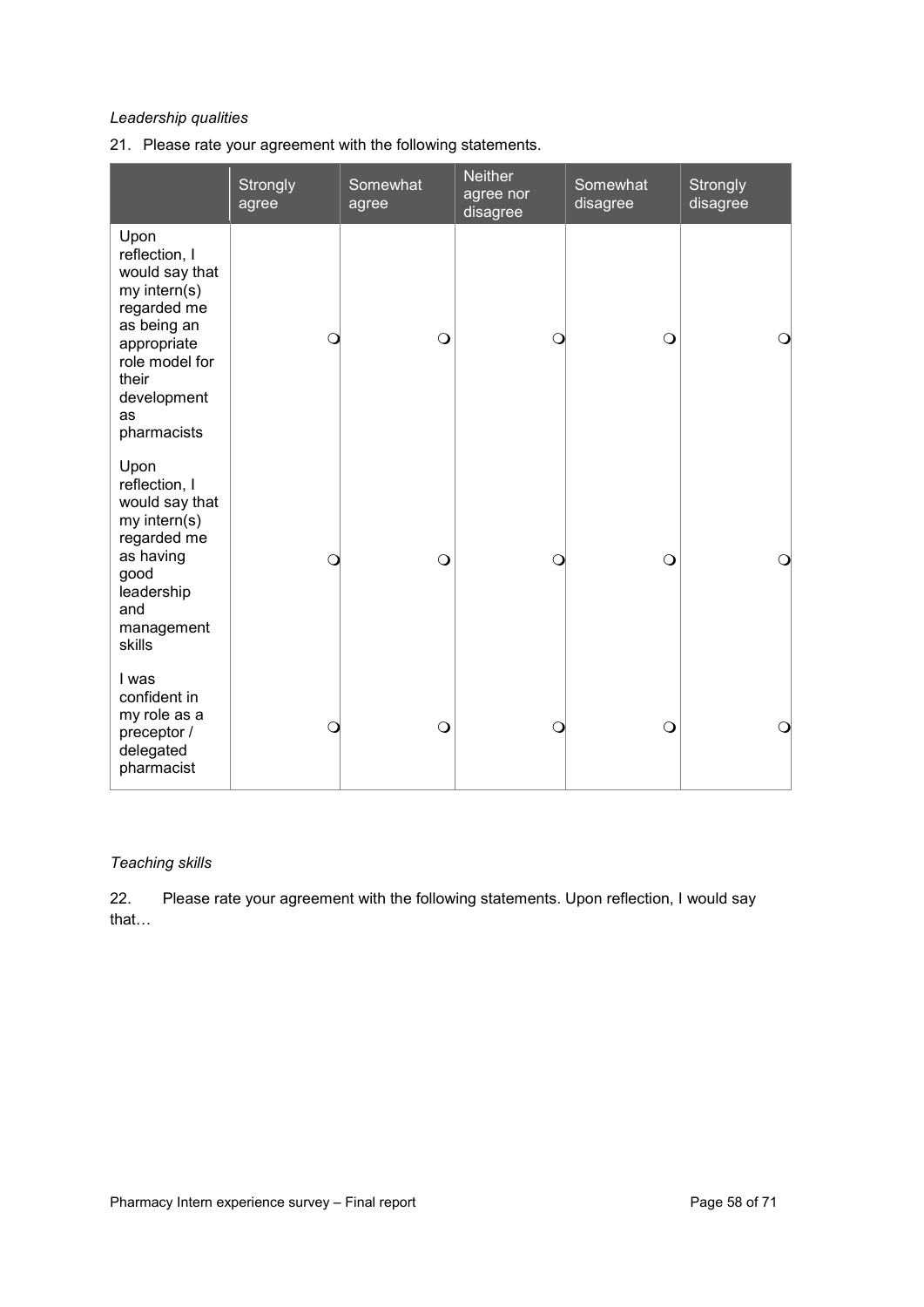|                                                                                                                        | Very<br>frequently | Frequently | <b>Sometimes</b> | Rarely | Very rarely |
|------------------------------------------------------------------------------------------------------------------------|--------------------|------------|------------------|--------|-------------|
| I explain the<br>basis for my<br>actions and<br>decision-<br>making in the<br>supervised<br>practice<br>setting        | $\circ$            | $\circ$    | $\bigcirc$       |        |             |
| I answer my<br>intern(s)<br>questions<br>clearly and<br>precisely                                                      | $\bigcirc$         | $\bigcirc$ | $\bigcirc$       |        |             |
| I encourage<br>my intern(s) to<br>actively<br>participate in<br>discussions<br>and problem-<br>solving<br>activities   | $\bigcirc$         | $\bigcirc$ | $\bigcirc$       |        |             |
| I help my<br>intern(s) apply<br>what they had<br>learned during<br>their pharmacy<br>degree                            | $\circ$            | $\bigcirc$ | $\bigcirc$       |        | a           |
| I build my<br>intern(s)<br>confidence<br>gradually<br>through<br>exposure to<br>challenging<br>tasks and<br>situations | $\circ$            | $\circ$    | $\bigcirc$       |        | a           |
| I encourage<br>my intern(s) to<br>use resource<br>materials and<br>learn<br>independently                              | $\bigcirc$         | $\bigcirc$ | $\bigcirc$       |        |             |
| I am able to<br>tailor my<br>teaching style<br>to my intern(s)'<br>learning styles                                     | $\circ$            | $\circ$    | $\bigcirc$       |        |             |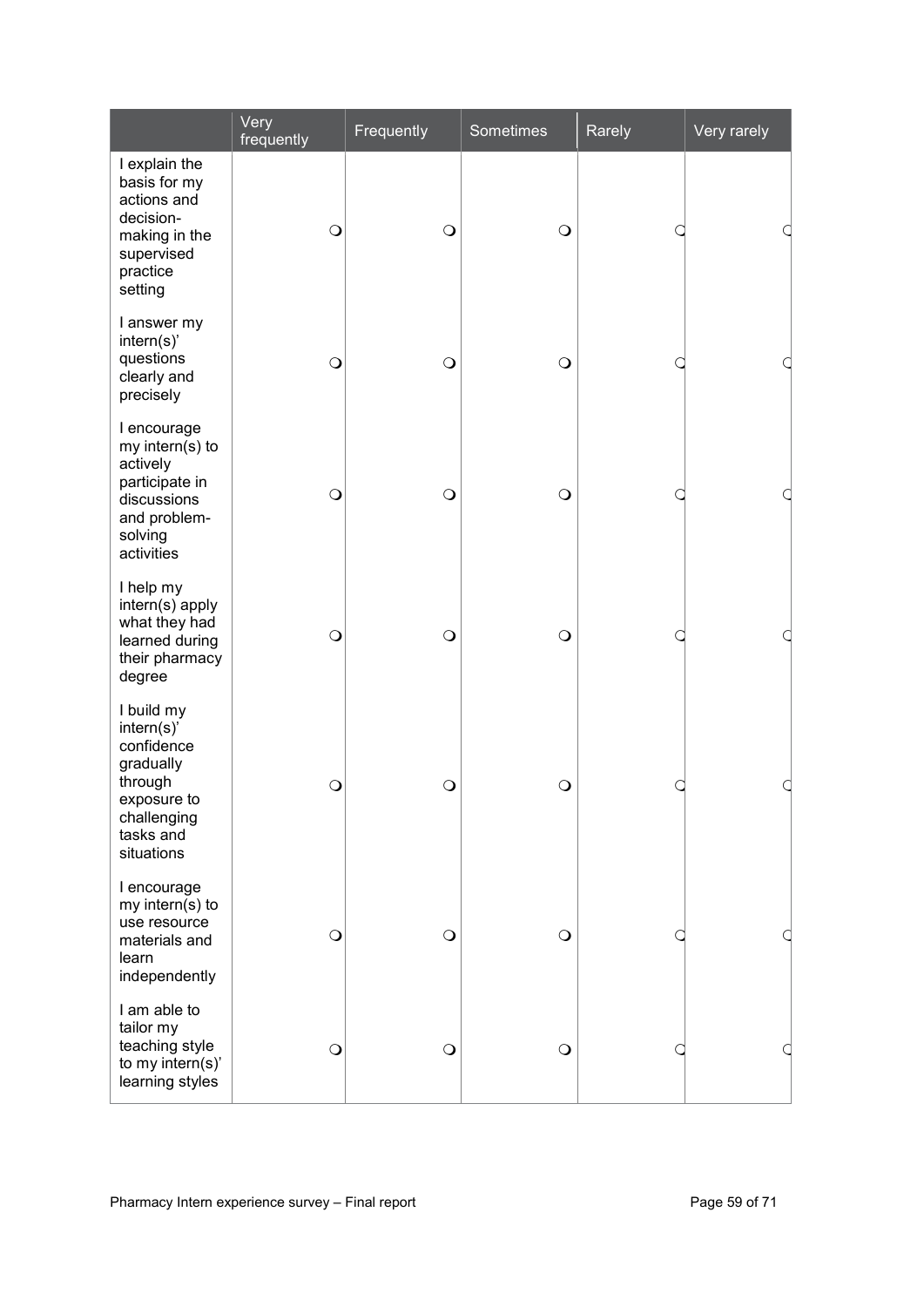| I provide my<br>intern(s) with<br>the right<br>amount of<br>autonomy<br>throughout<br>their internship |
|--------------------------------------------------------------------------------------------------------|
|--------------------------------------------------------------------------------------------------------|

## *Constructive feedback*

## 23. Please rate your agreement with the following statements.

|                                                                                                                                      | Very<br>frequently | Frequently | <b>Sometimes</b> | Rarely | Very rarely |
|--------------------------------------------------------------------------------------------------------------------------------------|--------------------|------------|------------------|--------|-------------|
| I directly<br>observe my<br>intern(s)<br>performance<br>in order to<br>provide<br>feedback                                           | $\Omega$           | ∩          | ∩                |        |             |
| Upon<br>reflection, I<br>would say that<br>I provided my<br>intern(s) with<br>constructive<br>feedback<br>about their<br>performance | $\Omega$           | ∩          | ∩                |        |             |

## *Relationship between intern and preceptor/delegated pharmacist*

24. Please rate your agreement with the following statements. Upon reflection, I would say that…

|                                                                                           | Strongly<br>agree | Somewhat<br>agree | <b>Neither</b><br>agree nor<br>disagree | Somewhat<br>disagree | Strongly<br>disagree |
|-------------------------------------------------------------------------------------------|-------------------|-------------------|-----------------------------------------|----------------------|----------------------|
| I maintain a<br>good rapport<br>with my<br>intern(s)<br>throughout<br>their<br>internship |                   | O                 |                                         |                      |                      |
| I help my<br>intern(s) stay<br>motivated<br>throughout<br>their<br>internship             | - 1               | O                 | ∩                                       |                      |                      |

## *General qualities of preceptor/delegated pharmacist*

Pharmacy Intern experience survey – Final report Pharmacy 10 Page 60 of 71 25. Please rate your agreement with the following statements.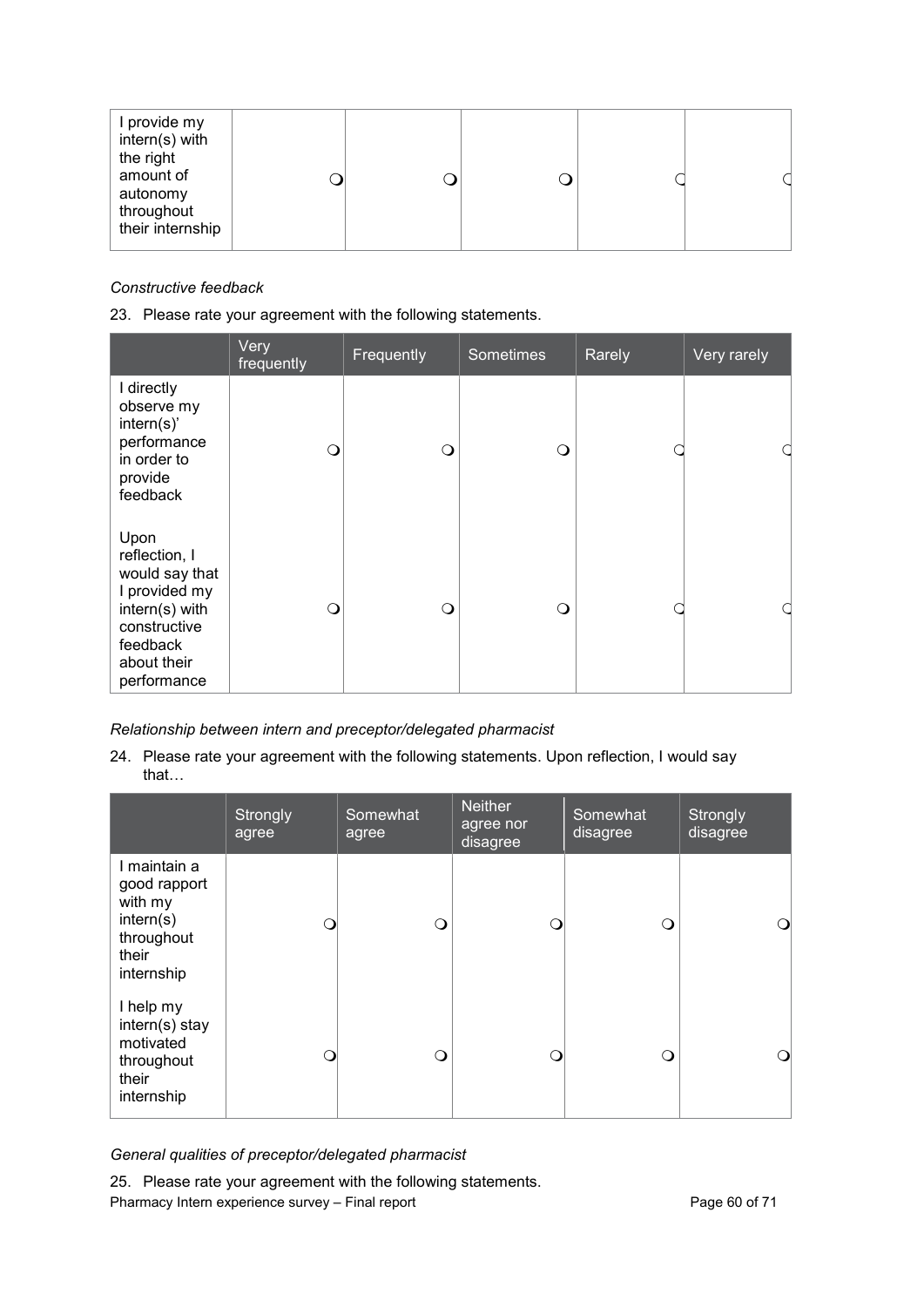|                                                                                                                                                                                       | Strongly<br>agree | Somewhat<br>agree | <b>Neither</b><br>agree nor<br>disagree | Somewhat<br>disagree | <b>Strongly</b><br>disagree |
|---------------------------------------------------------------------------------------------------------------------------------------------------------------------------------------|-------------------|-------------------|-----------------------------------------|----------------------|-----------------------------|
| Upon reflection, I<br>would say that I<br>show interest and<br>enthusiasm for<br>teaching                                                                                             |                   |                   |                                         |                      |                             |
| Upon reflection, I<br>would say that I<br>show support and<br>respect for my<br>intern(s)                                                                                             |                   |                   |                                         |                      |                             |
| Upon reflection, I<br>would say that I<br>spend enough time<br>with my intern(s)<br>during their<br>internship to<br>answer their<br>questions and<br>provide<br>training/supervision |                   |                   |                                         |                      |                             |
| I am<br>knowledgeable<br>about the intern<br>training program<br>(ITP) requirements<br>and the purpose of<br>the period of<br>supervised practice                                     |                   |                   |                                         |                      |                             |
| I meet with my<br>intern(s) regularly<br>to discuss their<br>training plans                                                                                                           |                   |                   |                                         |                      |                             |

## *Orientation to the internship setting*

26. Please rate your agreement with the following statements. Upon reflection, I would say that…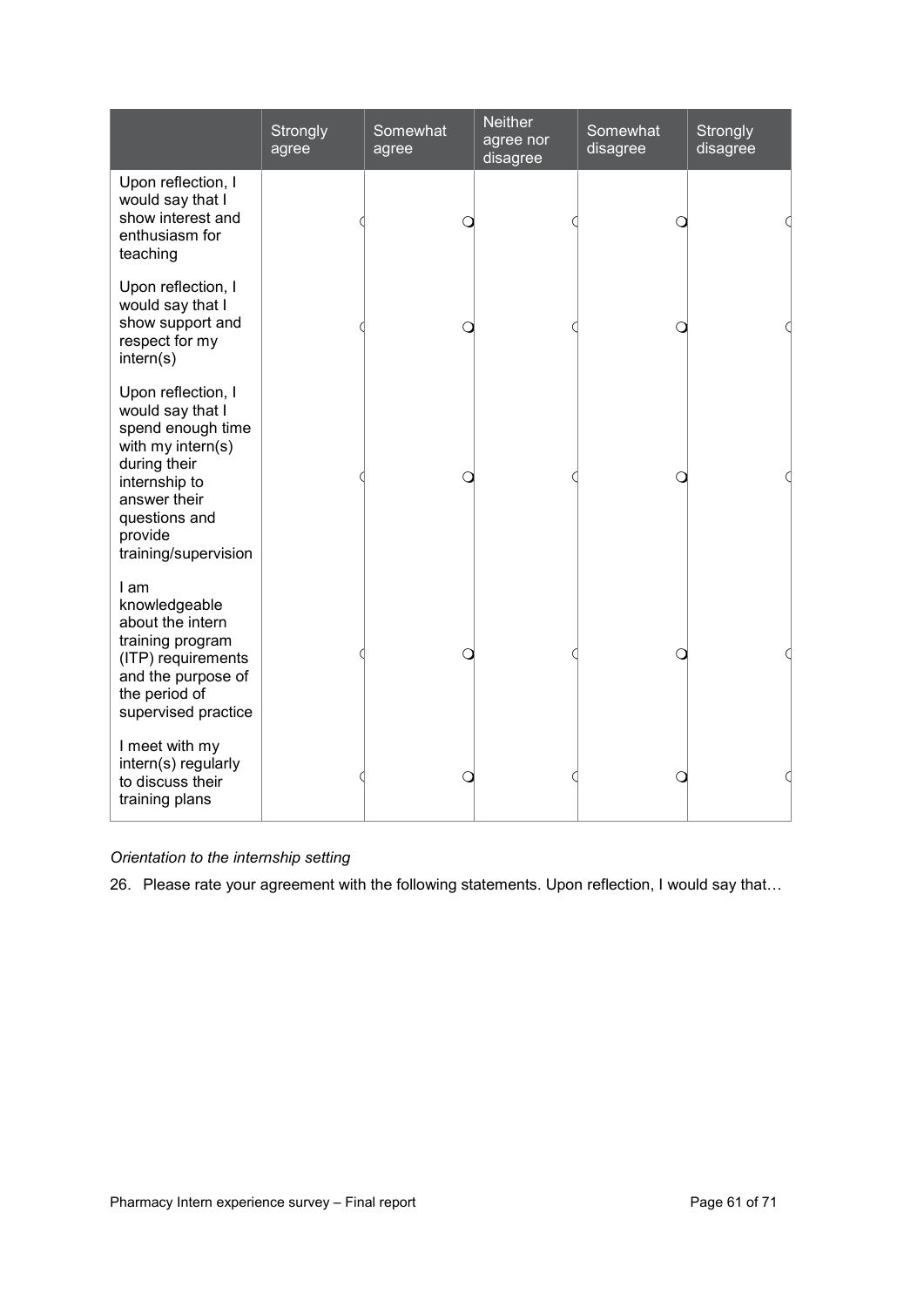|                                                                                                                                                                                                       | Strongly<br>agree | Somewhat<br>agree | <b>Neither</b><br>agree nor<br>disagree | Somewhat<br>disagree | Strongly<br>disagree |
|-------------------------------------------------------------------------------------------------------------------------------------------------------------------------------------------------------|-------------------|-------------------|-----------------------------------------|----------------------|----------------------|
| I provided my<br>intern(s) with a<br>helpful<br>orientation to<br>the supervised<br>practice setting                                                                                                  |                   | $\circ$           | 0                                       | $\circ$              | a                    |
| I spent enough<br>time at the<br>beginning of my<br>intern(s)' period<br>of supervised<br>practice<br>establishing<br>their current<br>knowledge and<br>experience and<br>strengths and<br>weaknesses |                   | $\circ$           |                                         | $\bigcirc$           | Q                    |
| The setting<br>where I work<br>was a friendly<br>and welcoming<br>environment for<br>my intern(s)                                                                                                     |                   | $\circ$           |                                         | $\bigcirc$           | a                    |
| Adequate<br>physical space<br>and resources<br>were available<br>for my intern(s)<br>in the setting<br>where I work                                                                                   |                   | $\circ$           | C                                       | $\circ$              | a                    |
| Other<br>personnel at<br>the setting<br>where I work<br>understood my<br>intern(s)' role<br>and the<br>goals/objectives<br>of their period<br>of supervised<br>practice                               |                   | $\circ$           |                                         | O                    | Q                    |

*Liaison with Intern Training Program (ITP)* 

27. Please rate your agreement with the following statements.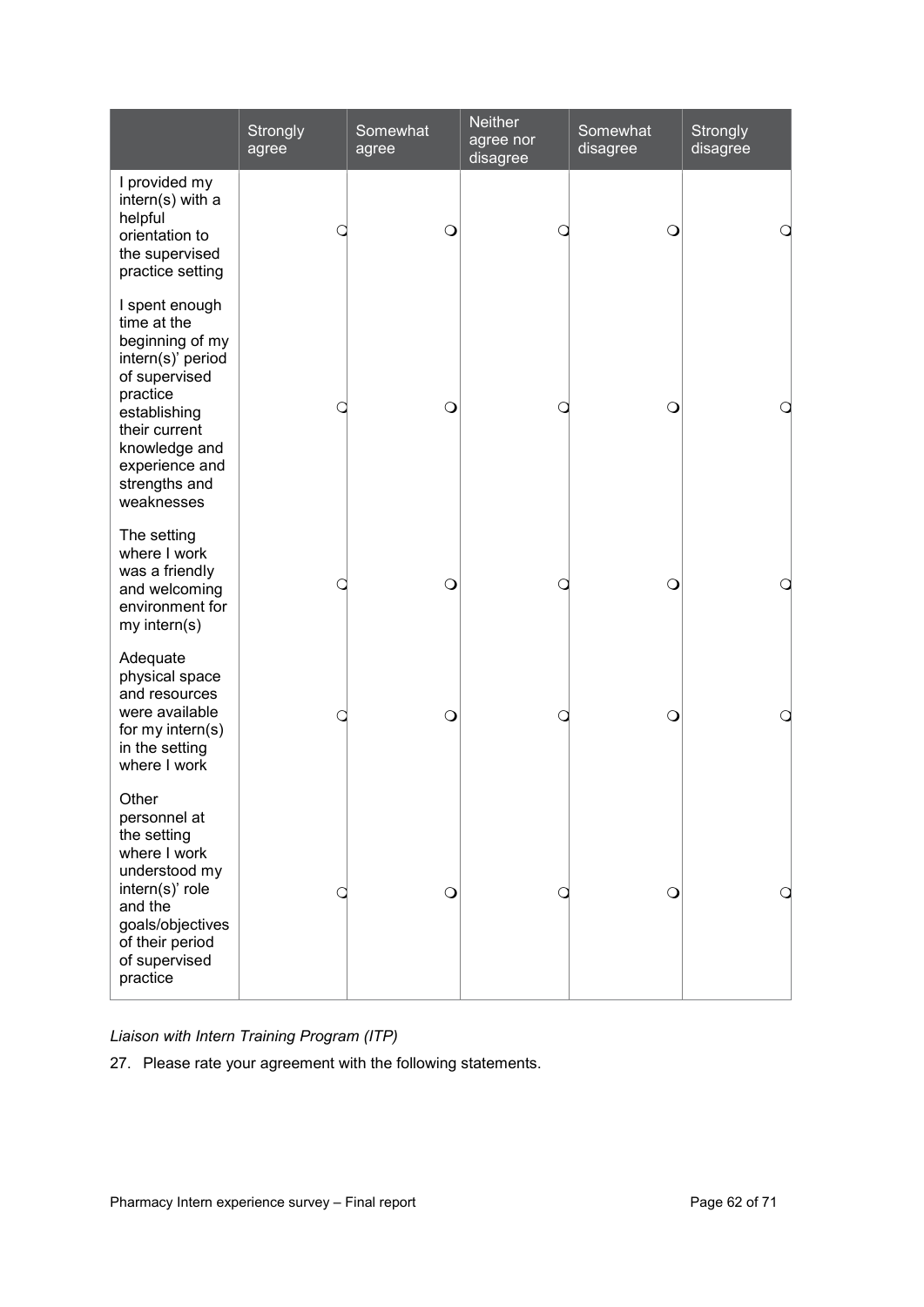|                                                                                                                          | Strongly<br>agree | Somewhat<br>agree | <b>Neither</b><br>agree nor<br>disagree | Somewhat<br>disagree | Strongly<br>disagree |
|--------------------------------------------------------------------------------------------------------------------------|-------------------|-------------------|-----------------------------------------|----------------------|----------------------|
| The amount of<br>contact I (or<br>the official<br>preceptor) had<br>with the ITP for<br>the internship<br>was sufficient |                   | ∩                 |                                         | ∩                    |                      |
| My intern $(s)$<br>felt well<br>supported by<br>their ITP<br>provider during<br>their internship                         |                   | ∩                 |                                         | ∩                    |                      |
| The ITP<br>schedule of<br>activities was<br>useful in<br>complementing<br>the intern's<br>learning                       |                   | ∩                 |                                         | ∩                    | ∩                    |

## *Range of activities experienced during internship*

28. Please rate your agreement with the following statements.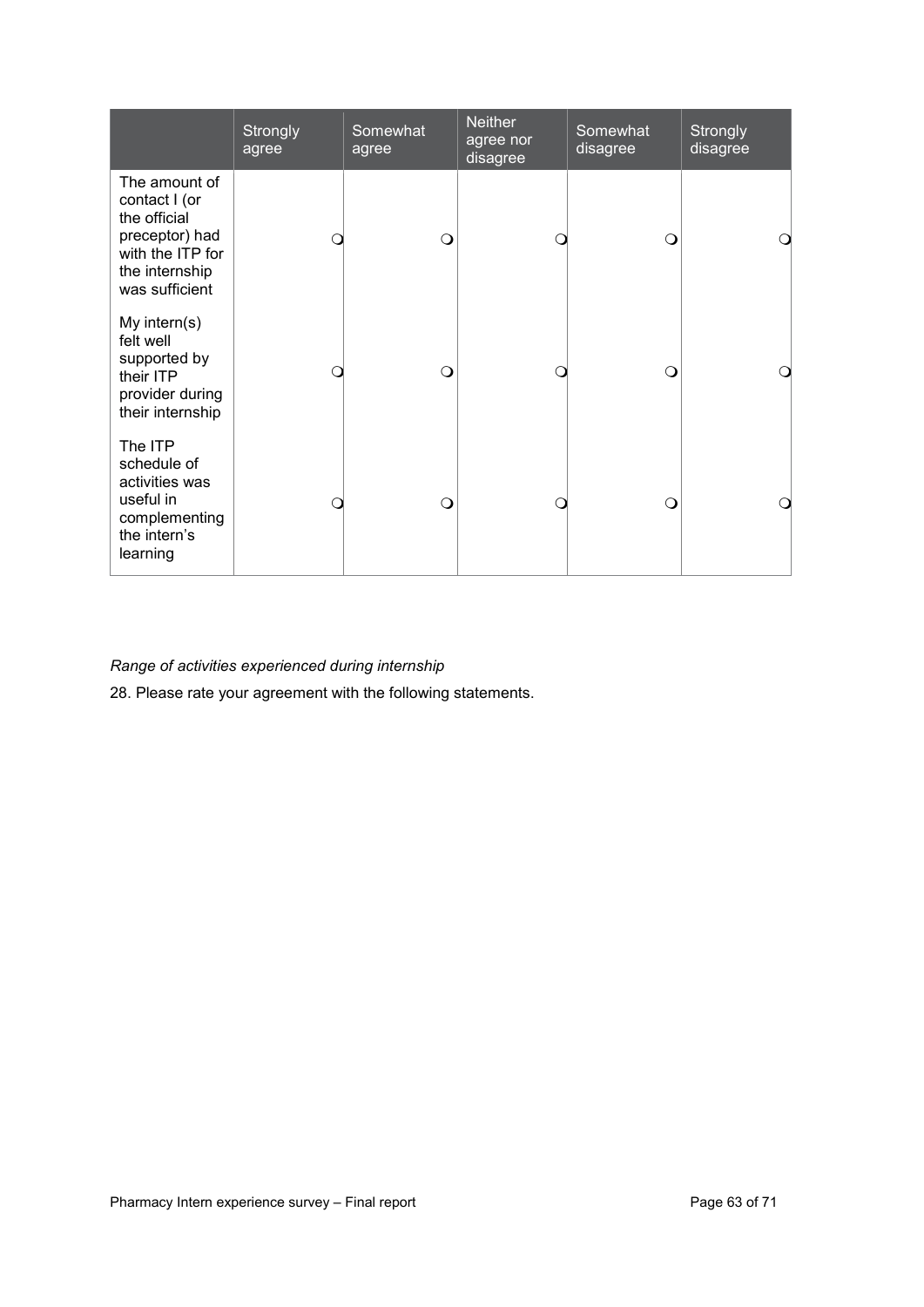|                                                                                                                                                                                                                              | Strongly<br>agree | Somewhat<br>agree | <b>Neither</b><br>agree nor<br>disagree | Somewhat<br>disagree | Strongly<br>disagree |
|------------------------------------------------------------------------------------------------------------------------------------------------------------------------------------------------------------------------------|-------------------|-------------------|-----------------------------------------|----------------------|----------------------|
| Upon<br>reflection, I<br>would say that<br>I provided a<br>broad range of<br>activities for<br>my intern(s) to<br>experience as<br>part of their<br>period of<br>supervised<br>practice                                      | $\bigcirc$        | $\bigcirc$        | Q                                       | $\bigcirc$           | $\bigcirc$           |
| Upon<br>reflection, I<br>would say that<br>I gave my<br>intern(s)<br>ample<br>opportunity to<br>interact with<br>patients to<br>improve their<br>clinical skills<br>and increase<br>their<br>confidence                      | $\bigcirc$        | $\bigcirc$        | Q                                       | $\circ$              | $\circ$              |
| Upon<br>reflection, I<br>would say that<br>I gave my<br>intern(s)<br>ample<br>opportunity to<br>interact with<br>other health<br>practitioners<br>to improve<br>their clinical<br>skills and<br>increase their<br>confidence | ∩                 | $\Omega$          | ∩                                       | ∩                    | ∩                    |
| I believe that<br>my intern(s)'<br>training plans<br>were followed<br>and<br>implemented                                                                                                                                     | O                 | $\circ$           | Q                                       | $\bigcirc$           | $\circ$              |
| I believe that<br>my intern(s)'<br>training plans<br>were useful                                                                                                                                                             |                   | $\circ$           |                                         | $\circ$              | O                    |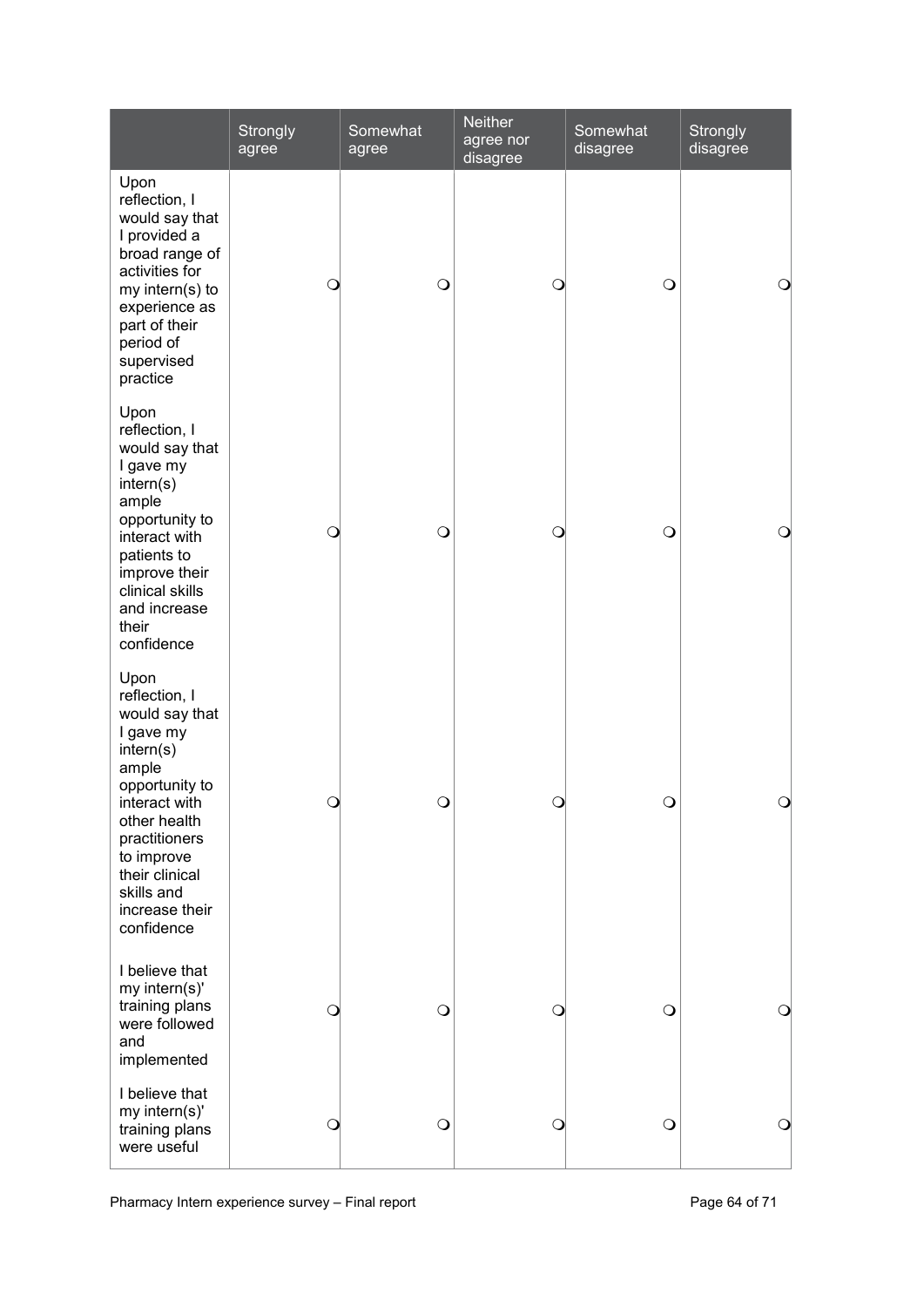| My intern(s)<br>undertook pre-<br>reading on<br>scheduled<br>topics to prior<br>to our<br>discussion                                                       | ( ) | O        | ∩ |   |
|------------------------------------------------------------------------------------------------------------------------------------------------------------|-----|----------|---|---|
| My intern(s)'<br>training plans<br>covered all<br>relevant<br>aspects of the<br>National<br>Competency<br><b>Standards</b><br>Framework for<br>pharmacists | 0   | $\Omega$ | ∩ | ∩ |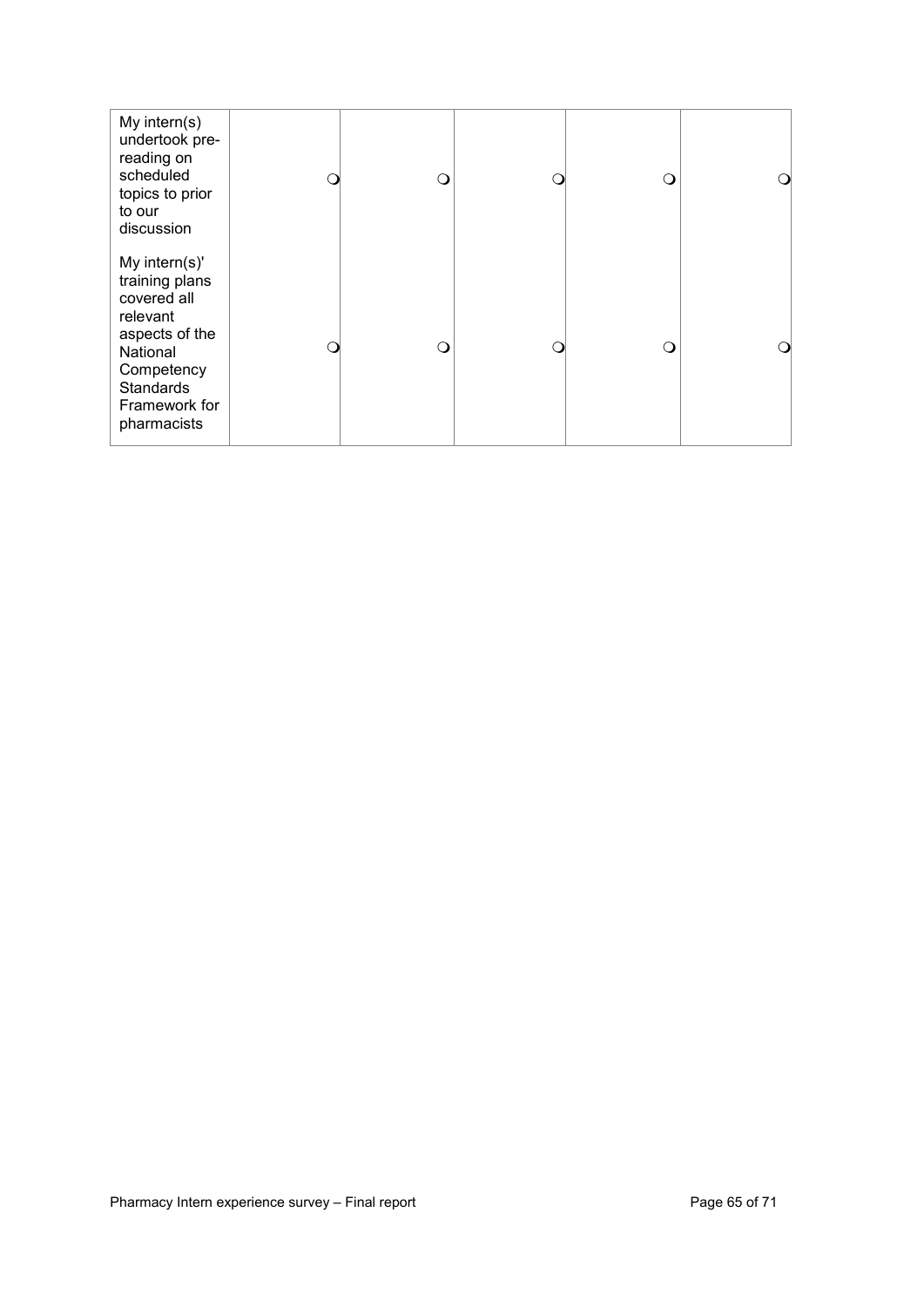## *Skills development*

29. Please rate your agreement with the following statements. My intern(s)' period of supervised practice...

|                                                                                                                                                                 | Strongly<br>agree | Somewhat<br>agree | <b>Neither</b><br>agree nor<br>disagree | Somewhat<br>disagree | Strongly<br>disagree |
|-----------------------------------------------------------------------------------------------------------------------------------------------------------------|-------------------|-------------------|-----------------------------------------|----------------------|----------------------|
| Improved their<br>ability in dealing<br>with challenging<br>interpersonal<br>situations                                                                         |                   | $\circ$           |                                         | $\circ$              |                      |
| Improved their<br>ability to counsel<br>patients to<br>obtain and<br>impart relevant<br>information                                                             |                   | $\circ$           |                                         | $\circ$              |                      |
| Improved their<br>understanding<br>of how their role<br>as pharmacists<br>relates to the<br>roles of other<br>members of the<br>health care team                |                   | O                 |                                         | Q                    |                      |
| Improved their<br>critical thinking<br>skills and sound<br>reasoning and<br>justification of<br>their decisions in<br>their approach<br>to pharmacy<br>practice |                   | $\circ$           |                                         | Q                    |                      |
| Improved their<br>professional<br>maturity and<br>responsibility                                                                                                |                   | Q                 |                                         | Q                    |                      |
| Gave them<br>sufficient<br>opportunity to<br>complete the<br>extemporaneous<br>dispensing<br>assessment                                                         |                   | O                 |                                         | Ω                    |                      |
| Helped prepare<br>them well for the<br>oral examination                                                                                                         |                   | $\circ$           |                                         | Q                    |                      |

*Preceptor/delegated pharmacist-specific questions*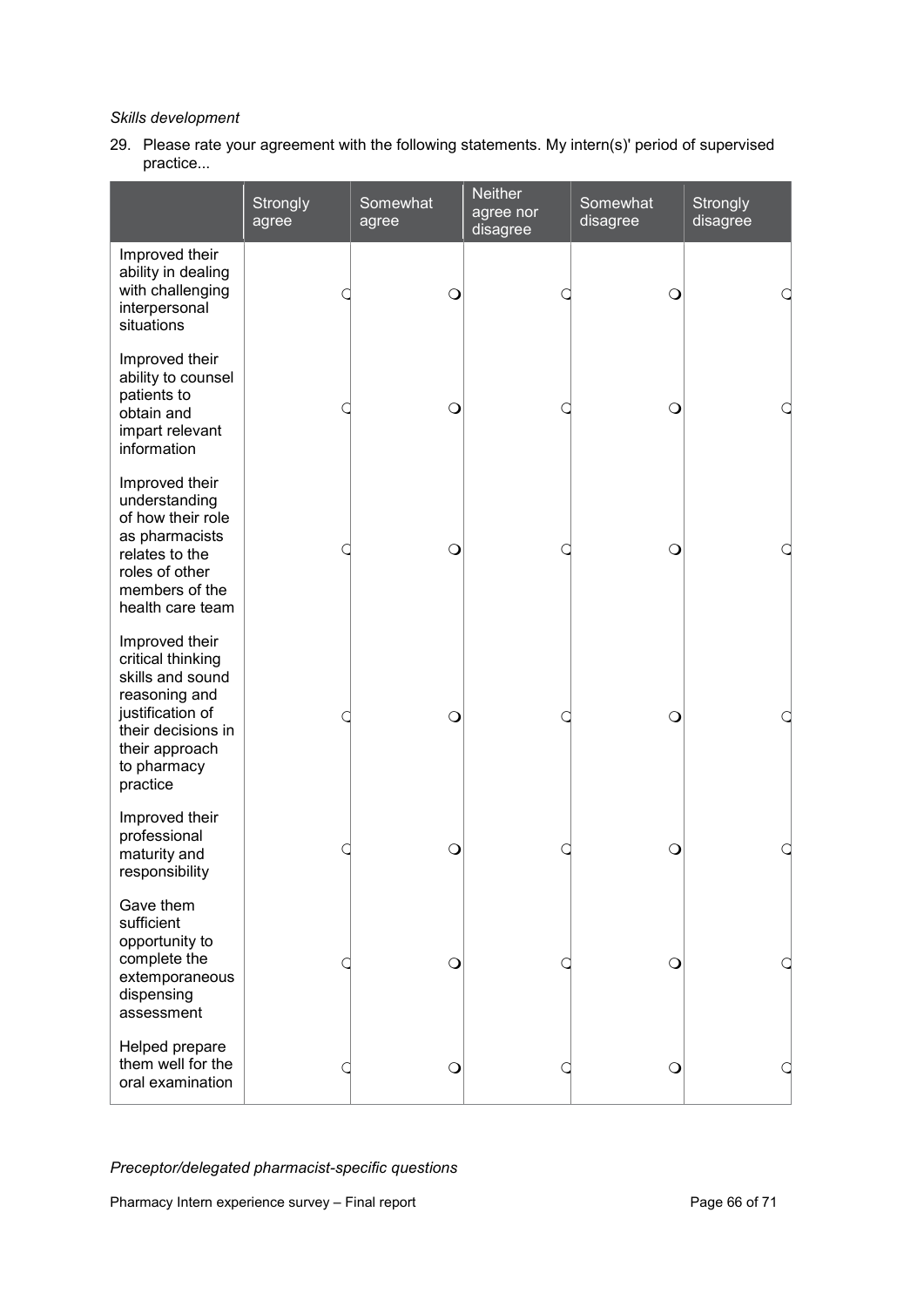30. Please rate your agreement with the following statements.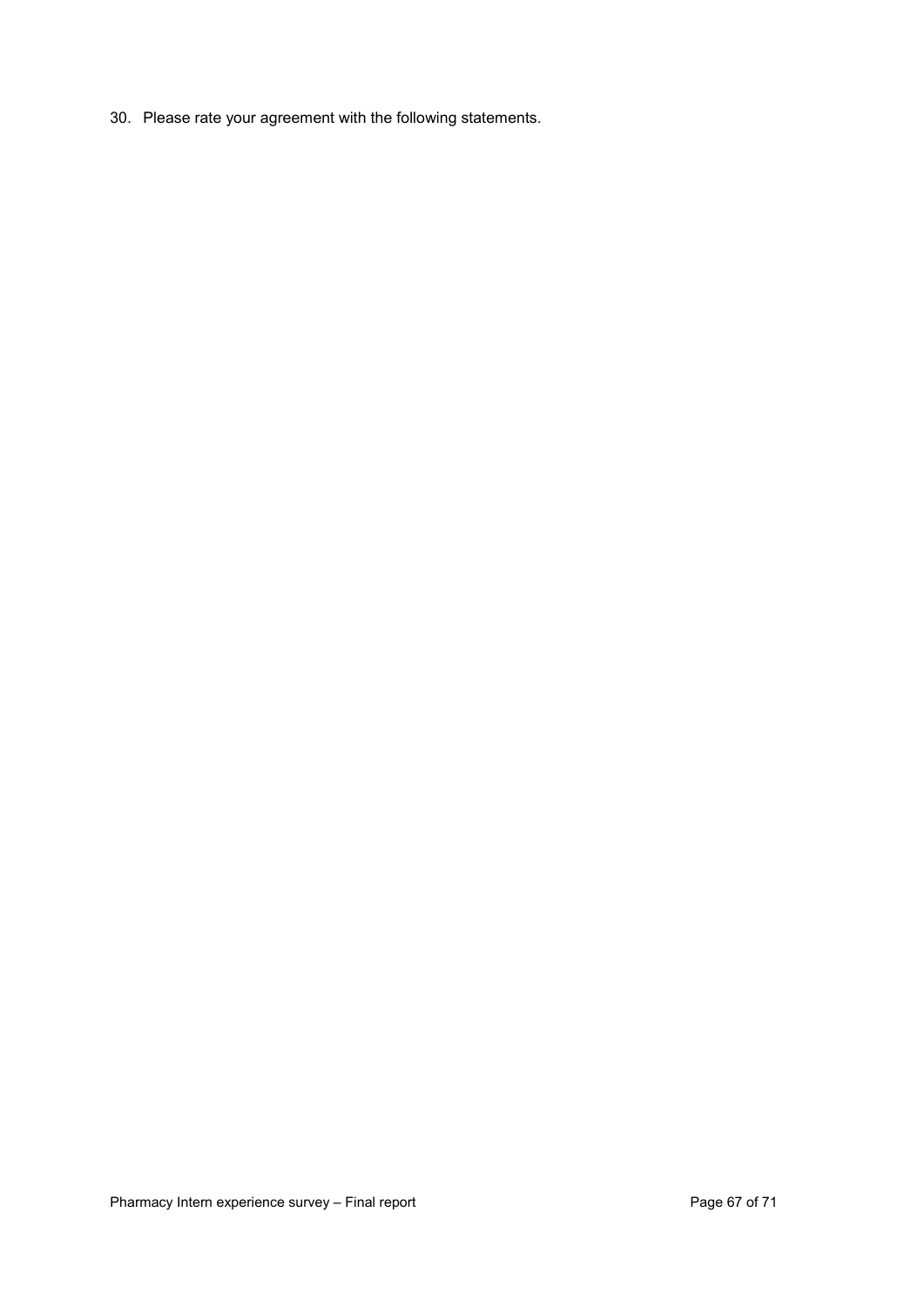|                                                                                                                                                      | Strongly<br>agree | Somewhat<br>agree | <b>Neither</b><br>agree nor<br>disagree | Somewhat<br>disagree | Strongly<br>disagree |
|------------------------------------------------------------------------------------------------------------------------------------------------------|-------------------|-------------------|-----------------------------------------|----------------------|----------------------|
| I derive satisfaction<br>from acting as a<br>preceptor/delegated<br>pharmacist and<br>watching interns<br>grow in confidence<br>and competence       |                   |                   |                                         |                      |                      |
| Acting as a<br>preceptor/delegated<br>pharmacist<br>facilitates my own<br>professional<br>development                                                |                   |                   |                                         |                      |                      |
| I became a<br>preceptor/delegated<br>pharmacist simply<br>because I was<br>approached to do so                                                       |                   |                   |                                         |                      |                      |
| I feel a responsibility<br>to "give something<br>back" to my<br>profession though<br>acting as a<br>preceptor/delegated<br>pharmacist                |                   |                   |                                         |                      |                      |
| Having an intern is a<br>good opportunity to<br>attract prospective<br>employees to work<br>in my<br>pharmacy/workplace                              |                   |                   |                                         |                      |                      |
| I am able to manage<br>my everyday<br>workload as a<br>pharmacist in<br>conjunction with my<br>preceptor/delegated<br>pharmacist<br>responsibilities |                   |                   |                                         |                      |                      |
| I feel supported by<br>my employer (where<br>applicable) to act as<br>а<br>preceptor/delegated<br>pharmacist to<br>interns                           |                   |                   |                                         |                      |                      |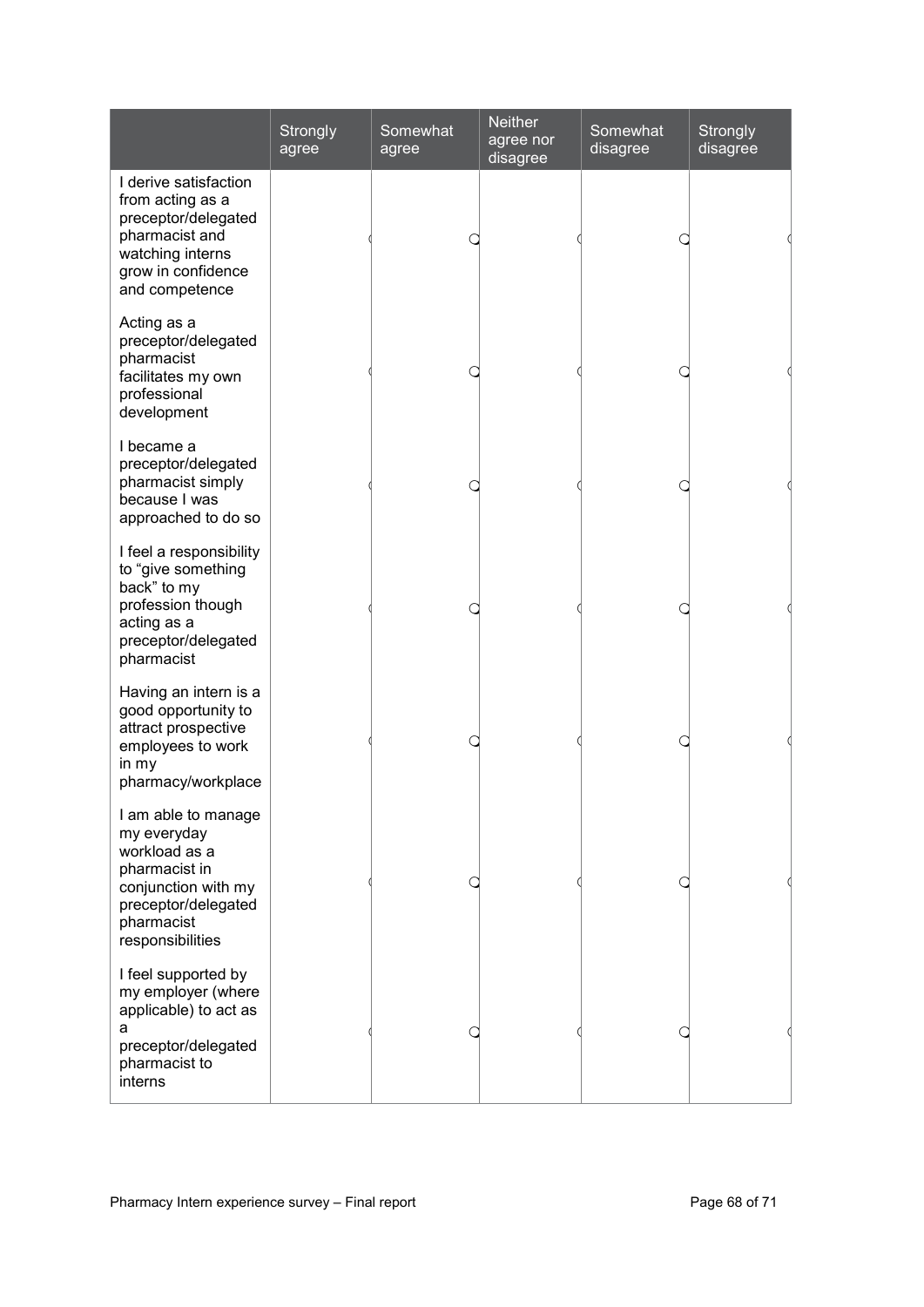| Having an intern<br>significantly<br>increased my<br>workload or the<br>workload of others<br>at my<br>pharmacy/workplace                                                          |  |  |  |
|------------------------------------------------------------------------------------------------------------------------------------------------------------------------------------|--|--|--|
| There are sufficient<br>staff at my<br>pharmacy to allow<br>me to spend time<br>acting as a<br>preceptor/delegated<br>pharmacist to<br>interns                                     |  |  |  |
| I was provided with<br>information by the<br>ITP provider (either<br>directly or via the<br>official preceptor)<br>about the aims of<br>the intern year and<br>my responsibilities |  |  |  |
| I was provided with<br>information about<br>the aims of the<br>intern year and my<br>responsibilities by<br>the Pharmacy Board<br>of Australia                                     |  |  |  |
| I know (or the official<br>preceptor knows)<br>who to contact at<br>the ITP provider if<br>an intern is having<br>difficulties                                                     |  |  |  |
| The interns I have<br>acted as a<br>preceptor/delegated<br>pharmacist for have<br>varied in their level<br>of preparedness for<br>the internship                                   |  |  |  |
| It is important for<br>interns to have had<br>a good level of<br>exposure to<br>pharmacy practice<br>at the start of the<br>internship                                             |  |  |  |